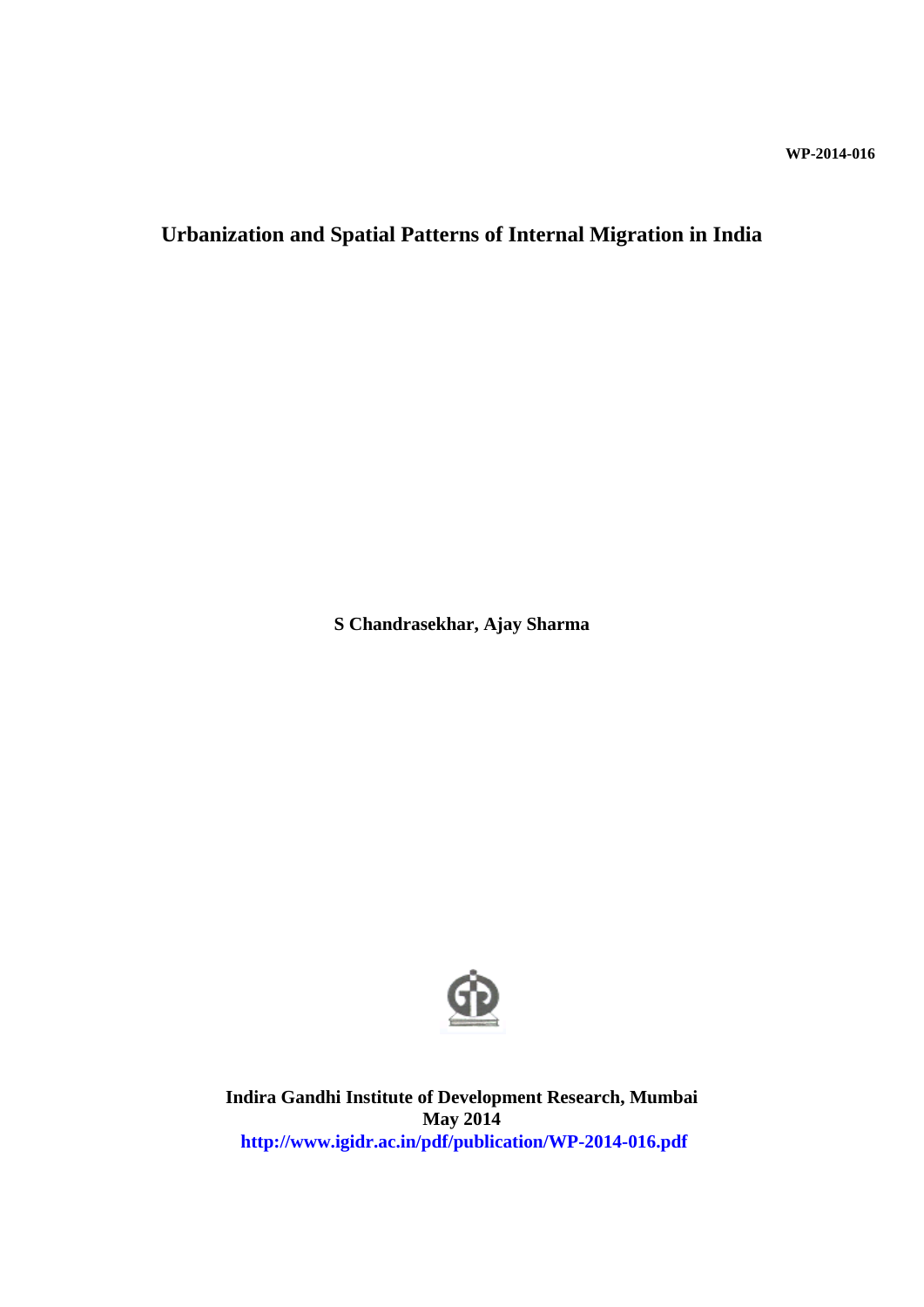# **Urbanization and Spatial Patterns of Internal Migration in India**

**S Chandrasekhar, Ajay Sharma Indira Gandhi Institute of Development Research (IGIDR) General Arun Kumar Vaidya Marg Goregaon (E), Mumbai- 400065, INDIA Email (corresponding author):** chandra@igidr.ac.in

#### **Abstract**

*With an urbanization level of 31.16 percent in 2011, India is the least urbanized country among the top 10 economies of the world. In addition, unlike other countries, the transition of workforce out of agriculture is incomplete. This coupled with jobless growth in recent years has contributed to an increase in certain migration streams. While rural-rural migration continues to be the largest in terms of magnitude, we also document an increase in two-way commuting across rural and urban areas. Further, there are a large number of short term migrants and an increase in return migration rate is also observed.* 

**Keywords: Internal Migration Streams, Short Term Migration, Commuting, Return Migration, Regional Labour Mobility**

**JEL Code: R23, J61, O1**

#### **Acknowledgements:**

Chandrasekhar is extremely grateful to Deborah Balk, Mark Montgomery for detailed comments on an earlier draft. We thank Deborah Balk for the map depicting night time lights. This paper is written as part of Strengthen and Harmonize Research and Action on Migration in the Indian Context, an initiative supported by Sir Dorabji Tata Trust and Allied Trusts.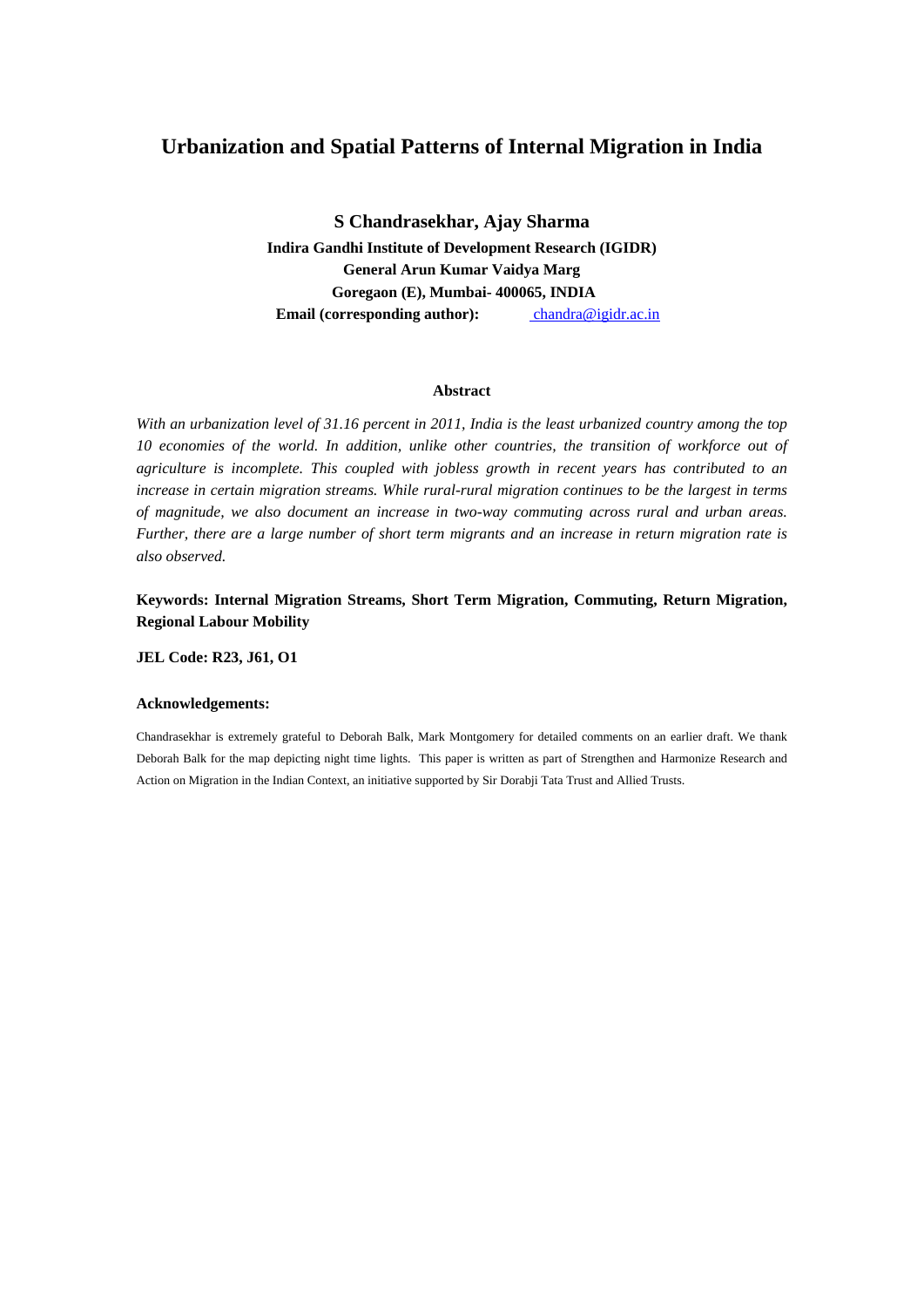#### **Urbanization and Spatial Patterns of Internal Migration in India**

#### **1. Introduction**

 $\overline{a}$ 

Over the period 2011-2050, the world's urban population is projected to increase from 3.6 billion to 6.3 billion. Much of this increase will be in the cities and towns of developing and less developed countries. Consequently, it is expected that half of Asia's and Africa's population will be living in urban areas<sup>1</sup> by 2020 and 2035 respectively. It is forecast that the world's urban population will increase by 1.4 billion over the period 2011 and 2030. Of this increase, the share of China will be 276 million while that of India will be 218 million. India will account for slightly over 15.5 percent of the increase in the world's urban population (United Nations 2012). This increase in urban population can be decomposed into three components: natural increase in urban areas, reclassification of rural areas as urban, and net migration from rural to urban areas. There will be marked differences in the importance of each of these components across Africa, Asia, and Latin America.

At the global level, the current evidence suggests that in many countries, the rate of natural increase in population still accounts for over half of urban growth (United Nations Population Division 2008a). Yet, as fertility continues to fall, migration is likely to account for an increasing share of urbanization around the world.

Both India and China center prominently in any conversation on population projections. In China, presently the world's largest country, migration (and administrative reclassification) is a larger factor in urban growth as compared to natural increase in population (United Nations 2008a). This paper focuses on the issues of urbanization and internal migration in the context of India, the country currently expected to be the world's largest by 2050 (United Nations 2009).

<sup>&</sup>lt;sup>1</sup> If the broad outlines of an urban future are already apparent, the country-specific details needed for adequate planning are not. Population projections at the national level have proved to be more accurate than forecasts of the size of rural and urban population separately. Montgomery (2008) points out that the projection of urban population made by the United Nations has been on the higher side.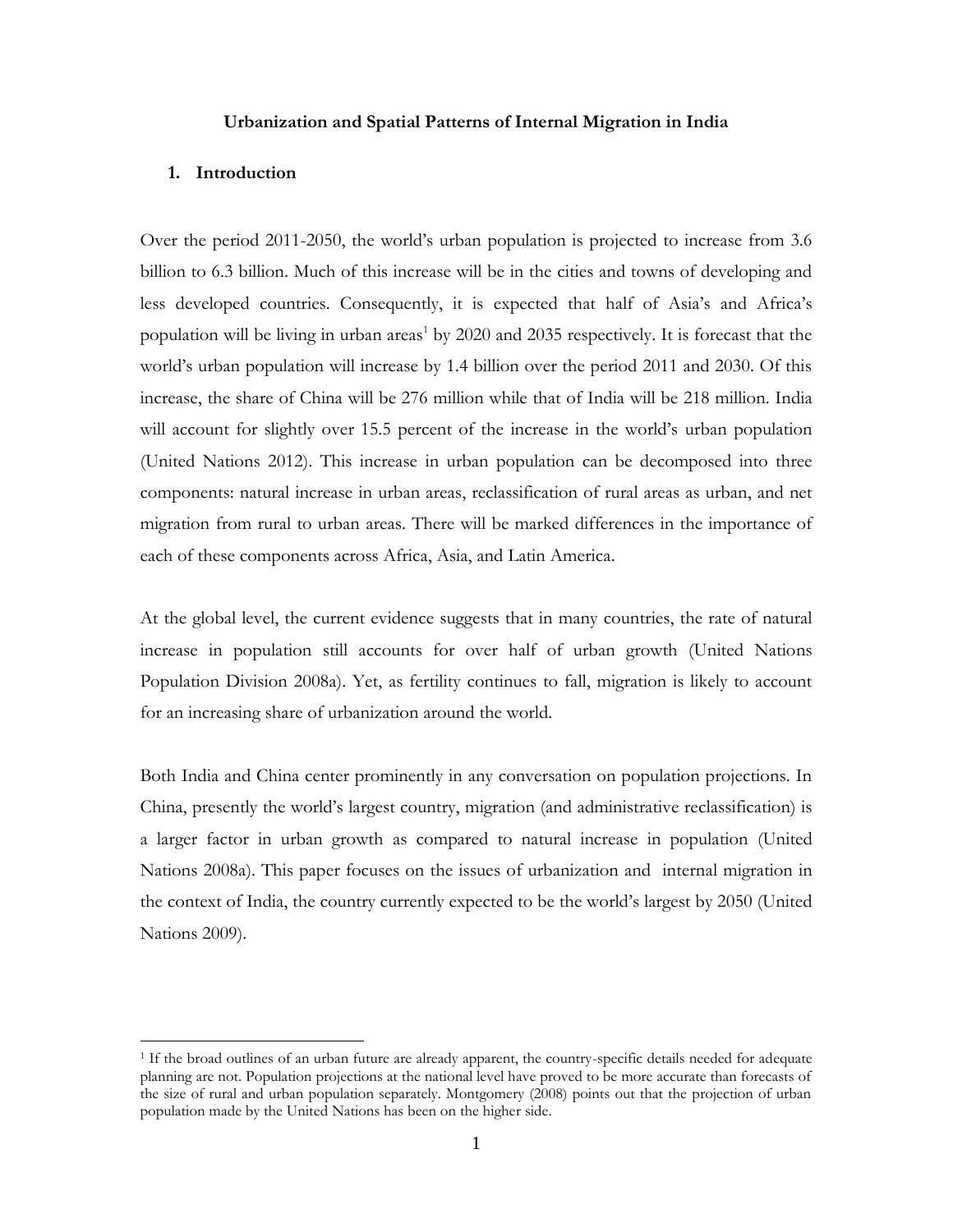For more reasons than one, India presents itself as an interesting case for understanding the process of urbanization and migration. India is among the top five countries of the world in terms of gross domestic product. However, with 31.16 percent of its population living in cities and towns in 2011, India is the least urbanized country among the top 10 economies of the world. Some would argue that due to definitional issues India undercounts its urban population, an issue we return to later in this paper.

In a recent article reviewing India's economic growth, Kotwal, Ramaswami and Wadhwa (2011) point out that what makes India's experience distinctive is that "the share of agriculture in employment has not come down rapidly<sup>2</sup>. In fact, the absolute amount of labor in agriculture has risen continuously in India while it fell in all countries now developed during their comparable development phases" (p. 1195). An additional distinguishing aspect of India's growth story is that it is driven by the service sector. This is unlike the experience of countries in East and Southeast Asia which have a strong manufacturing base. It is important to highlight these aspects at the outset since urbanization is synonymous with non-agricultural activities.

The issue of composition of gross domestic product aside, India has experienced jobless growth, in particular, in rural areas. While India has sustained an annual growth rate of gross domestic product at over 5 percent in the last decade one does not observe an increase in number of jobs. Consider the period 2004-05 to 2009-10. A total of 23.3 million and 4.02 jobs were lost in agriculture and manufacturing respectively. These losses were offset by gain of 25.89 million jobs in non-manufacturing and 2.7 million jobs in services. Overall, only 1.74 million new jobs were created. The overall employment elasticity is estimated at 0.01 (Government of India 2011). In the last decade (between 1999-00 and 2009-10), there has been a slight decrease in unemployment rate in rural and urban areas (except in case of rural female). Also, the underemployment rate is higher in rural than in the urban areas. But this is only one part of the story. Unemployment rate in the rural and urban India do not truly reflect the labour market situation and job opportunities; another part of the story can be

 $\overline{a}$ 

<sup>2</sup> Over the period 1983-84 and 2004-05, the share of agriculture in value added as a percent of gross domestic product (GDP) decreased from 39 percent to 20 percent in 2004-05 while the share of agriculture in total employment declined from 68 percent to 58 percent.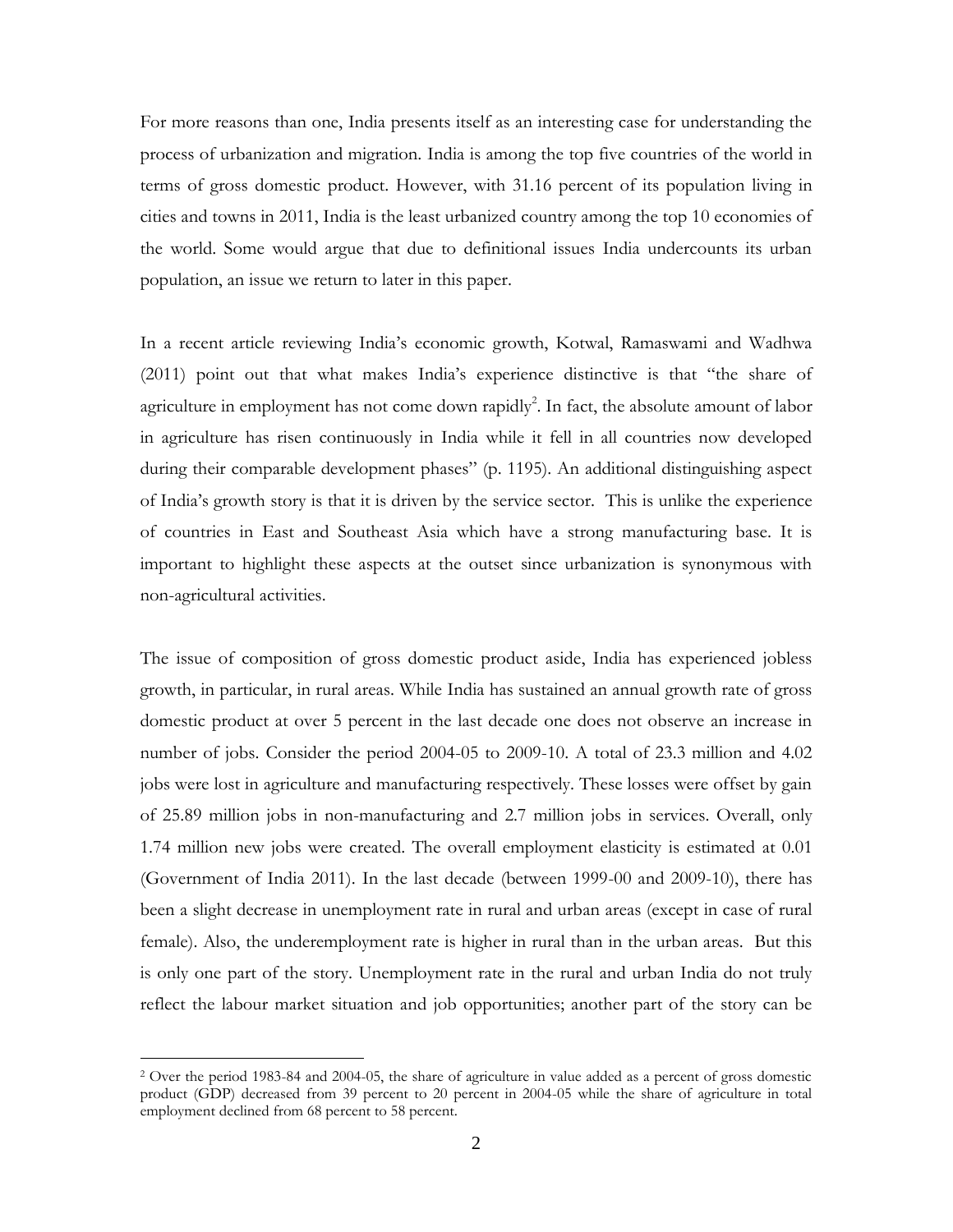better understood by the underemployment rates in rural and urban areas. In rural (urban) India, 10 (4.9) percent of male and 7 (4.5) percent of female workers were willing to do additional work/or sought additional work (NSSO 2011). A majority of these workers mentioned that their current job is not remunerative enough. Given this situation, it is plausible that there would probably be an increase in rural-urban migration. The size of the rural-urban migration will be determined by the type and extent of relationship of the rural area with the urban center in its vicinity.

It is envisaged that the establishment of a 3-tier structure for decentralized planning in urban areas under the Jawaharlal Nehru National Urban Renewal Mission (JNNURM), launched by the Government of India in 2005-2006, will result in strengthened rural-urban linkages. The Approach Paper to India's XI<sup>th</sup> Five Year Plan stated, "With 3,682 urban local bodies in the country spread across the 593 districts in the country, such linkages could allow urban economic engines – with their access to markets, infrastructure and credit ―to become the flywheel of rural growth, resulting in a more inclusive form of growth in the country. It is critical to note that effective functioning of District Planning Committees cannot occur unless both rural and urban planning processes are well-defined." (Government of India 2007, p. 93). Despite these pronouncements, it proved to be a case of policy posturing and the XI<sup>th</sup> Five Year Plan neither ushered in a new era in urban planning nor did one see significant strengthening of rural-urban linkages.

Against this backdrop, a series of questions arise in the context of Indian experience. The first one pertains to India's urbanization trajectory. How accurate is the perception that India is more urbanized than suggested by official statistics? What is the size of India's peripheral urban areas? Are the larger Indian cities saturated? In addition, the following are some important questions in the context of internal migration. Which of the following is the dominant migrant stream: rural-rural, rural-urban, urban-rural, or urban-urban? How does the composition of migration streams change over the course of a country's development? In a decade of jobless growth, what type of migration is observed? Which are the sectors that absorb short term migrant workers? What does rural-urban migration imply for urbanization of poverty and unemployment patterns across rural and urban India?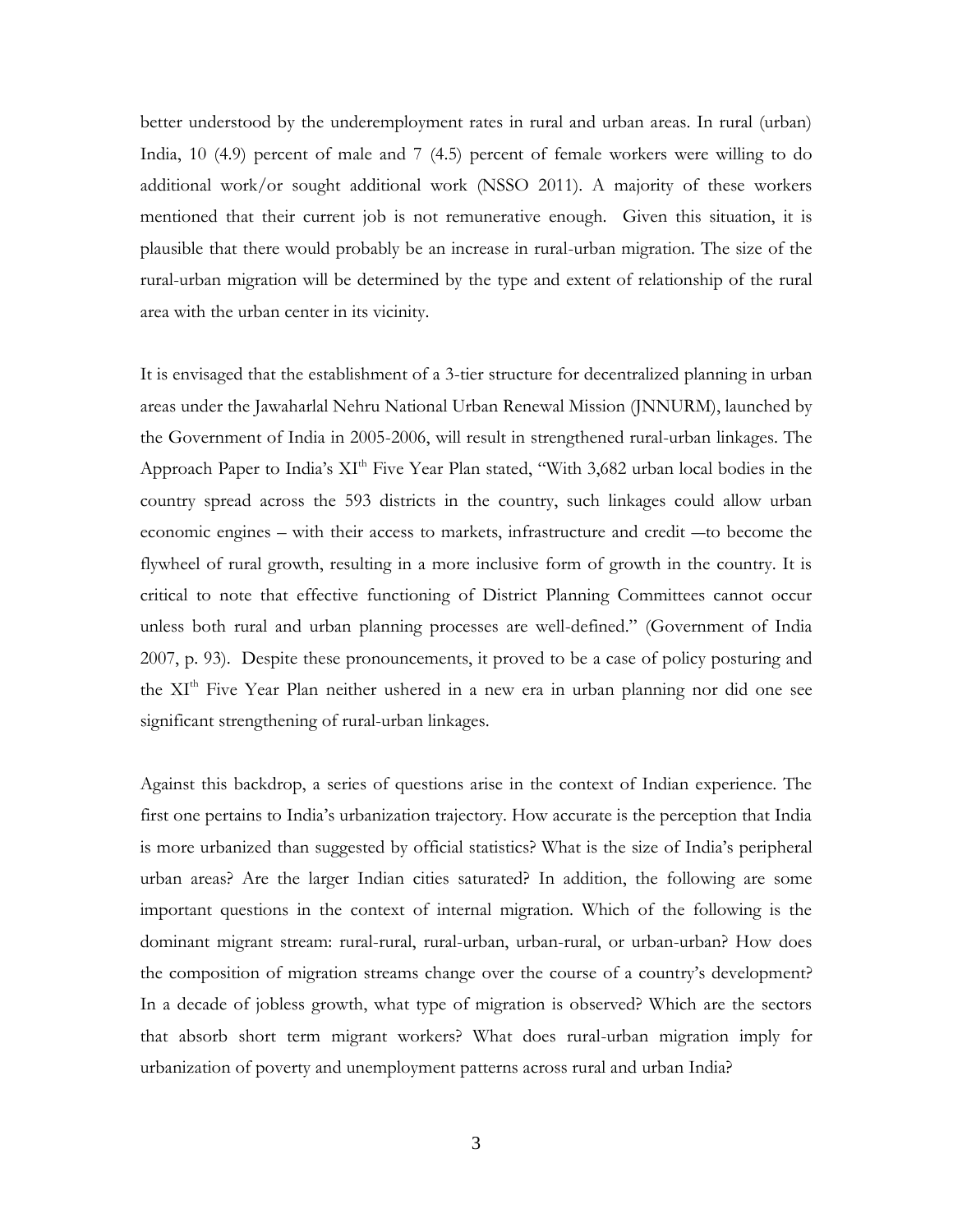This paper is structured as follows. In Section 2 we provide a brief description of the data sets used in this paper. A discussion on the rural urban distribution of population at the national and sub-national level is provided in Section 3. The focus of Sections 4 and 5 is on migration streams and emerging patterns in migration. In Section 6 we provide some evidence on outcomes related to migrants and households with migrants. Section 7 concludes.

#### **2. Data**

 $\overline{a}$ 

In this paper we use data from two different sources: Census of India 2001 and 2011, and the all-India household Survey of Employment and Unemployment and Migration Particulars periodically conducted by the National Sample Survey Organisation (NSSO), India. The Census of India is conducted at the beginning of every decade by the Office of the Registrar General and Census Commissioner, India<sup>3</sup>. Data from Census of India has detailed information on distribution of population across rural and urban areas at the subnational level. Estimates of migration can be arrived at from census data. Although economic theories of migration are primarily about worker mobility, census data typically reflect mobility of the population and not necessarily of workers. Based on this data set it is not feasible to disentangle temporary, seasonal, and circular migration. Some of the limitations of Census data are obviated by data from NSSO's surveys. Data on migration is available from the surveys conducted by NSSO in 1983, 1987-88, 1999-00 and 2007-08. In the NSSO surveys, a migrant is an individual who changed his or her usual place of residence anytime preceding the survey. The survey also has information on the reason for migration. Due to definitional issues, data from Census of India on migration and estimates of migration from NSSO survey are not directly comparable. However, put together, these two sources help provide a composite picture in order to shed light on the above mentioned questions.

<sup>3</sup> Unless otherwise mentioned all Census data have been accessed from http://www.censusindia.gov.in/.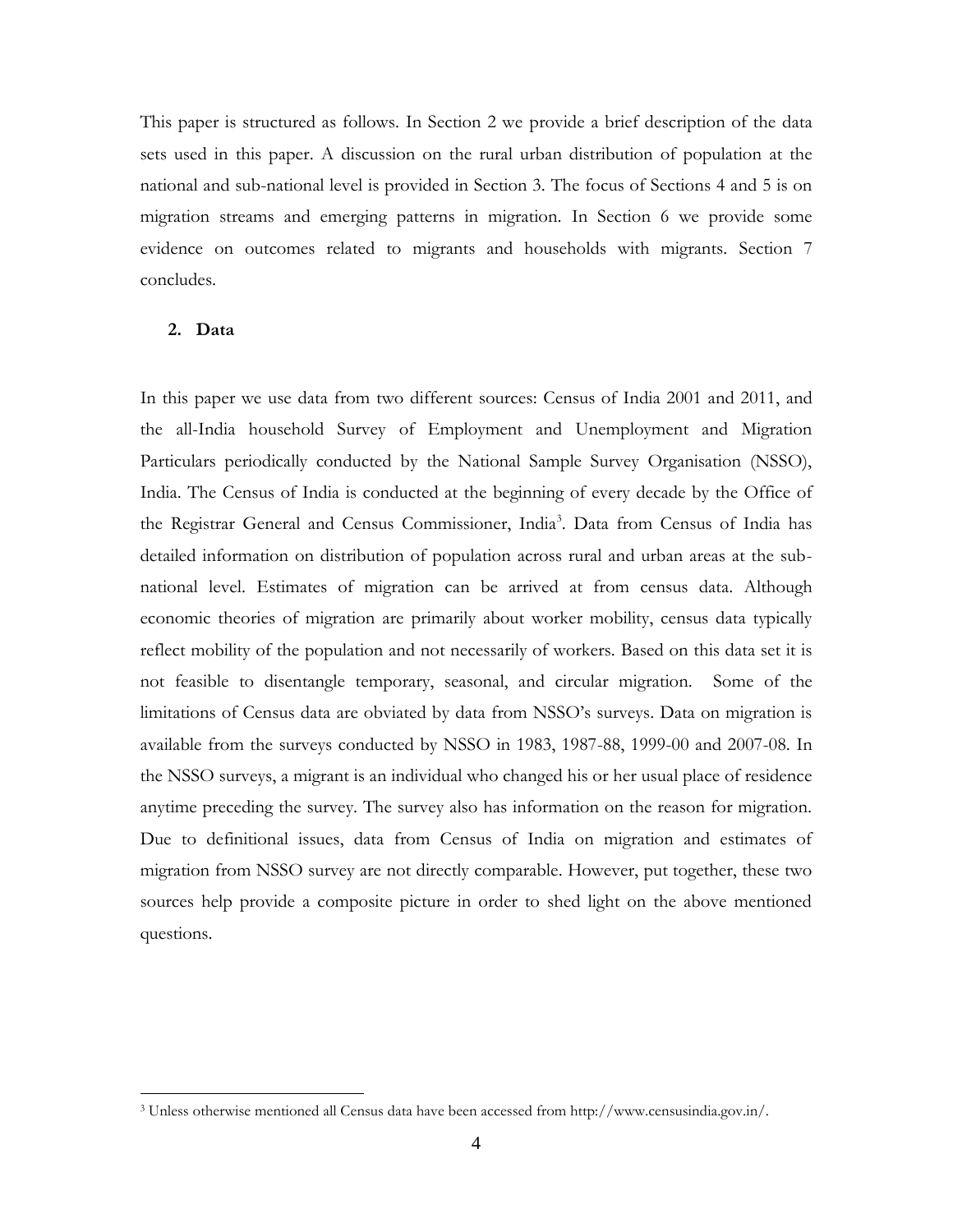#### **3. Rural-Urban Distribution of Population**

In India, the definition of an urban center has remained unchanged since 1961 there by facilitating comparison of census data over time (for a brief discussion see Sivaramakrishnan, Kundu and Singh 2005, p. 7-8). For the purposes of Census operations, an area is classified as an urban unit<sup>4</sup> if the place is declared by the state government under a statute as a municipality, corporation, cantonment board, or notified town area committee etc. In addition, all other places which simultaneously satisfy or are expected to satisfy the following criteria are classified as urban: a minimum population of 5,000, at least 75 per cent of the male working population engaged in non-agricultural economic pursuits, and a density of population of at least 400 per square kilometer (1,000 per square mile). Any area that does not fit the definition of urban is considered rural. Given the criterion that a large part of the population be employed in non-agricultural economic pursuits, this definition presupposes that urbanization is a consequence of industrialization or growth in the services sector.

#### **3.1 Size of Rural and Urban India**

 $\overline{a}$ 

As per the census numbers, India's population stood at 1.21 billion in 2011. The share of India's population living in urban areas increased from 27.81 percent to 31.16 percent in the intercensal period 2001-2011<sup>5</sup>.

Comparison over the two periods 1991-2001 and 2001-2011, indicates that the rate of growth of population of India has slowed down. Over the intercensal period 1991-2001, the population increased by 21.5 percent (18.1 percent in rural and 31.5 percent in urban). In the intercensal period 2001-11, India's population increased by 17.6 percent (12.2 percent in

<sup>4</sup> For further discussion see<http://www.censusindia.gov.in/Metadata/Metada.htm#2b>

<sup>&</sup>lt;sup>5</sup> A question that naturally follows is: what is the projected level of urbanization, assuming that no changes in the rural-urban classification? Dyson and Visaria (2004) have projected that 35.6 percent of India's population will be living in urban areas by 2026 and 44.3 percent will be living in these areas by 2051. Their estimates are lower than those made by the United Nations, which indicate that 37.2 percent of India population will be living in urban areas by 2025 and 55.2 percent by 2050 (United Nations 2008b). The Technical Group on Population Projections constituted by the National Commission on Population forecast that 38.2 percent of India would be urban by 2026 (Office of the Registrar General and Census Commissioner, India 2006). The terms of reference given to the Group required it to "take into account factors like level and pattern of contraceptive use, proportion of married females, the impact of major diseases like AIDS, immigration, migration etc. while undertaking population projections". The Group provided population projections using the Components Method and utilized data from Census of India 2001 and Sample Registration System. In order to project the urban population, the Group used the method used by United Nations to forecast urban and rural population.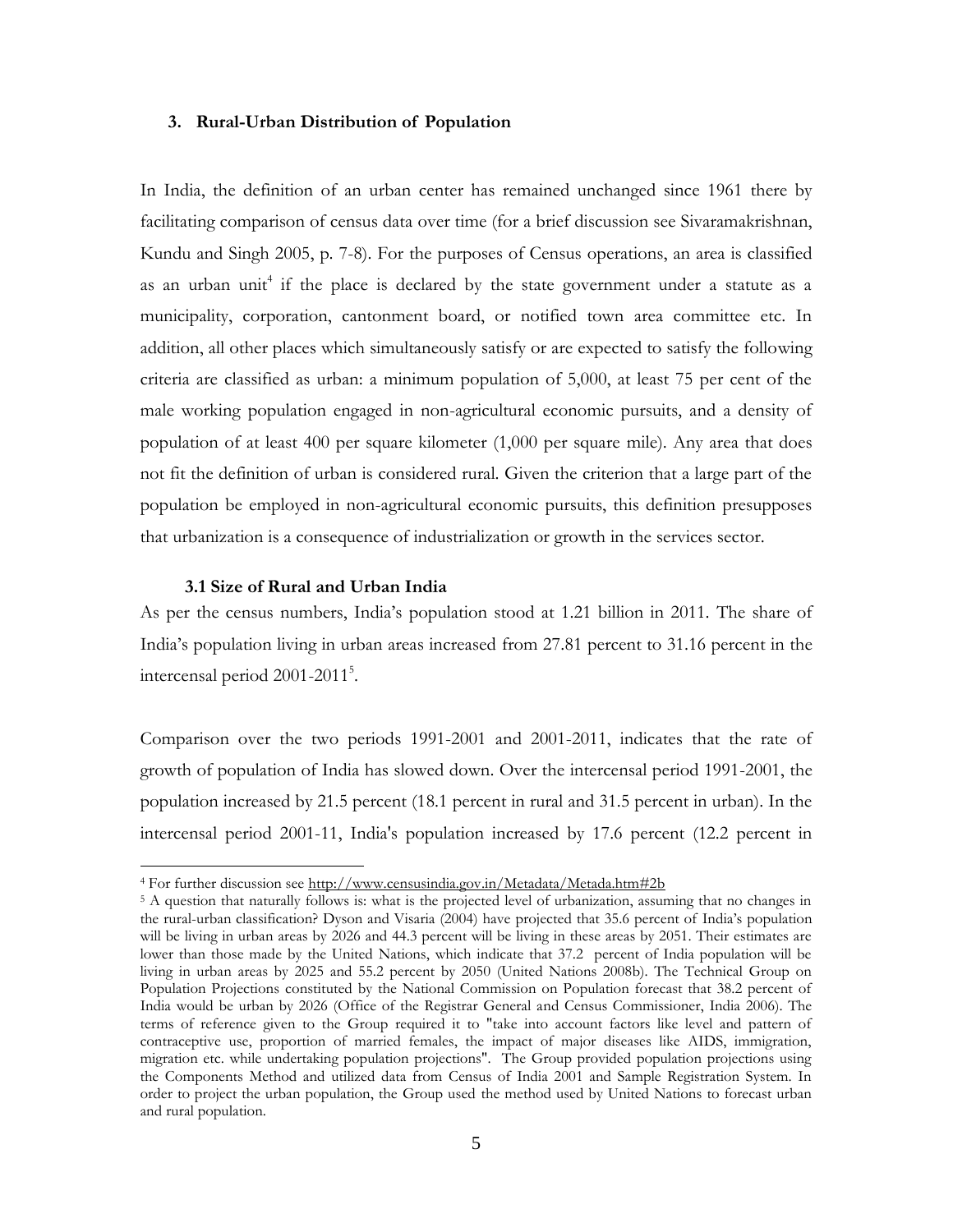rural and 31.8 percent in urban). The decline in overall growth of population can be attributed to the decline in the growth rate of population in rural areas. In terms of absolute numbers the population increased from 1.029 billion to 1.21 billion. An interesting statistic is that, for the first time since India's independence in 1947, the absolute increase in urban population over the intercensal period 2001-11 is larger than the increase in rural areas.

The period 2001-11 saw an increase in number of villages from 638,588 to 640,867. The share of India's population living in villages with over 5000 population increased from 21.76 percent in 2001 to 23.54 percent in 2011 (Table 3). If an urban area were to be defined only by geographical units with population of at least 5,000 then 23.54 percent of rural population in the year 2011 could be thought of as urban.

Migration<sup>6</sup> and in particular, net rural-urban migration, was expected to pick up speed in the 1990s with the onset of economic reforms and acceleration in economic growth. However, as we argue later, this has not necessarily been the case. In some countries, notably China and Indonesia, migration and reclassification has accounted for 70 to 80 percent of urban growth in the recent decades (United Nations 2008a). In India, like in most developing countries, natural increase accounts for 60 percent of urban growth (Kundu 2007). Over the period 1961-2001, the contribution of net rural-urban migration to urban growth has not increased substantially. During 1961-71, 18.7 percent of the increase in urban population was attributable to net migration. During 1991-2001, the urban population increased by 67.7 million and net rural urban migration accounted for only 21 percent of this increase (Table 2). The exact contribution of net rural-urban migration to urban growth over the period 2001-11 is not yet available. Making some reasonable assumptions, Pradhan (2013) has calculated that 22.2 percent of urban population growth in the period 2001-11 can be attributed to migration.

There was also an increase in the number of statutory towns, census towns, and urban agglomerations (UA) (Table 3). The growth of census towns is because of reclassification of rural areas as urban. Pradhan (2013) has estimated that census towns account for almost 30

 $\overline{a}$ 

<sup>6</sup> The Census of India defines a non-migrant as one who spends his or her entire lifetime and dies in the same village/town in which he or she was born. A migrant is an individual who moves from one village or town to another village or town provided his or her movement is not of purely temporary nature.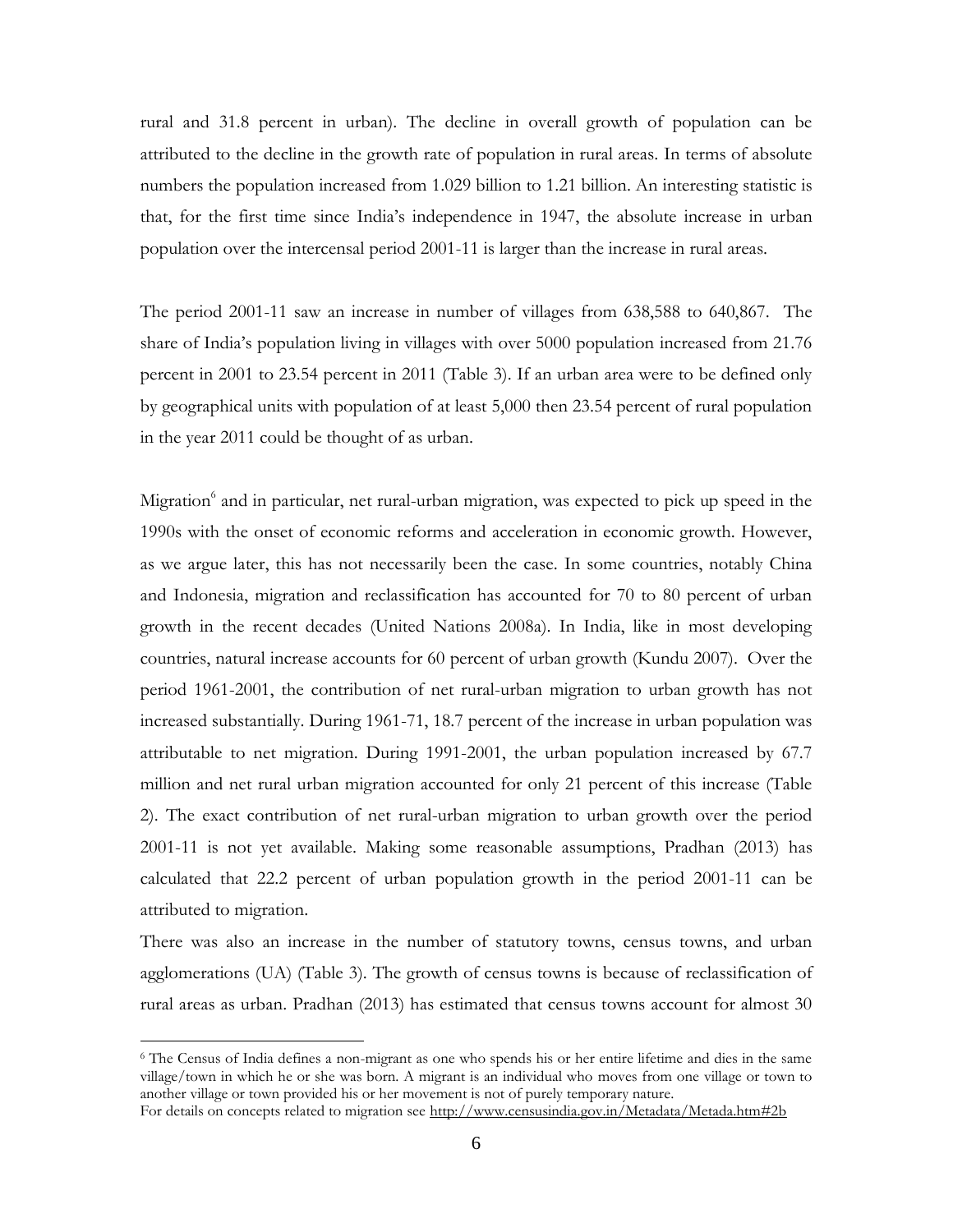percent of the urban growth in the last decade. He points out that census town are administered as rural areas and this is not beneficial for their growth. Since "these units are different from other rural areas by their economic characteristics and have the potential for future growth, proper governance arrangements would be crucial" (p.50).

#### **3.2 Size of Peri-Urban Areas**

The issue of administrative set up and governance is not only important in case of census towns but also in the case of peri-urban areas. Discussions on the extent to which India is urbanized invariably veers towards the sizable population living in the peri-urban zones since peri-urban areas are classified as rural (Dupont 2005, Oliveau 2005). In the recent past, there have been attempts at using night-time lights satellite imagery to understand the spatial extent of urban development. This obviates the need to rely entirely on Census classification of rural and urban areas. By using satellite images, covering the period 1992-2003, Chand Kiran et al. (2008) show that the city centers in Bangalore, Chennai, Hyderabad, Kolkata, Mumbai, and New Delhi were saturated with lights. Among these cities, they find that there is significant increase in the intensity of night-time lights in the peripheral areas of Bangalore and Hyderabad. This point becomes apparent from Figure 1 where the red and blue hues are detectable stable night time lights in the Delhi and surrounding region for the years 2011 and 1992 respectively. The overlay of lights with census representations of urbanization suggests that ex-urban areas and fast growing areas contiguous to the city may not be fully captured by the census data. As is evident from figure 1, the continuous out-growth of the urban agglomeration of Delhi is beyond the official boundary as suggested by data from Census of India. Hence, there is a clear need for an improved and geography based definition of urban areas to capture the phenomenon of urbanization, as well as size of peri-urban areas in India.

Haub and Sharma (2006) argue that a portion of the 16 percent of Indians living in places with a population of 5,000 to 19,999 is classified as rural rather than urban. Based on a different criterion of what constitutes an urban area, Uchida and Nelson (2010) estimate that India's urbanization level is in the range of 42.9 to 51.9 percent. Another estimate based on the built up area contiguous with the city boundary pegged India's level of urbanization at 37 percent for 2001, 10 percentage points above the official estimate (Denis and Kamala 2011).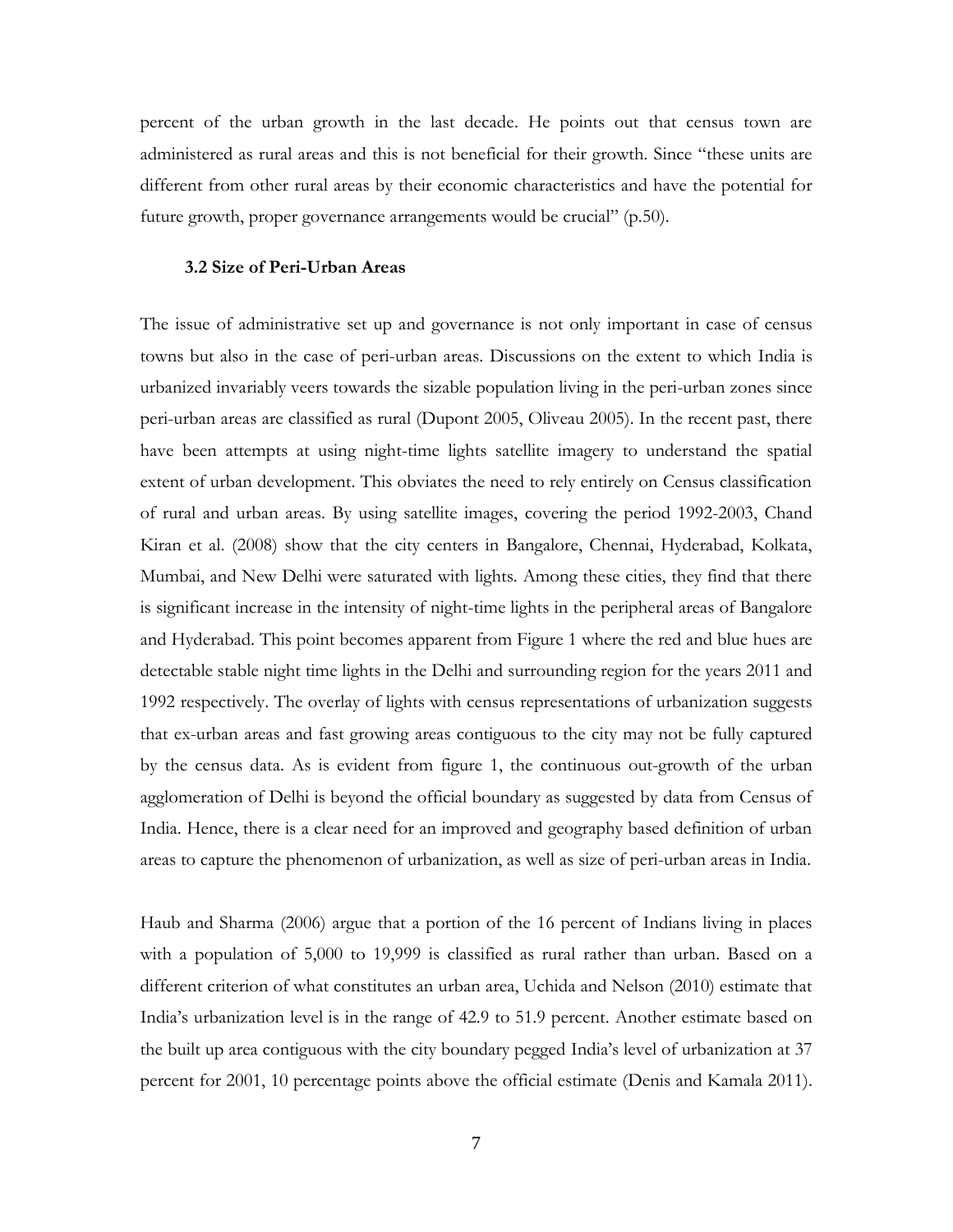Starting with the assumption that people do not travel inordinately long distance for work, Chandrasekhar (2011) suggests that the number of workers commuting from rural to urban areas daily is an estimate of workers living in the peri-urban areas. A total of 31.99 million individuals, accounting for 4.3 percent of India's rural population, live in households where one or more worker commutes from rural to urban areas. Also, a total of 15.44 million individuals accounting for 5.5 percent of India's urban population live in a household where at least one member commutes from urban to rural area for work. These are lower bound estimates of the total population living in peri-urban India since there are households living in peri-urban (rural) areas who do not have any member commuting to urban areas for work.

There is increasing currency for the view that it is time to define a transitional category and assign an agency responsibility for improving the level and quality of civic services in periurban areas<sup>7</sup>. The city development plan<sup>8</sup> for Asansol, in the State of West Bengal, clearly states, "most peri-urban slums areas are not legally part of the cities they encircle and thus not commonly viewed as the responsibilities of municipal officials. Many of these areas are totally lacking in infrastructure for water supply, sanitation and solid waste disposal" (Asansol Durgapur Development Authority 2006, p. 159). The city planners in Raipur, in the state of Chhattisgarh, and Vijayawada, in the state of Andhra Pradesh, have recognized the problems of peri-urban dwellers.

#### **3.3 Sub-National Picture on Urbanization**

 $\overline{a}$ 

In Figure 2 we have provided a map of India showing the varying levels of urbansiation across the states of India. The states of Maharashtra, Uttar Pradesh and Tamil Nadu accounted for 13.5 percent, 11.8 percent, and 9.3 percent of India's urban population.

<sup>7</sup> While there are specific schemes aimed at improving the lives of slum dwellers, there are hardly any initiatives aimed at peri-urban areas. This is because it is not clear which agency of the government is responsible for the peri-urban dwellers. Even within urban areas the institutional arrangements – assignment of function and financial resources – need to be reworked. An eye opener is the institutional arrangements governing India's capital Delhi where the governance is carved up among different agencies or authorities. Since the multiple authorities have competing jurisdictions it has led to an inefficient system and governance has been a casualty (See Chapter 4, Delhi Human Development Report, Government of NCT of Delhi 2006).

<sup>&</sup>lt;sup>8</sup> The city development plans have been prepared as per the requirements under the Jawaharlal Nehru National Urban Renewal Mission (JNNURM). In 2011, the mission covered a total of 65 cities including the mega cities, cities with over million population and thirty cities with less than one million population.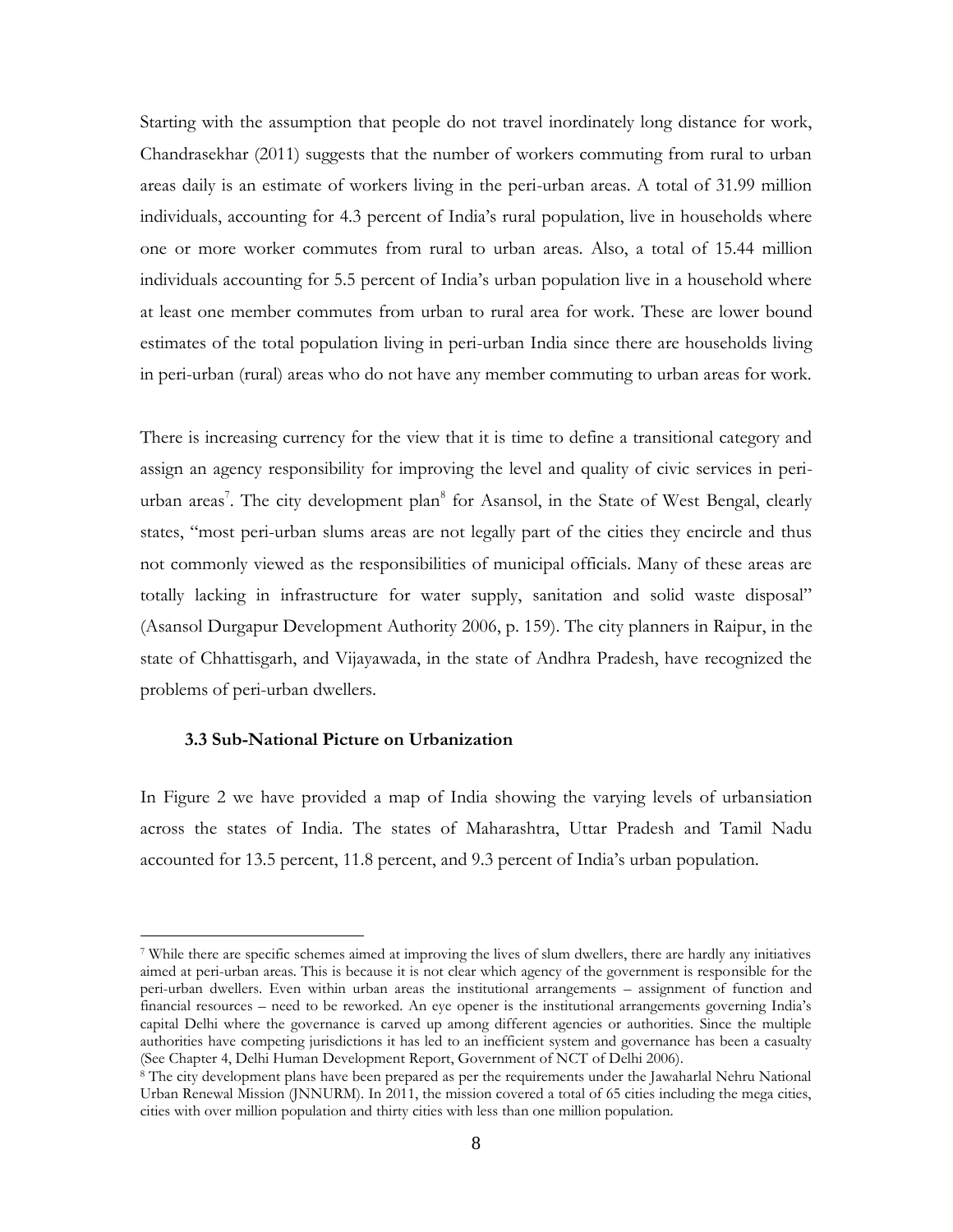Of the 377 million individuals living in urban areas in 2011, 43 percent live in the cities or urban agglomerations with a population of over 1 million. The number of urban agglomerations or cities with a population of at least one million increased from 35 in 2001 to 53 in 2011. Uttar Pradesh and Kerala have 7 such cities each while Maharashtra has 6 such cities. Among the 53 UAs, the three largest UAs or mega cities with a population of more than 10 million are Greater Mumbai UA (18.4 million), Delhi UA (16.3 million) and Kolkata UA (14.1 million). These are followed by Chennai UA (8.7 million) and Bangalore UA (8.5 million). The growth in population in the cities with over 10 million population has slowed down in the period 2001-11. While the population of Greater Mumbai UA, grew at 30.47 percent in 1991-2001, it grew only at 12.05 percent in the period 2001-2011. The population growth of urban agglomeration of Delhi declined from 52.24 percent to 26.69 percent while in case of Kolkata UA it declined from 19.60 percent to 6.87 percent. In addition to these three UAs, there are other UAs too which have witnessed a decline in the population growth and the reduction cannot be solely attributed to a decline in the fertility rate (See Kundu 2011). One explanation for the decline in the population growth rate could be higher cost of living in these cities and reduction in job opportunities and these two factors can hinder migration into these cities<sup>9</sup>.

#### **4. Migration Streams**

 $\overline{a}$ 

Based on estimates available from NSSO's survey conducted in 2007-08, 26.1 percent of rural and 35.4 percent of urban residents can be classified as migrants. There has been a marginal increase in migration rates (as reflected by proportion of migrants in the population) in rural and urban India between 1999-2000 and 2007-08 (Table 4). However, this increase in migration rate is only driven by increased female migration in both rural and

<sup>9</sup> In The State of World Population Report, 2011, Amitabh Kundu, argues that, "...some of India's major cities are experiencing 'degenerative peripheralization'—where the people are driven out by the high cost of living and the scarcity of jobs that pay a decent wage to live in ad hoc settlements on the periphery of metropolitan areas. In those peripheral settlements, people have lost the advantages of both urban and rural life. Big cities are losing the poor because they can't afford to live there. Earlier, people would pick up something like 1,000 rupees [about \$22] and come to Delhi and look for a job for a month. Now with 1,000 rupees you can't stay for a week. We are sanitizing our cities. Sanitization means making the environment clean, …clearing the slums, pushing out the low-income colonies. And in the process, cities' miss out on any opportunity to transform the urban poor into drivers of growth and development and instead perceive illiterate, unskilled workers only as liabilities to health, hygiene and law and order" (p78-79).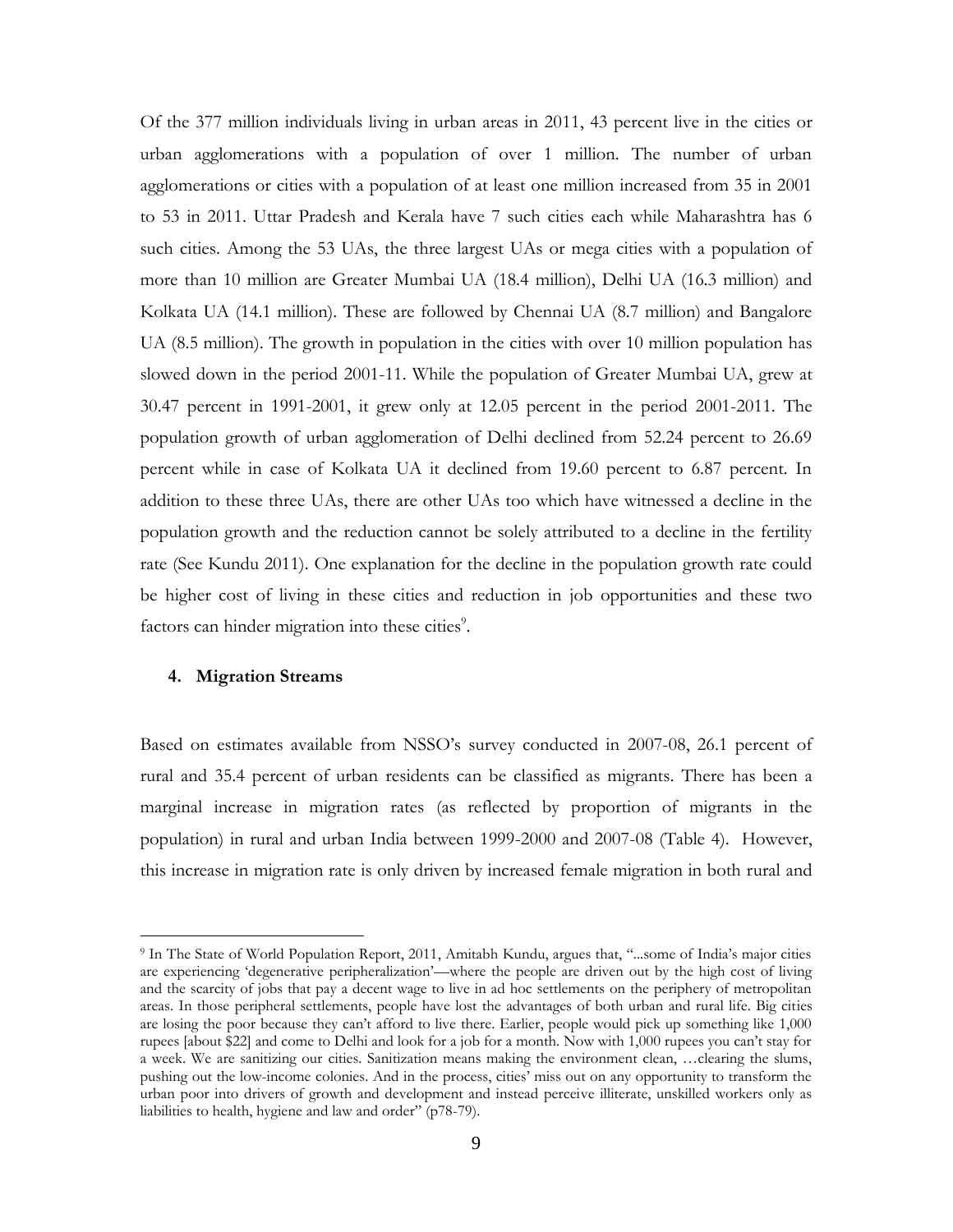urban areas, guided by non-economic factors i.e. marriage<sup>10</sup>. The male migration rate has decreased in rural areas (6.9 to 5.4 percent) whereas urban areas have shown a miniscule increase (25.7 to 25.9 percent). We find that there is a decrease in migration to urban areas if we take 1987-88 as the reference year. If one were to examine the reason for migration an alternate picture emerges. Among rural male migrants, the proportion reporting employment as a reason for migration decreased from 47.7 percent in 1993-94, to 30.3 percent in 1999-00 and further to 28.6 in 2007-08. One reason could be that employment opportunities in Indian agricultural sector are limited and moves to another rural location in search of new or improved employment is increasingly unprofitable. The proportion of urban migrants reporting that they had moved for reasons of employment opportunities increased from 41.5 percent in 1993-94, to 51.9 percent in 1999-00 and further to 55.7 percent in 2007-08.

Despite the purported importance of rural-urban migration, in reality, intra-rural and intraurban migration streams are sometimes more important and sizable than rural-urban migration in many developing countries (United Nations 2008a). This is true in case of India too.

Based on Census data, an examination of the migration streams in 1991-2001 reveals the importance of each migration stream: 57 percent of the moves are rural-rural, 22 percent rural-urban, 6 percent urban-rural and 15 percent urban-urban (Office of the Registrar General and Census Commissioner, India 2005). The pattern evident from the census numbers is also borne out by data from NSSO surveys. Based on NSSO's survey data from 2007-08, we find that the share of the four migration streams are as follows: rural-rural (62 percent), rural-urban (19 percent), urban-rural (6 percent) and urban-urban (13 percent). This distribution is the same when we examine data from NSSO's survey conducted in 1999- 00 (NSSO 2001, 2010).

 $\overline{a}$ 

<sup>&</sup>lt;sup>10</sup> Compared with men, women are less likely to be enumerated at their place of birth, this can be attributed to moves following marriage. Comparing the 49th round (1993-94) and 64th round (2007-08) survey data of NSSO reveals that among rural female migrants, the proportion reporting marriage as a reason for migration increased from 61.6 percent to 91.2 percent. Among migrant women in urban areas, the proportion reporting marriage as the reason increased from 31.7 percent to 60.8 percent (Table 7).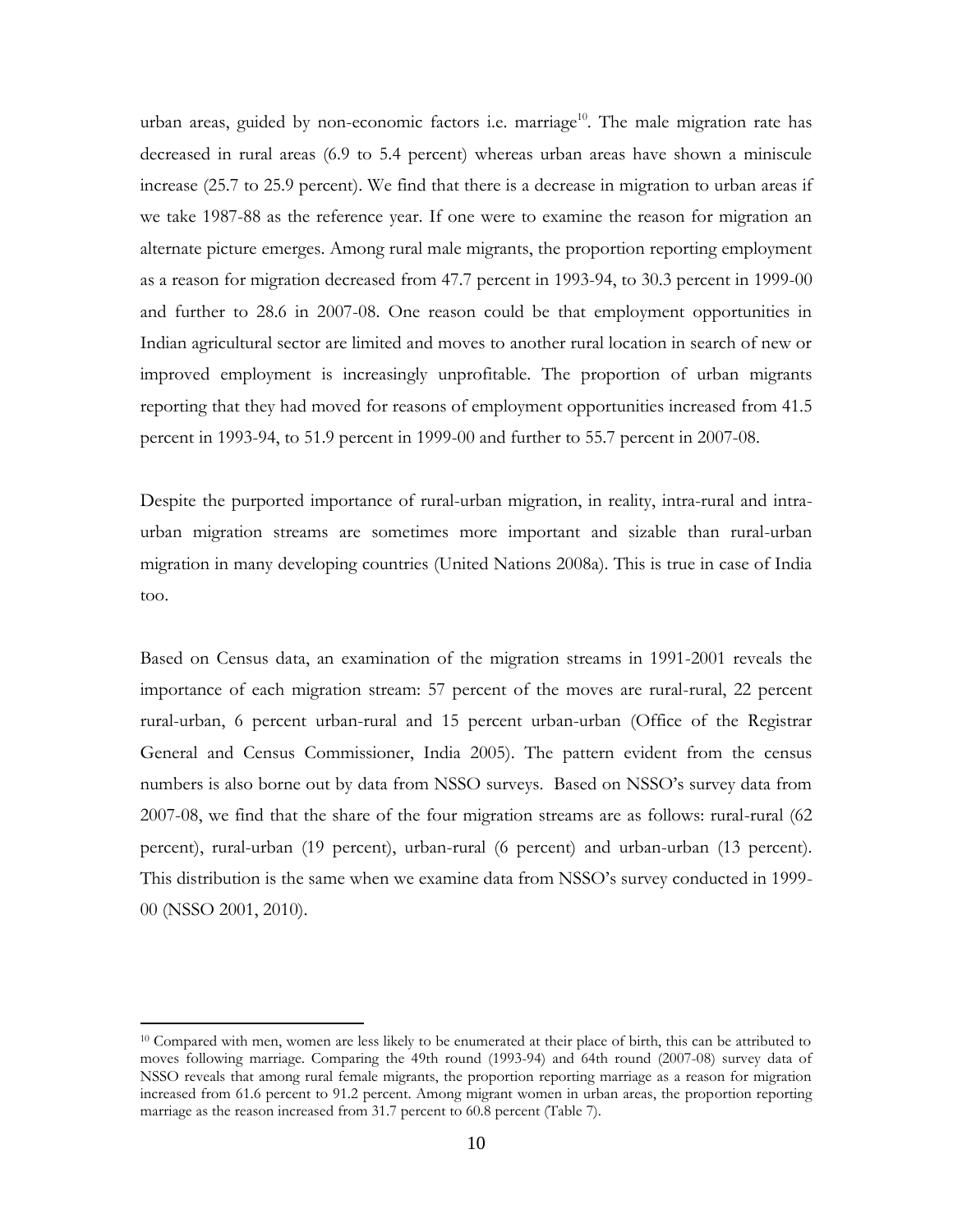Migration is predominantly an intra-state phenomenon in India. Indeed, whether considering the intercensal period 1981-1991 or 1991-2001, over 60 percent of migration is intra-district, and around 25 percent takes place across districts of the same state. Thus, over 85 percent of internal migration has been intra-state in nature. The NSSO data too reveals that migration is predominantly movement of workers within the same state rather than across state boundaries. Comparison at two points in time 1999-00 and 2007-08, reveals that among rural-urban migrants the share of inter-state migrants increased from 19.6 percent to 25.2 percent (Table 5). This is the one important change that is evident from the data.

The NSSO data allow us to examine the nature of migration streams in an alternative way since it provides a disaggregation of the four migration streams based on all migrants<sup>11</sup> in the survey. The predominant component (75.3 percent) of rural-rural migration is intra-district (Table 5). The bulk of migration in each of the four streams is intra-state. Only 4.6 percent of rural-rural migration is inter-state. In contrast, 20 percent of the rural-urban, urban-rural and urban-urban migration is inter-state. Turning to the issue of inter-state migration, the Census 2001 numbers reveal that the three states with the largest number of emigrants are Uttar Pradesh, Bihar and Rajasthan. The NSSO data complement the Census 2001 data by allowing us to infer net migration rates for the major states. Based on the NSSO's survey conducted in 2007-08 we find that among the larger states with a high proportion of migrants from other states are Delhi, Haryana, Punjab, Uttaranchal (Table 6).

Alternatively, we also compute the net migration rate per 1000 of population. Among the major states the net migration rate is negative in Bihar (-56), Jammu and Kashmir (-12), Jharkhand (-18), Kerala (-44), Odisha (-13), Tamil Nadu (-14), and Uttar Pradesh (-31). In these states out-migration exceeds in-migration. Since Bihar, Jharkhand, Odisha and Uttar Pradesh have a concentration of India's poor it is not surprising that they have a net migration which is negative. Among the major states, the net migration rate is positive in Delhi (242), Gujarat (16), Haryana (35), Maharashtra (41), Punjab (13), Uttarakhand (38), and

 $\overline{a}$ 

<sup>&</sup>lt;sup>11</sup> The NSSO treats a member of the sample household as a migrant "if he or she had stayed continuously for at least six months or more in a place (village/town) other than the village/town where he/she was enumerated. The village/town where the person had stayed continuously for at least six months or more prior to moving to the place of enumeration (village/town) was referred to as the "last usual place of residence" of that migrated person. Shifting of residence within village or /town was not considered as an event of migration" (NSSO 2001 p.14).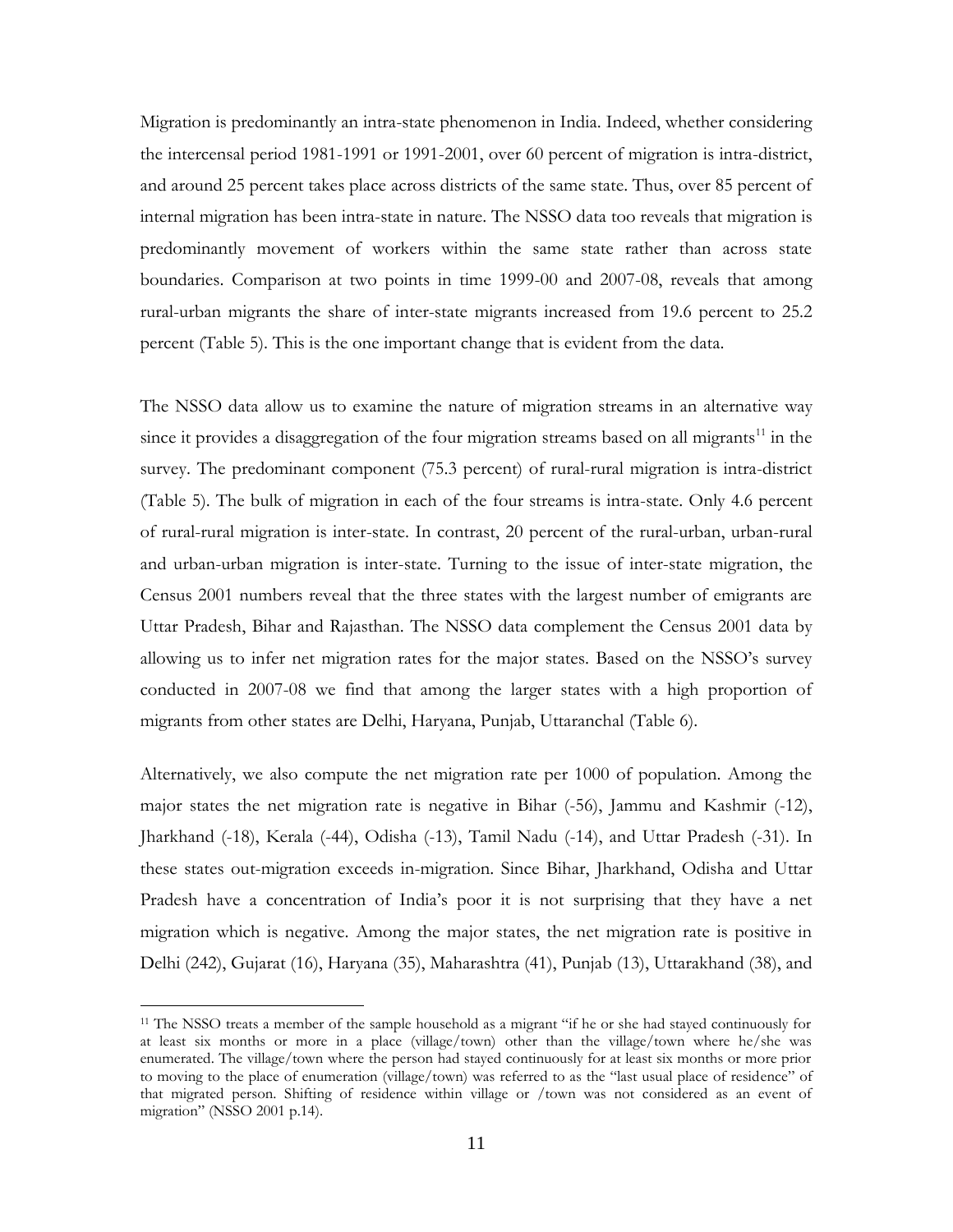West Bengal (13). The states with positive net migration rate are also more urbanized. Kerala and Tamil Nadu are also urbanized but surprisingly they have negative net migration.

An intuitive way to graphically represent the inter-state migration flows for India is using a network graph. In the graph the thickness of the edges reflects the number of individuals migrating from one state to other state. Further, the edges that are curved clockwise indicate the outflows while the edges curve anticlockwise indicate the inflow of migrants to that state. As we can see from the graph, Uttar Pradesh acts as the lead feeder state along with Bihar (i.e. highest outflow of migrants from the state). The major flows represented by the thick linkages (arrows) are from Uttar Pradesh to Delhi and Maharashtra; and from Bihar to Delhi, West Bengal, and Uttar Pradesh. There are two way flows between the states of Maharashtra and Gujarat; Madhya Pradesh and Uttar Pradesh i.e. people are migrating from and to both states. Among the southern states, individuals migrate from Tamil Nadu to Karnataka. Other important flows are from Uttar Pradesh to Punjab, Haryana and Uttaranchal, and Andhra Pradesh to Karnataka.

Finally, comparing Census data for the periods 1981-91 with 1991-2001, we find that there was a 37 percent increase in intra-district migrants, a 26 percent increase in intra-state migrants and a 54 percent increase in inter-state migrants. Of course the percentage increase in inter-state migrants is on account of the low base. It is but inevitable that there will be a reduction in home bias, i.e. the decision to migrate within the same district or the same state. This is also apparent from the NSSO data where we observe that the share of inter-state migrants by duration since the individual migrated. In case of intra district migration, we find that rural-rural and rural-urban migration has decreased, whereas there is slight increase in urban-rural and urban-migration migration (Table 7).

Coming to the migration flows at intrastate level, we find that there is not much difference in the migration flows between the durations 0-3 and 4-6 years, except in case of urban-urban migration (increase from 20.7 to 22.27 percent). Interestingly, there is increase in all four migration streams (i.e. rural-rural, rural-urban, urban-rural and urban-urban) at the inter-state level. These numbers indicate that there has been a shift away from intra district flows, suggesting a reduction in home bias. A possible explanation can be reduced transportation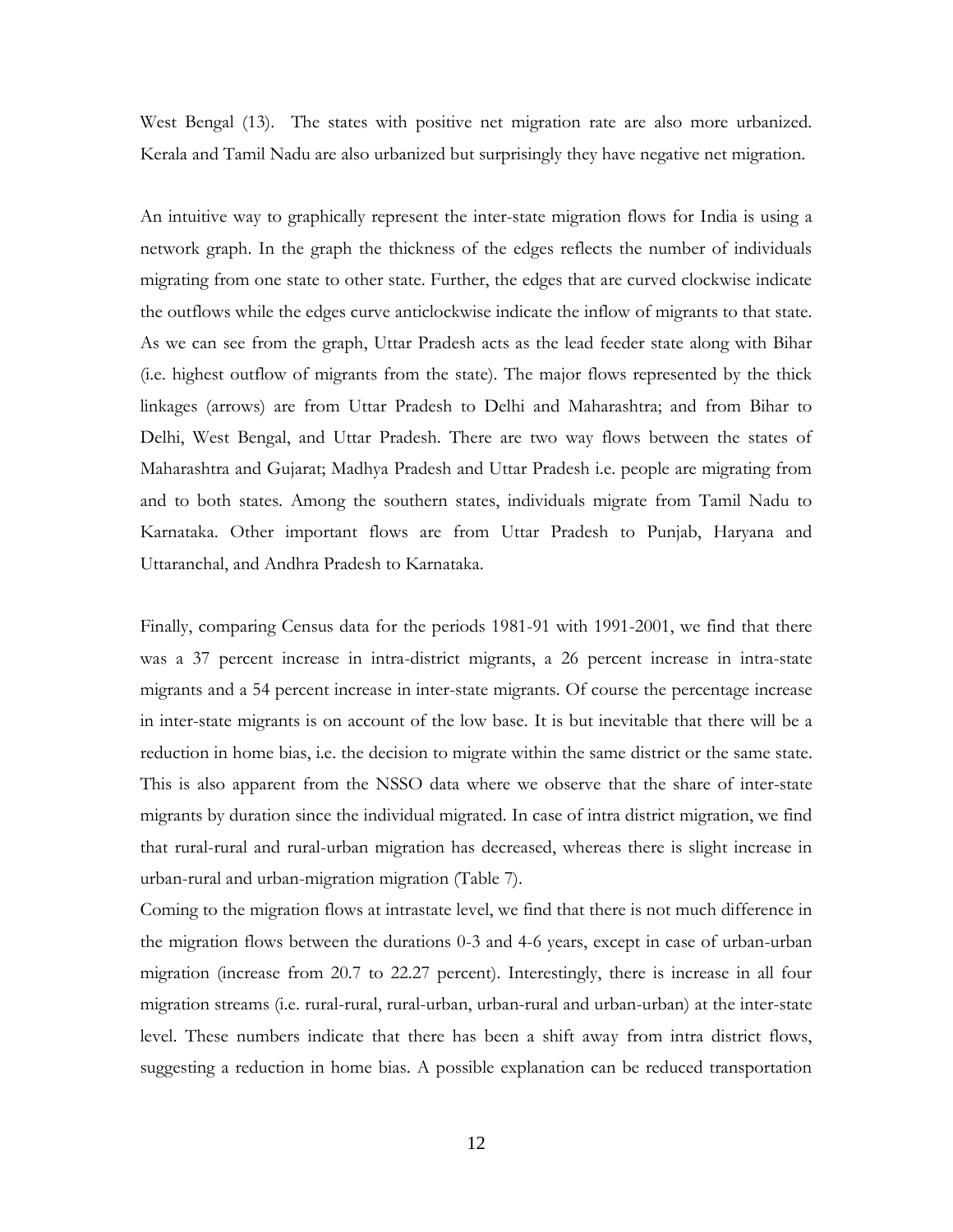costs, better connectivity across states as well as increased divergence across states in terms of economic growth and job disparities.

#### **5. Emerging Patterns of Migration**

At the outset we pointed out that India was experiencing jobless growth. In this scenario, three types of mobility will become more pronounced<sup>12</sup>: short term migration, commuting and return migration.

#### **5.1 Short Term Migration**

 $\overline{a}$ 

The loss of jobs in agriculture has resulted in the phenomenon of short term migration. A short term migrant is an individual 'who had stayed away from the village/town for a period of 1 month or more but less than 6 months during the last 365 days for employment or in search of employment are termed as short-term migrant'. The Report of the Working Group on Employment, Planning and Policy for the Twelfth Five Year Plan (2012-17) proffered an explanation for the phenomenon of short term migration along the following lines:- "… workers do migrate from rural to urban but only for temporary periods. In the lean season of the labour market of rural areas they migrate temporarily to urban areas to engage in construction activities or pulling rickshaws, without ever severing their link to the land in the rural home land. This is not the kind of labour force who are likely to be available to work in manufacturing or modern services, mainly on account of their lack of skills, and often even primary education. Their migration is a reflection of rural distress, driven by the fact that 84% of India's farmers are small and marginal farmers, tilling only less than 2.5 acres of land  $(p.87)$ ".

A total of 12.5 million rural residents and 1 million urban residents can be classified as short term migrants. Table 8 presents the migration streams in the context of short term migrant workers. Among short term migrant workers residing in rural areas 37 percent move to urban areas of another state. Among short term migrant workers residing in urban areas

<sup>&</sup>lt;sup>12</sup> One other important stream not related to employment that is becoming important is migration for education an issue addressed by Chandrasekhar and Sharma (2013).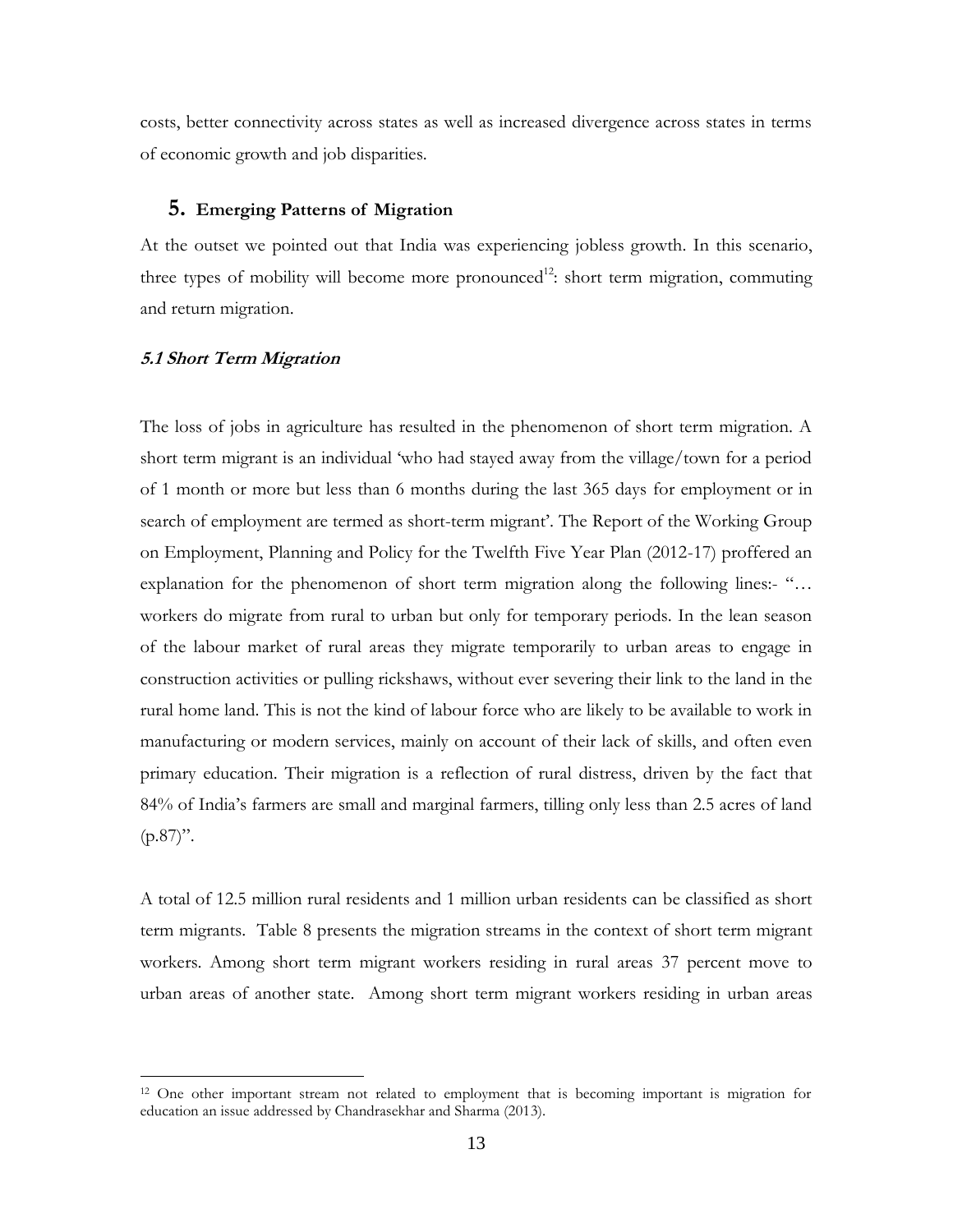31.4 percent move to urban areas within the state while 26.3 percent move to urban area of another state.

Agrawal and Chandrasekhar (2013) examine the transition of short term migrant workers across the four sectors - primary, secondary, construction and services. They find that while 35.9 percent of individuals working in primary sector move to construction sector when working as short term migrants, 14.4 percent move from primary to the secondary sector. While over 50 percent of individuals working in primary sector move out in the short run, they do not observe such large movement out from manufacturing or construction. The reason short term migrants move from agriculture to construction sector is because of the boom in the construction sector and availability of temporary and non-contractual jobs in this sector.

#### **5.2 The Phenomenon of Commuting**

 $\overline{a}$ 

Mohanan (2008) and Sharma and Chandrasekhar (2013) have documented the large numbers of individuals engaged in non-agricultural work commuting between rural and urban areas in India. A commuting worker is one whose place of work (rural, urban, no fixed place) differs from his or her usual place of residence (rural, urban). In 2009-10, it is estimated that there are 8.05 million rural-urban commuters, 4.37 million urban-rural commuters and 12.2 million no fixed place workers in India. In contrast in 1993-94, there were only 5.3 million ruralurban commuters and 1.04 million urban-rural commuters. This phenomenon is driven by redistribution of jobs across rural and urban areas. Rural-urban commuting increased by a factor of 1.5 while urban-rural commuting increased by a factor of 4.2 times. Mohanan (2008) writes, ' … movement of rural workers to urban areas is somewhat reinforced by the daily picture of overcrowded trains and buses bringing people to the cities and towns from the surrounding areas, sometimes called the floating population' (p. 61). Sharma and Chandrasekhar (2013) find that a change in the spatial distribution of activities<sup>13</sup> explains the

<sup>&</sup>lt;sup>13</sup> Ghani et al. (2012) find that there has been a shift in the location of formal manufacturing sector from urban to rural area, the informal sector has moved from rural to urban area. The share of manufacturing sector in urban employment reduced from 69 percent to 57 percent between 1989 and 2005 while the share of unorganized sector has risen from 25 to 37 percent in the same period. Chakravarty and Lall (2007) show that a churn in the ranking of districts in terms of industrial investment was due to decline of new investments in the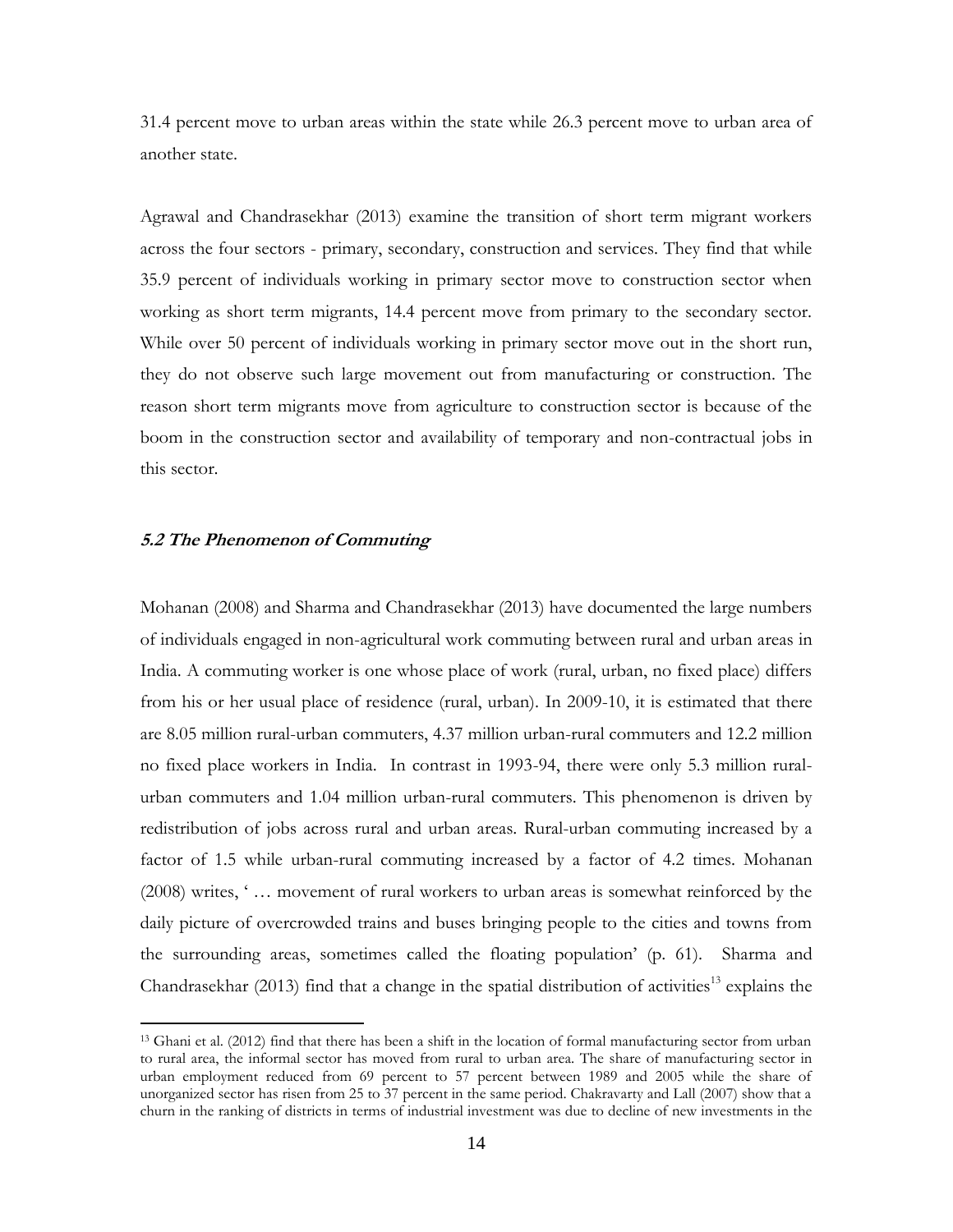increase in two-way rural and urban commuting. They find that rural, urban unemployment rates, and wage differentials to be important determinants of commuting. Further, regions with large peri-urban population are likely to have more commuting workers. Due to lack of survey data with information on commuting and migration, we are not able to address the interplay between these two phenomena.

Commuting by workers is not India specific but is widely observed in other developing countries. In the context of Nepal, Fafchamps and Shilpi (2003), show that migration and commuting, act as two strategies for diversification of workplace and this leads to an increase in the income or consumption of households. In North-West Tanzania, individuals commute to work from rural to urban areas rather than migrate because of higher cost of living in cities (Baker 2007). In south-eastern Nigeria efficient and subsidized transport systems has encouraged commuting by workers to the urban centers of Aba and Port Harcourt (Bah et al. 2007). They also document the growth of industries in the peri-urban regions of Aba and Port Harcourt. Based on a field study in Indonesia, it is documented that large number of commuters from villages within the 60 kilometers periphery of industrialized cities; whereas beyond 60 kilometers commuting is replaced by migration as a livelihood strategy<sup>14</sup>.

## **5.3 Return Migration**

 $\overline{a}$ 

Return migrants are those who report their present place of enumeration as their usual place of residence any time in the past. Comparison of data for the years 1993-94 and 2007-08 indicates clearly an increase in rates of return migration. The return migration rate is calculated as the ratio of the total number of return migrants to total number of migrants. Note that given the way the question is asked the return migrant is also a migrant. Overall,

metropolitan districts (i.e. cities that are districts). Further, the share of urban districts (i.e. districts with at least 50 percent urban population) in new investments also declined.

<sup>14</sup> Ram points out that India should expect an increase in number of commuting workers: "Even though people on marginal or even middle class incomes have been pushed out of Mumbai city, they still want to work there. He said there are commuters coming into the city from numerous outlying areas, including Pune, 163 kilometres to the southeast of Mumbai, where population growth has also been rapid. Pune is now connected to Mumbai by a six-lane motorway that cuts travel time for those with cars or money for intercity buses" (p.69 UNFPA 2011).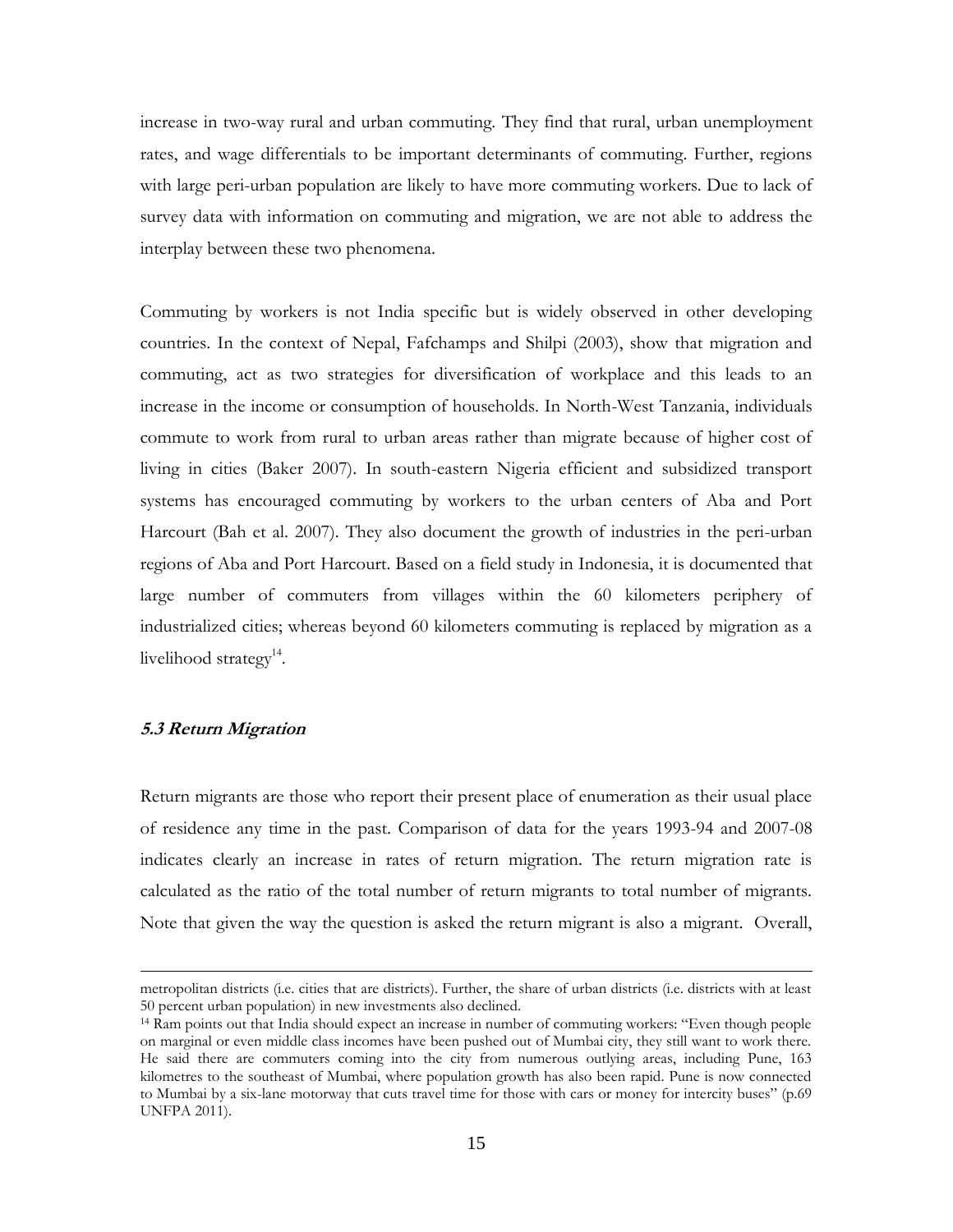in rural India, the return migration rate has almost doubled from 6.5 percent in 1993-94 to 12 percent in 2007-08. Similarly in urban India the return migration rate increased from 5.4 percent to 10.9 percent (Table 9).

Table 10 presents the migration streams in the context of return migrants. Among return migrant workers residing in rural areas nearly 62 percent moved from rural areas of the same district they currently reside in while in urban areas there is no one stream that accounts for bulk of the movement.

In terms of absolute numbers, the phenomenon of return migration is sizable. In the rural and urban areas, there are a total of 23.2 million and 10.2 million return migrants. There is a valid perception that return migration is on the rise. Recent media reports suggest that over 50,000 workers in Surat, Gujarat working in the textile and diamond industry have returned to their homes in Ganjam, Orissa on account of a variety of reasons including dispute over wages. The fact that employment related reasons is an important driver of return migration is also evident from the NSSO data. Of course there is anecdotal evidence to suggest that discrimination at the destination may force migrants to return to their origin place. The large size of return migration calls for a careful analysis of this phenomenon in order to get a clearer picture.

#### **6. Livelihoods of Migrant Workers: Knowledge Gaps**

While we have a fair understanding of broad trends and spatial patterns in urbanization and migration, we do not have a good understanding of how migration affects well-being of individuals at the source and destination. This is primarily because of absence of data on sources of income. There is need to collect such data in order to understand how the sources of income of rural and urban households in India have changed over time. We need to be able to quantify the importance of remittances by migrants and economic contributions of migrant workers. However, in the absence of longitudinal data, we do not fully understand the extent to which migration contributes to improved outcomes. In the discussion that follows, we draw upon NSSOs cross sectional data, in order to provide some limited evidence on outcomes related to migrants and households with migrants.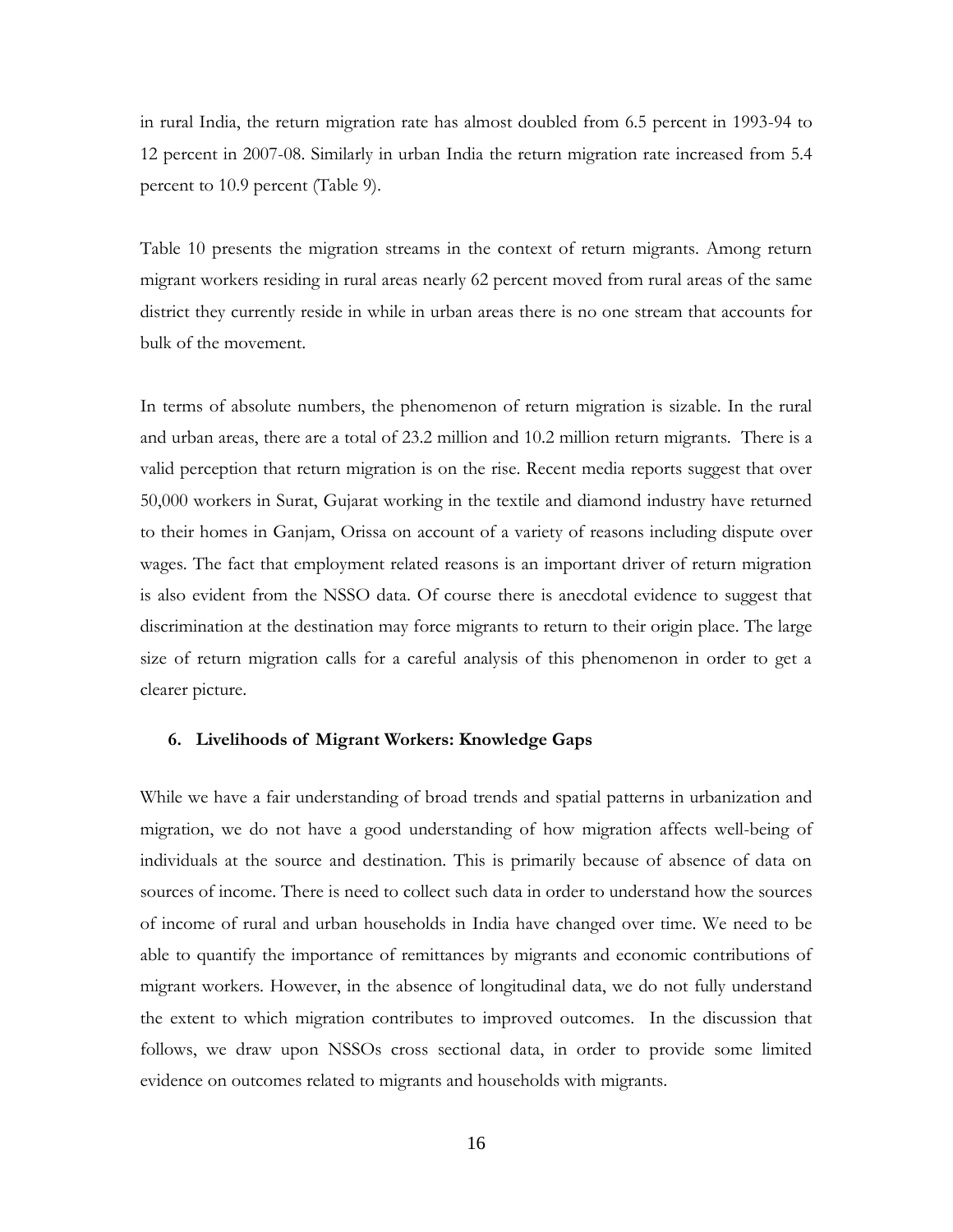#### **6.1 Educational Attainment of Migrants**

One important factor that will determine the ability of migrants to engage in productive work is his or her educational attainment. At the same time, in the context of balanced regional development in India, the issue of human capital flows across the country becomes important. Which are the states that gain by attracting more educated migrants? We can glean insights by examining the distribution of educational attainment of inter-state migrants across Indian states (Table 11). We present the distribution of migrants aged 15-32 years across states for every level of education. We focus on this age group since this cohort should have benefitted from large investments by the government in education and they would migrate to where jobs are available. Delhi, Gujarat and Maharashtra attract migrants with varied educational attainment. In contrast, Karnataka which is a large knowledge hub attracts a sizable proportion of migrants who have completed higher secondary and diploma or graduate and above. However, the states of Punjab and Haryana attract those who have not completed primary school since these migrants are primarily engaged in agricultural activities as labourers.

#### **6.2 Migrants Rates across Consumption Classes**

 $\overline{a}$ 

While there is no denying the possibility that migration to urban areas is one of the pathways through which rural households diversify their incomes, the empirical evidence on the strength of this pathway is limited<sup>15</sup>.

At the aggregate level, it needs to be recognized that India is witness to the phenomenon of urbanization of poverty, i.e. a reduction in the head count ratio of poverty in rural and urban areas, a reduction in total number of poor living in rural areas and an increase in the number of urban poor. The total number of urban poor increased from 71 million in 1983 to 81

<sup>&</sup>lt;sup>15</sup> The proportion of rural farm households relying primarily on transfers from their migrant members is low (Davis et al. 2007). Decomposing the reduction in rural poverty suggests that over the period 1993-2002, only 19 percent of the reduction in worldwide rural poverty can be attributed to migration related factors while 81 percent of the reduction could be ascribed to improved rural livelihoods (World Bank 2007). The above mentioned studies suggest that migration is not the most important pathway to reducing rural poverty and rural anti-poverty programs have an important role to play.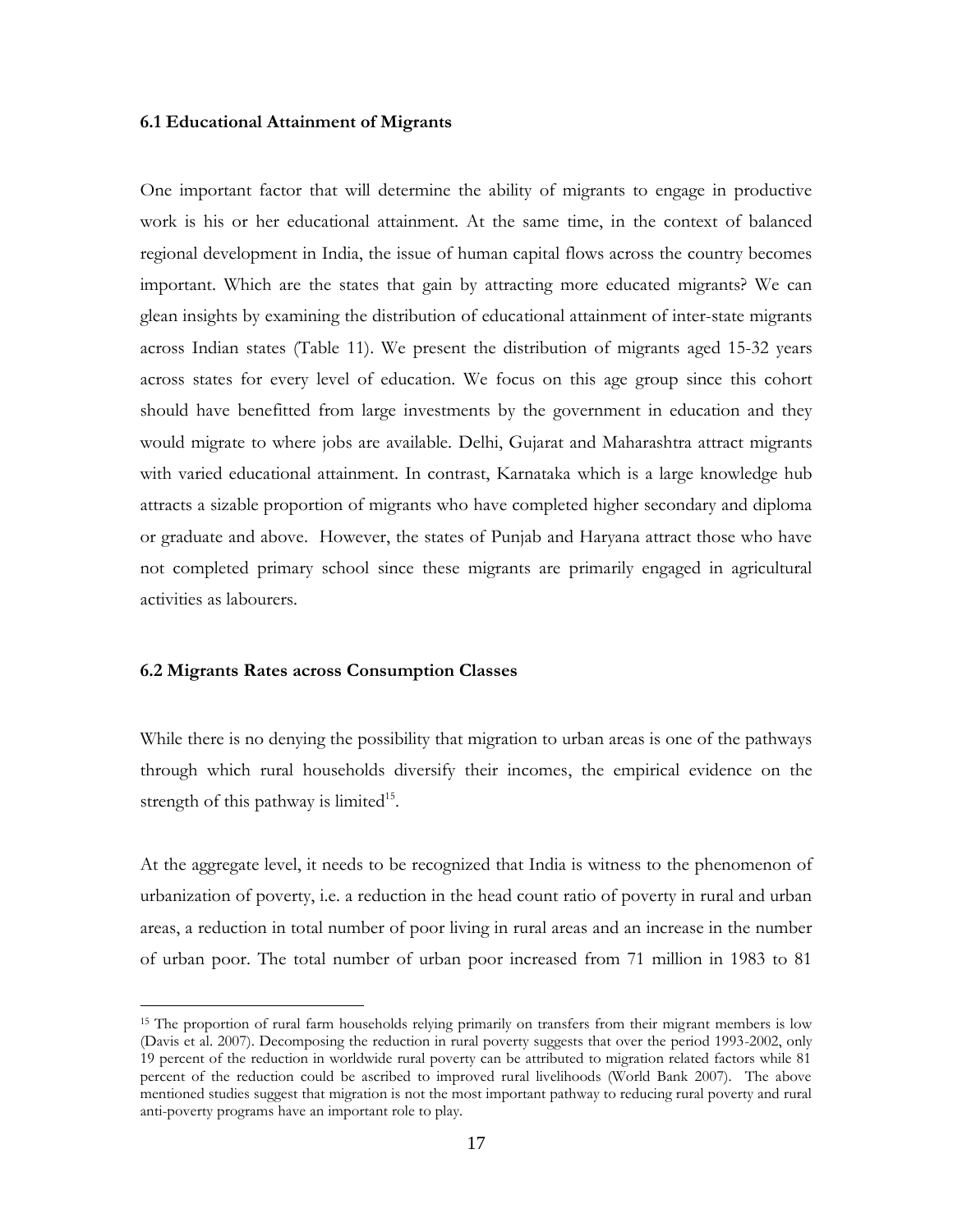million in 2004-05 while the number of rural poor declined from 252 million to 221 million in the same period (Government of India 2002, 2007). A very conservative estimate suggests that the total number of urban poor could increase to 113.60 million by 2020 (Mathur 2009). If urban poverty is projected to increase then this should act as a dampener for rural-urban migration. The empirical studies comparing poverty among migrant and non-migrant households is limited by the fact that the nationally representative data is cross sectional and not a longitudinal data set. So in the absence of valid instruments the studies cannot empirical estimate any causal relationships. In their work, Kundu and Sarangi (2007) estimate the probability of being poor as a function of a host of factors including migration status. They find that across all city sizes, migrants are less likely to be poor than the local population, i.e., non-migrants. They also find that rural-urban migrants are more likely to be poor than urban-urban migrants, but both are less likely to be poor than non-migrants. They present this as evidence supporting migration as a pathway to improved livelihoods. Whether migrants are selectively different than non-migrants is not addressed by them and hence a limitation of their study.

In the absence of information on the pre-and post-migration situations of migrants, one is forced to glean insights based on the current consumption of households available as part of NSSO's 2007-08 survey. Bearing in mind this caveat, one can advance the following conjectures: The first conjecture is that there are differences in the rate of migration across monthly per capita expenditure (MPCE) deciles. <sup>16</sup>. The monthly per capita expenditure of a household is the monthly expenditure of the household divided by household size. Among both rural and urban males, the migration rate, i.e. the proportion of migrants in the population, systematically increases across MPCE deciles. The migration rate among rural males is 16.6 percent in the top MPCE decile while it is 46.2 percent in the urban areas in the corresponding decile (Table 12). The migration rate among women is higher than the migration rate among men in each MPCE class. Of course, one does not know which MPCE class a migrant belonged to before migrating. One could argue that it is unlikely that

 $\overline{a}$ 

<sup>&</sup>lt;sup>16</sup> The MPCE classes reflect the corresponding population weighted 10 deciles.

Rural MPCE (Rs) Classes: 1: 27-360, 2: 360-423, 3: 423-475, 4: 475-525, 5: 525-578, 6: 578-639, 7: 639-717, 8: 717-833, 9: 833-1044, 10:1044 or more.

Urban MPCE (Rs) Classes: 1: 97-515, 2: 515-632, 3: 632-745, 4: 745-860,5: 860-1004, 6: 1004-1178, 7: 1178- 1402, 8: 1402-1728, 9: 1728-2348, 10: 2348 or more.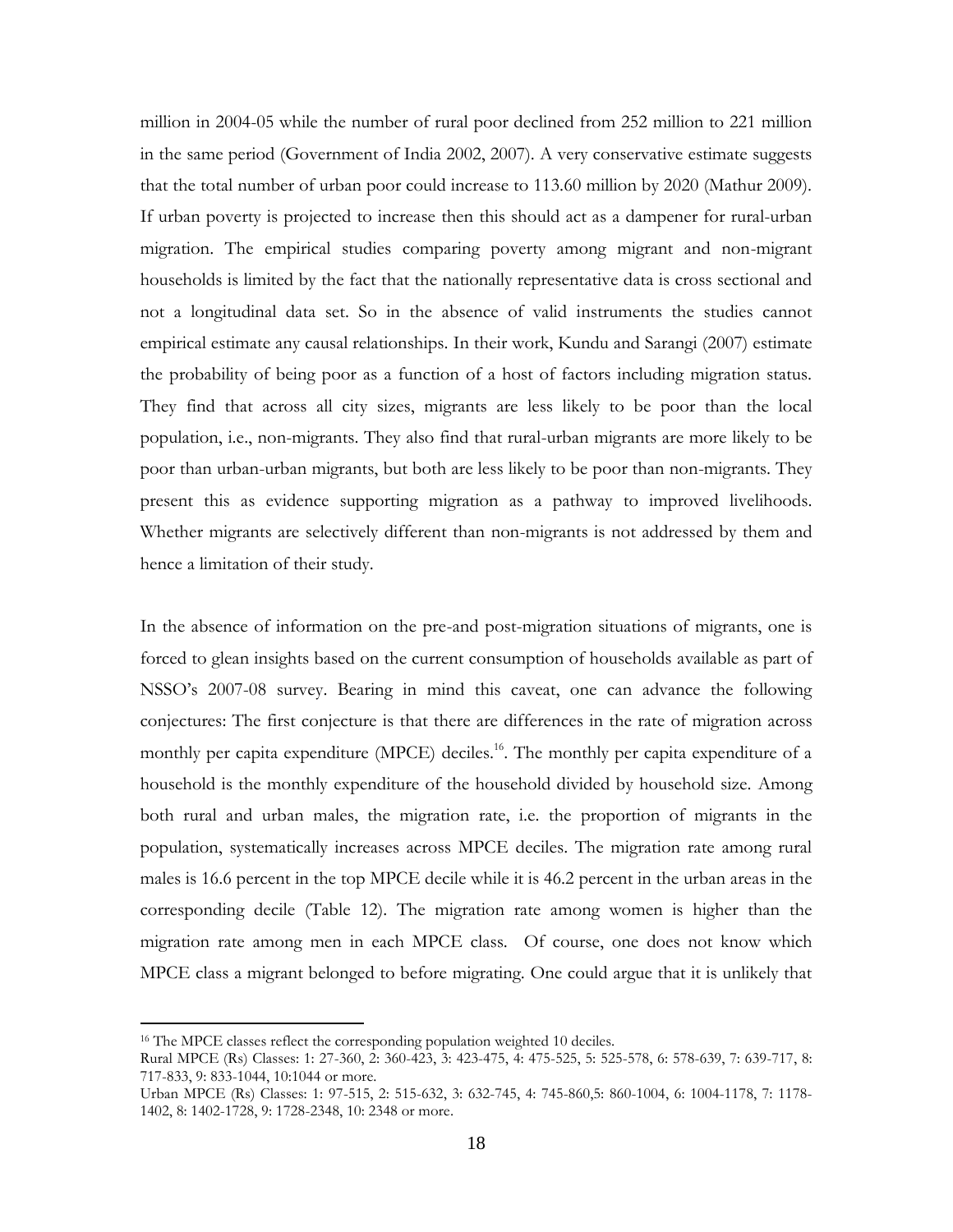individuals or households exhibit a high degree of upward mobility following migration, leading to the conjecture that the migration rate among the non-poor is higher. This brings us to the second conjecture which is that migrants are distributed across all MPCE classes. Similar to the migration rates which increase across MPCE classes, such a pattern is also visible in the distribution of migrants over MPCE classes. This either indicates that migration is higher among upper MPCE classes, or there is upward mobility following migration. The data does not allow us to identify which of these explanations is the correct one.

#### **6.3 Labour Market Transitions of Migrant Worker**

Unlike consumption data, information on the activity status (employed, unemployed, not in the labour force) of the migrant before and after migration is available. A tabulation of the change in activity status reveals three features of interest (Table 13). In both 1999-00 and 2007-08, we find that among male migrants living in rural areas post-migration, the unemployment rate is lower compared to the pre-migration unemployment rate. Second, the decline in unemployment is larger for urban migrants. In 2007-08 (1999-00), among male migrants living in urban areas, the post-migration unemployment rate was 1.55 (1.9) percent versus the pre-migration unemployment rate of 13.23 (9.9) percent. Third, the share of persons not in the workforce declines post-migration. We can arrive at two conclusions. First, among male migrants who were unemployed, large proportions find employment following migration. Second, there are relatively few individuals transitioning from being employed to being unemployed following migration.

#### **7. Discussion**

In the absence of individual and household level longitudinal data, we opted to interweave survey and census data to outline macro trends and spatial patterns in urbanization and migration. First, there is compelling evidence that India's level of urbanization is higher than suggested by official statistics. The level of urbanization is a function of the size of peripheral urban areas which are considered as rural in official data. Further, researchers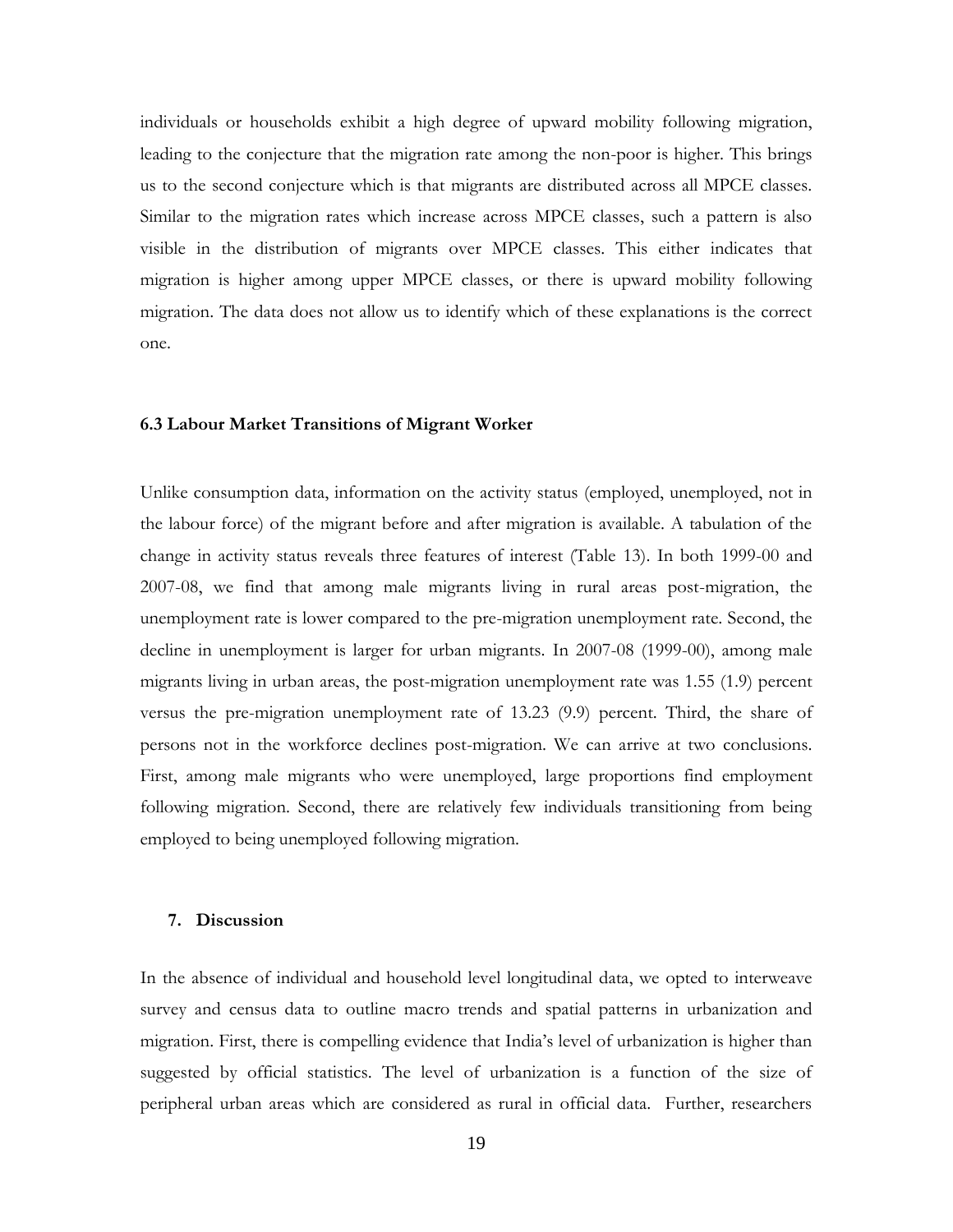have generated alternative estimates by relaxing the official definition of what constitutes an urban area. Second, population growth in the mega cities has declined in the period 2001-11 as compared to 1991-2001. The reason for this decline needs to be explored using available data. Third, while intra state migration (in particular rural-rural) continues to be the dominant migrant stream, in the recent past the share of inter-state migrants has increased. Fourth, in a decade of jobless growth, we observe an increase in short term migration, return migration and two-way commuting by workers across rural and urban areas. One knowledge gap pointed out in the paper is the lack of understanding on how migration affects wellbeing of individuals at the source and destination.

Looking ahead, it is plausible that in the event of expansion in nonfarm employment opportunities and growth in the agro-processing industries, the fastest urban growth could occur in small cities and towns. Rural-urban migrants might gravitate towards such cities and towns. This indicates an urgent need to formulate policy aimed at helping small cities, towns and large rural centers become vibrant centers of growth. In this context, the concern raised by Kundu (2006) that "small cities/towns in most of the states are stuck in the quagmire of underdevelopment" needs to be addressed (p. 33). Improving living conditions in the small cities and town needs to be addressed by policy makers, and better understood by the research community, alike.

At a time when the Government of India is allocating \$ 2.5 billion under the urban renewal mission, the investments are being undertaken without robust projection of city populations. The state of the art, such as it is, is evident in the work of Dey et. al. (2006), who undertook an appraisal of the city development plans of 10 Indian cities. Four of the cities' development plans did not even break out the components of population growth. They also found that insufficient attention had been paid to the method used to project population. As many as five cities either did not have projections or did not present any methodology for conducting projections. Despite the need for forecasts as an input into the planning process at the city level, forecasting exercises have been far from satisfactory. The absence of detailed data on city-ward migration adds to the complexity of the forecasting exercise.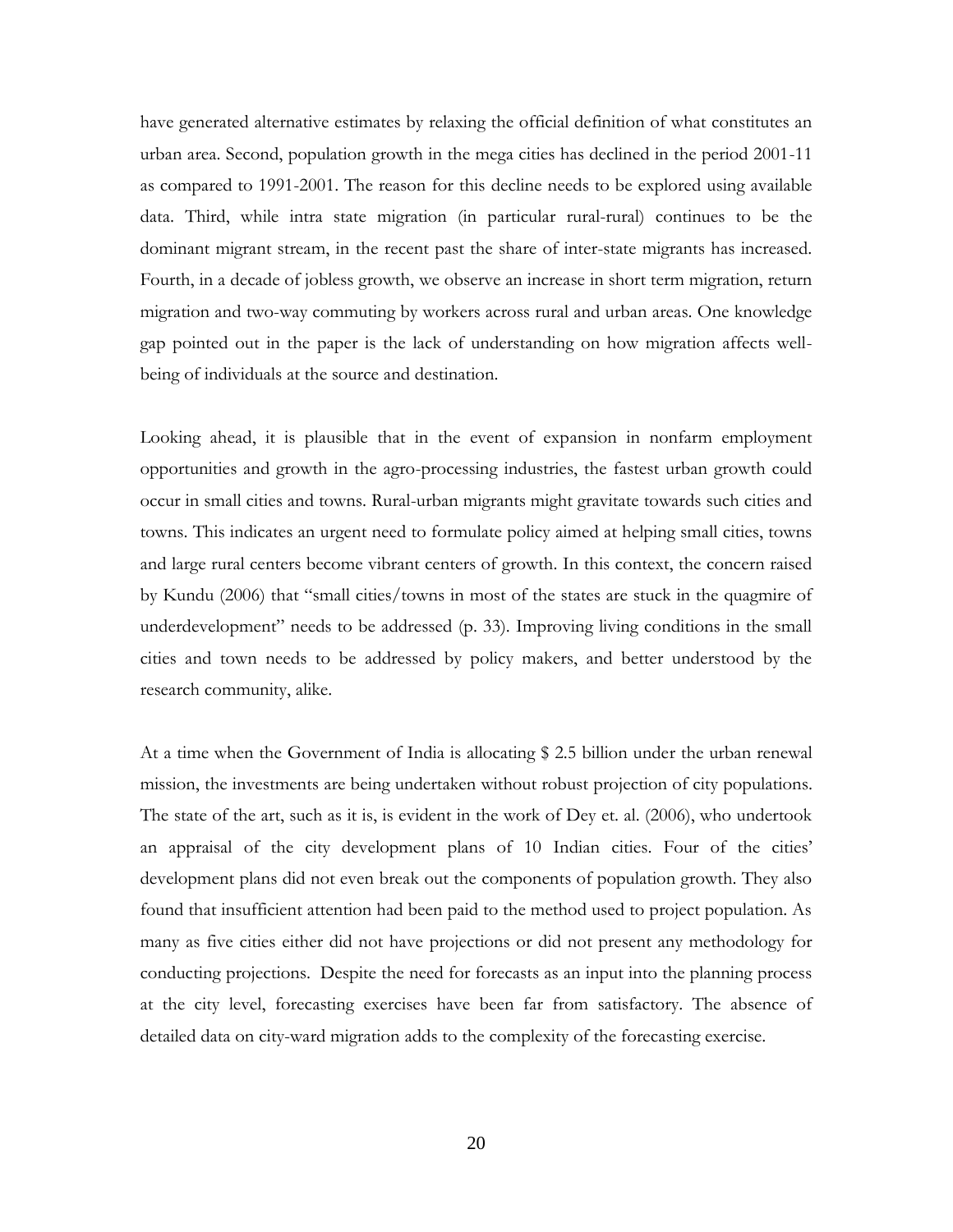At the national and state level, projections made by the Technical Group on Population Projections constituted by the National Commission on Population, are available for the period 2001-2026. The Group assumed that over the period 2001-2026 the inter-state net migration would be constant and at the level observed during the decade 1991-2001. This assumption is not necessarily realistic.

While the historical rate of growth of cities by size class is available from a long series of censuses, there are a host of factors that make forecasting city size a tricky exercise not only in India but elsewhere. First, given the dichotomous classification of an area as rural or urban, how does one take account of population growth in the peri-urban areas? Second, estimates of the rate of natural increase cannot be generated by city-size class using the Indian National Family Health Survey or other Demographic Health Surveys. Third, census data have seldom been analyzed at the lowest level of disaggregation, although there are good prospects for doing so. Fourth, there are limitations on how much can be gleaned about the migration process without recourse to detailed census micro-data.

However, there is a need to develop methods for estimating urban growth and migration simultaneously. A beginning could be made by utilizing the information available as part of Census of India to characterize origin-destination flows over 1981-1991, 1991-2001 and 2001-11. At the same time, there is a need to improve the models used for projecting city growth rates. At least in India, there exists enough data to undertake such an exercise. Information is available on decadal population from 1901-2001 for over 5100 towns and cities. Additionally, information is available on migrants by duration of residence for urban agglomeration and cities. One constraint is the availability of fertility rates, mortality rates for each city, but one could possibly use the estimate of urban fertility and mortality rates of the state to which the city belongs. Given that the geo-codes for the town and cities are available, it might be able to incorporate spatial dimensions into the model explicitly. Hence, the onus is on the demographers to utilize the available data sets and improve on the methods currently used for modeling rural-urban migration and forecasting city growth rates.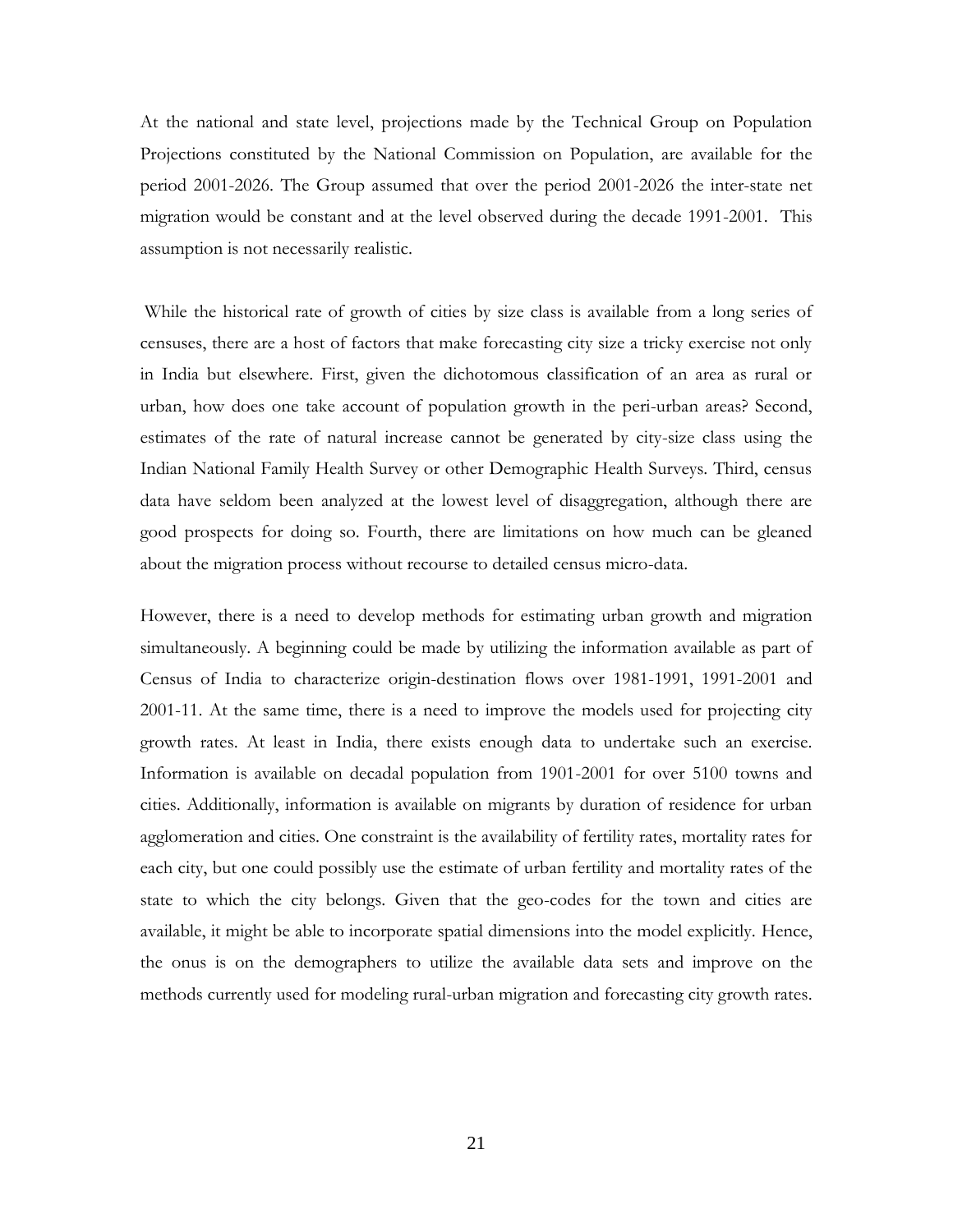## **References**

Agrawal Tushar and S Chandrasekhar (2013) Labour Market Outcomes of the Itinerant Worker in Rural India, Manuscript, Indira Gandhi Institute of Development Research, Mumbai, India

Asansol Durgapur Development Authority (2006): Asansol urban area: City development plan, Asansol Durgapur Development Authority, Asansol, India.

Bah, M. , Cisse, S., Diyamett, B., Diallo, G. and Lerise, F. (2007): Changing Rural –Urban Linkages in Mali, Nigeria and Tanzania, Chapter 3 in The Earthscan Reader in Rural Urban Linkages, edited by Tacoli, Cecilia, 56-67.

Baker, J. (2007): Survival and Accumulation Strategies at the Rural-Urban Interface in North-West Tanzania, Chapter 2 in The Earthscan Reader in Rural Urban Linkages, edited by Tacoli, Cecilia, 41-55.

Chakravorty, S., & Lall, S. V. (2007): Made in India: the economic geography and political economy of industrialization. New Delhi: Oxford University Press.

Chand Kiran, T.R., K.V.S. Badarinath, C. D. Elvidge, and B. Tuttle (2009): Spatial Characterization of Electric Power Consumption Patterns over India using DMSP-OLS Nighttime Satellite Data, International Journal of Remote Sensing, 30(3), 647-661 (15).

Chandrasekhar, S. (2011): Workers Commuting between the Rural and Urban: Estimates from NSSO Data. Economic and Political Weekly, 46(46), 22-25.

Chandrasekhar, S., & Sharma, A. (2013): Internal Migration Among Youth for Education and Employment, in State of the Urban Youth, India,

Davis B, P. Winters, G. Carletto, K. Covarrubias, E. Quinones, A. Zezza, K. Stamoulis, G. Bonomi, and S. DiGiuseppe (2007): Rural Income Generating Activities: A Cross Country Comparison, FAO ESA Working Paper, 07-16, 2007 and background paper to the World Bank's World Development Report 2008. Retrieved April 29, 2010 from http://www.fao.org/es/ESA/en/pubs\_wp.htm

Denis, E. and Kamala M. (2011): Toward a Better Appraisal of Urbanisation in India, Cybergeo: European Journal of Geography, 569.

Dey P. D., U. P. Raghupathi, S. Thakur and S. Gupta (2006): Looking Back to Look Ahead. Background Paper on CDP Appraisals, WP 06-01, November 2006, National Institute of Urban Affairs, New Delhi, India.

Dupont, V. (ed.) (2005): Peri-urban dynamics: population, habitat and environment on the peripheries of large Indian metropolises, CSH Occasional Paper, No.14, Centre de Sciences Humaines, New Delhi.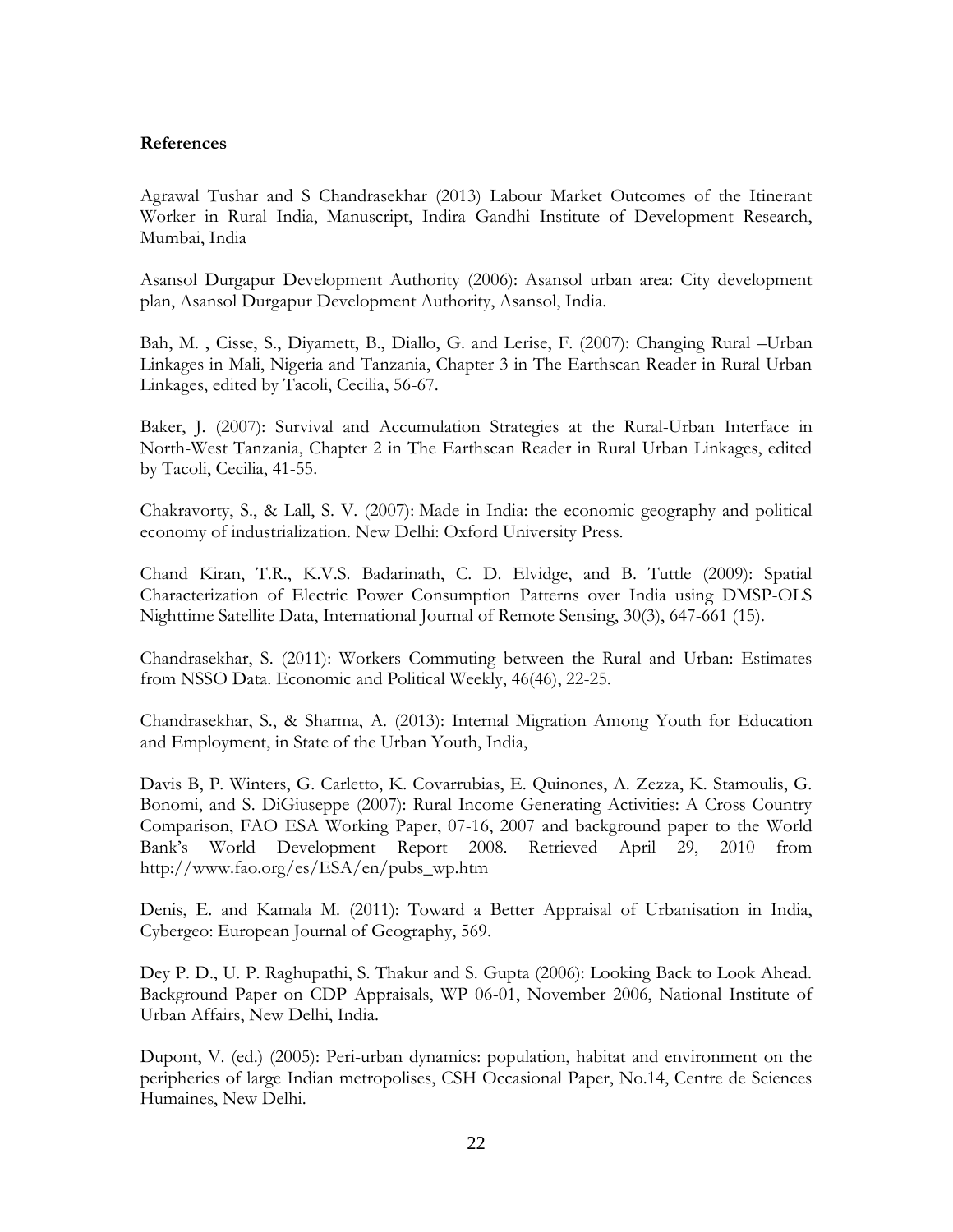Dyson, T., and P. Visaria (2004): Migration and Urbanization: Retrospect and Prospects, Chapter 6, in T. Dyson, R. Cassen and L. Visaria (eds.) Twenty-first century India : population, economy, human development, and the environment. Oxford, UK ; New York : Oxford University Press.

Fafchamps, Marcel and Shilpi, Forhad (2003): The spatial division of labour in Nepal, Journal of Development Studies, 39(6), 23-66.

Ghani, E., Goswami, A. G., & Kerr, W. R. (2012): Is India's manufacturing sector moving away from cities? (No. w17992). National Bureau of Economic Research.

Government of India (2002): National Human Development Report 2001, Planning Commission, Government of India, New Delhi.

Government of India (2007): Poverty Estimates for 2004-05, Press Information Bureau, Planning Commission, Government of India, New Delhi. Retrieved April 29, 2010 from [www.planningcommission.gov.in/news/prmar07.pdf](http://www.planningcommission.gov.in/news/prmar07.pdf)

Government of India (2011): Report of the Working Group on Employment, Planning & Policy for the Twelfth Five Year Plan (2012-2017), Planning Commission, New Delhi.

Government of NCT of Delhi (2006): Delhi Human Development Report 2006 Partnerships for Progress, Oxford University Press, New Delhi, India.

Haub, C. and Sharma, O. P. (2006): India's population reality: Reconciling change and tradition, Population Bulletin, 61(3), Population Reference Bureau, Washington, D. C.

Kotwal A. & Ramaswami B. & Wadhwa W. (2011): Economic Liberalization and Indian Economic Growth: What's the Evidence?, Journal of Economic Literature, 49(4),1152-99.

Kundu, A. (2006): Trends and Patterns of Urbanization and their Economic Implications, Chapter 2, India Infrastructure Report 2006.

Kundu, A. (2007): Migration and Urbanisation in India in the context of the Goal of poverty Alleviation, The International Conference on "Policy Perspectives on Growth, Economic Structures and Poverty Reduction", 7-9th June, 2007, Tsinghua University, Beijing, China. Retrieved April 29, 2010 from

http://www.ideaswebsite.org/ideasact/Jun07/Beijing\_Conference\_07/Amitabh\_Kundu.pdf

Kundu, A. and N Sarangi (2007). "Migration, Employment Status and Poverty: An Analysis across Urban Centres", Economic and Political Weekly, vol. 42, no. 4, pp. 299-306.

Mathur, O. P. (2009): National urban reduction strategy, NIPFP, New Delhi, India.

Mohanan, P. C. (2008): Differentials in the Rural-Urban Movement of Workers, Journal of Income and Wealth, 30(1), 59-67.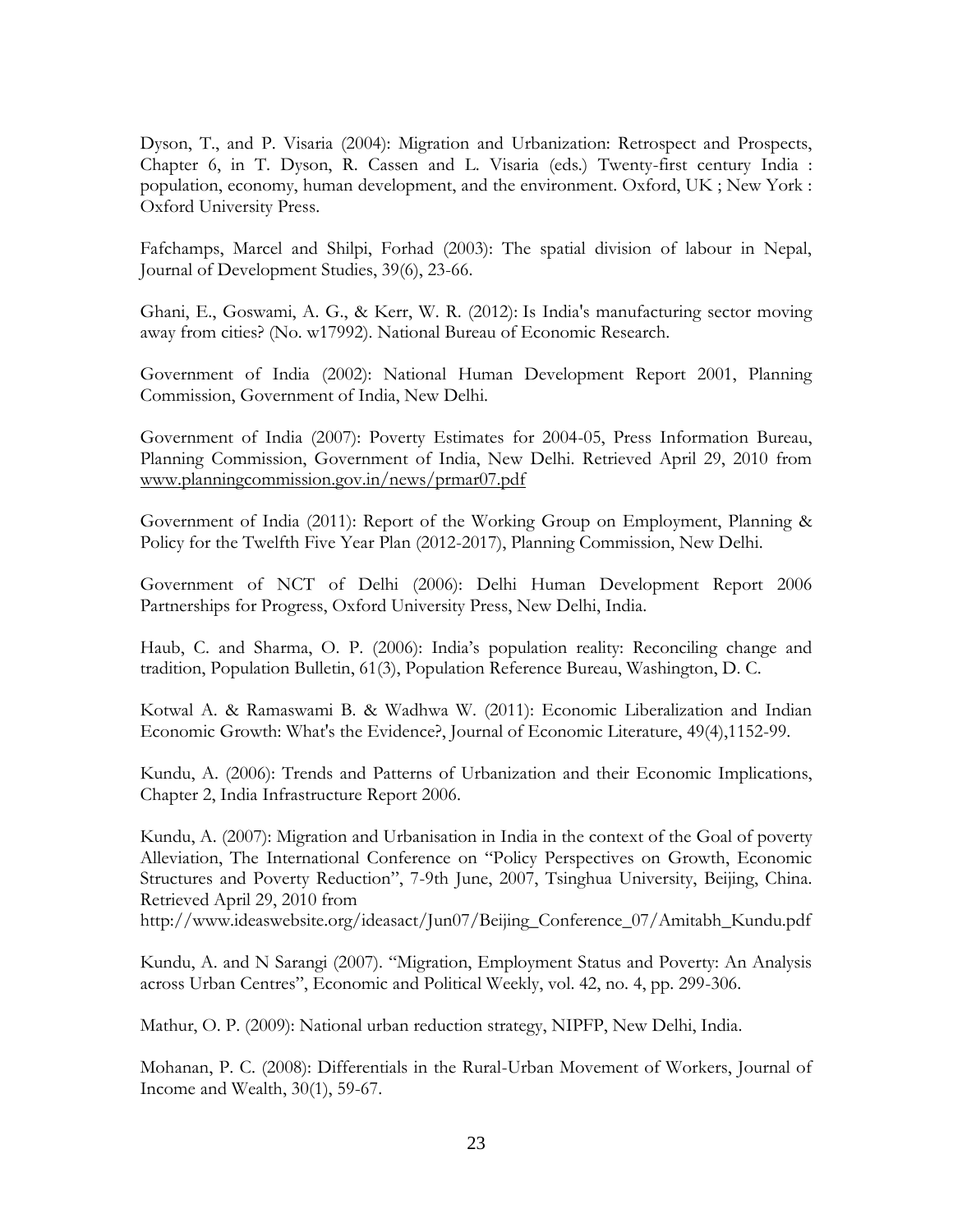Montgomery, M. R. (2008): The Urban Transformation of the Developing World, Science, Volume 319, 8 February, 2008, 761 – 764.

National Sample Survey Organisation (NSSO) (2001a): Migration in India 1999-2000, Report No. 470, Ministry of Statistics & Programme Implementation, Government of India.

National Sample Survey Organisation (2001b): Employment and Unemployment Situation in Cities and Towns of India 1999-2000, Report No. 461, Ministry of Statistics & Programme Implementation, Government of India.

National Sample Survey Organisation (2006): Employment and Unemployment Situation in India 2004-05, Report No. 515 (Part – I and II), Ministry of Statistics and Programme Implementation, Government of India, New Delhi.

National Sample Survey Organisation (2010): Migration in India, Report No. 533, Ministry of Statistics and Programme Implementation, Government of India, New Delhi.

National Sample Survey Organisation (2011): Employment and Unemployment Situation in India 2004-05, Report No. 537, Ministry of Statistics and Programme Implementation, Government of India, New Delhi.

Office of the Registrar General and Census Commissioner, India (2006) Population Projections for India and States 2001-2026, Report of the technical group on population projections constituted by the National Commission on Population, May 2006

Office of the Registrar, General and Census Commissioner, India (2005): Migration Tables.

Oliveau, S. (2005): Peri-urbanisation in Tamil Nadu: A quantitative approach, CHS Occasional Paper, No. 15, Centre de Sciences Humaines, New Delhi.

Kanhu Charan Pradhan (2013) Unacknowledged Urbanisation: New Census Towns of India, Economic & Political Weekly, Vol - XLVIII No. 36, September 07, 2013

Sharma A. and Chandrasekhar S. (2013): Growth of the Urban Shadow, Spatial Distribution of Economic Activities and Commuting by Workers in Rural and Urban India, Manuscript, Indira Gandhi Institute of Development Research, Mumbai, India

Sivaramakrishnan, K. C., A. Kundu and B. N. Singh (2005): Handbook of Urbanization in India, Oxford University Press.

Uchida H. and Nelson A. (2010): Agglomeration Index: A new measure of urban concentration, in Urbanization and Development, edited by J. Beall et al., OUP.

UNFPA (2011): The State of World Population 2011.

United Nations (2006): World Urbanization Prospects, The 2005 Revision. NY: United Nations Population Division.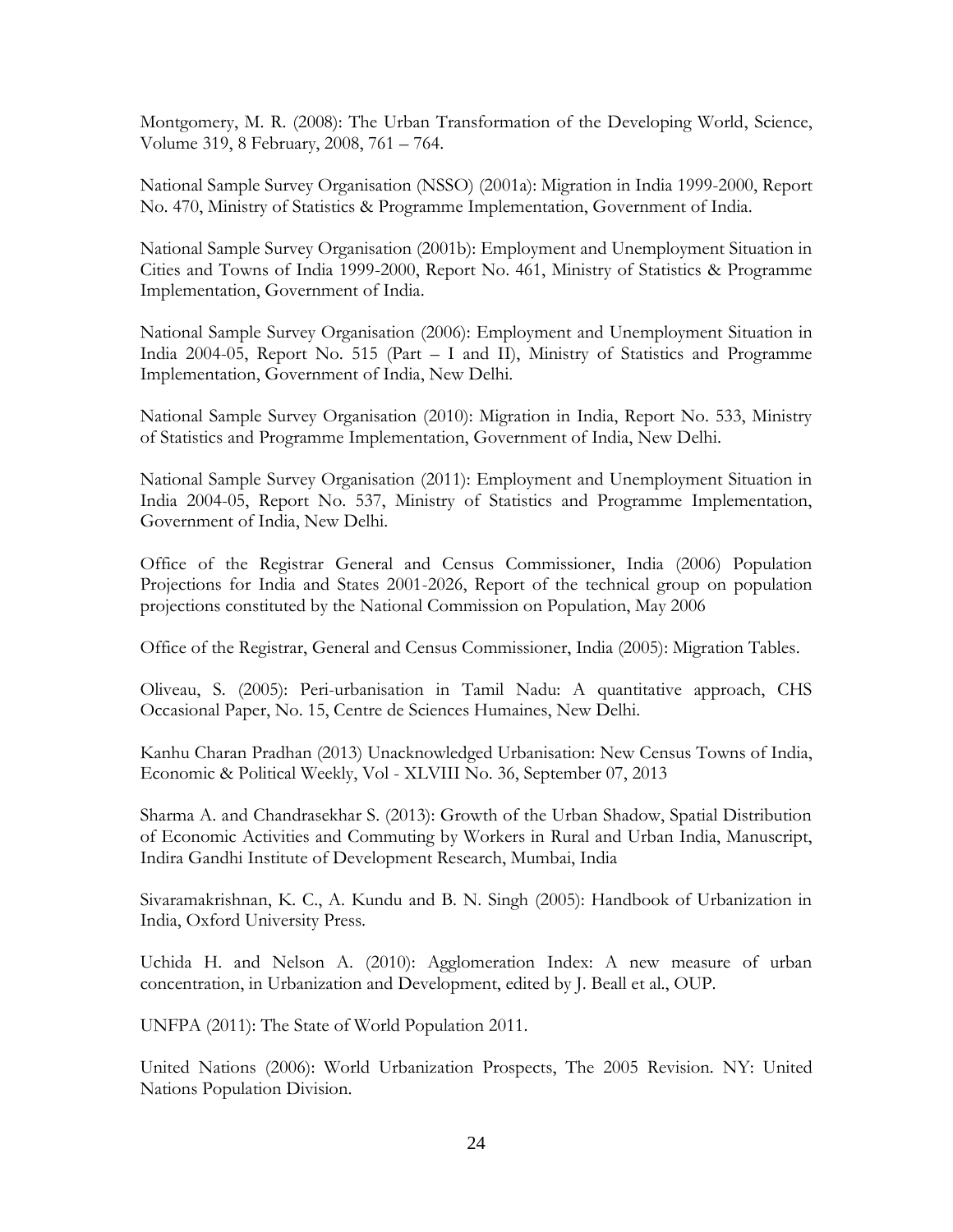United Nations (2008a): An overview of urbanization, internal migration, population distribution and development in the world, Expert Group Meeting on Urbanization, Internal Expert Migration, Population Distribution and Development, New York, 21–23 January, 2008. Retrieved April 29, 2010 from

[http://www.un.org/esa/population/meetings/EGM\\_PopDist/Bravo.pdf](http://www.un.org/esa/population/meetings/EGM_PopDist/Bravo.pdf)

United Nations (2008b): World Urbanization Prospects: The 2007 Revision. NY: United Nations Population Division.

United Nations (2009): World Population Prospects: The 2008 Revision, NY: United Nations Population Division.

United Nations (2012): World urbanization Prospects: The 2011 revision, NY: United Nations Population Division.

World Bank (2007) World Development Report 2008: Agriculture for Development.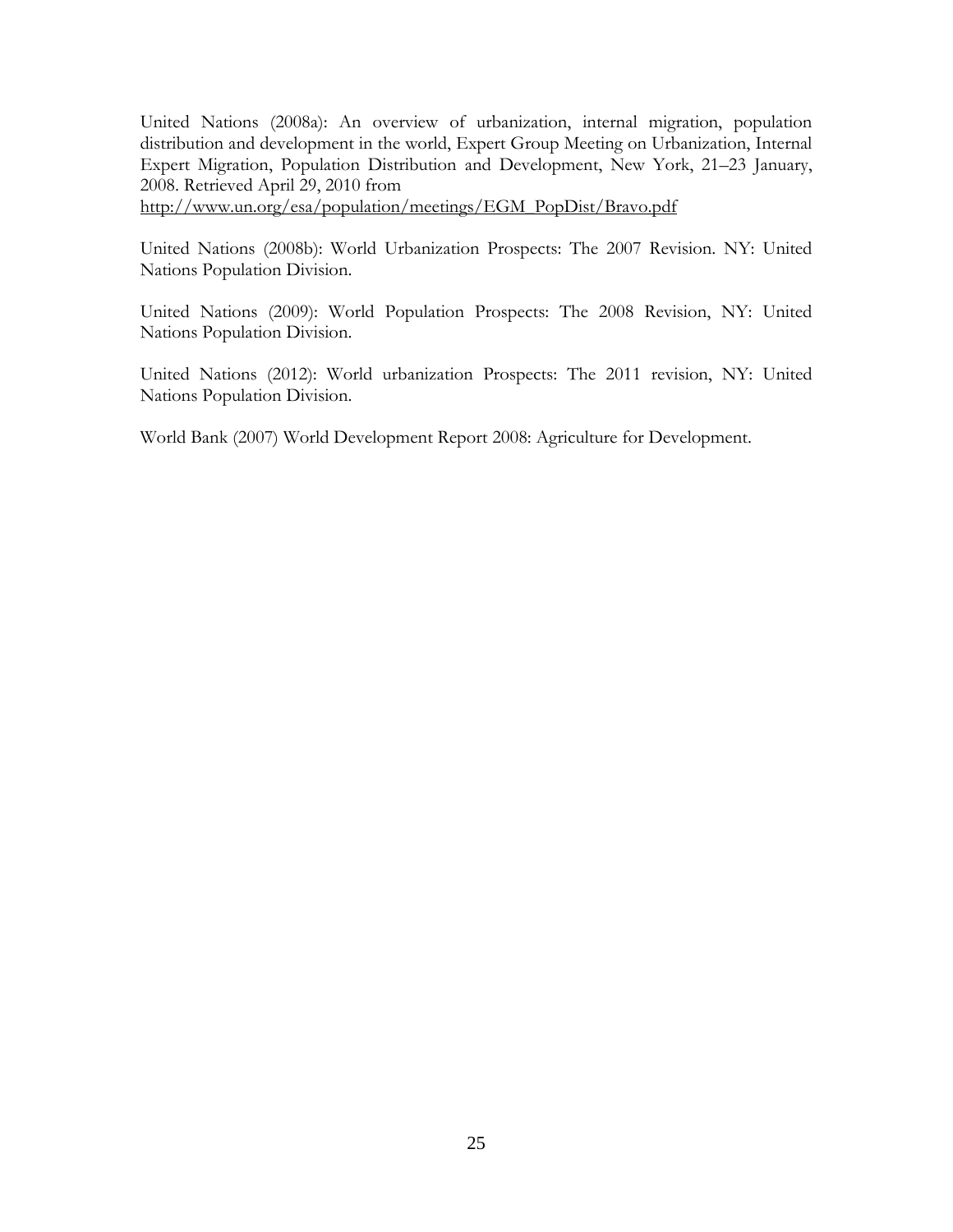|                                                                                                                                                                                                                  | Table 1: Percentage of Villages and Population by Class of Villages in 2001 and 2011 |       |       |
|------------------------------------------------------------------------------------------------------------------------------------------------------------------------------------------------------------------|--------------------------------------------------------------------------------------|-------|-------|
|                                                                                                                                                                                                                  |                                                                                      | 2001  | 2011  |
|                                                                                                                                                                                                                  | Village                                                                              | 36.9  | 32.95 |
| Less than 500                                                                                                                                                                                                    | Population                                                                           | 7.16  | 5.74  |
|                                                                                                                                                                                                                  | Village                                                                              | 24.5  | 23.73 |
| 500-999                                                                                                                                                                                                          | Population                                                                           | 14.18 | 12.39 |
|                                                                                                                                                                                                                  | Village                                                                              | 21.9  | 23.29 |
| 1000-1999                                                                                                                                                                                                        | Population                                                                           | 24.69 | 23.7  |
|                                                                                                                                                                                                                  | Village                                                                              | 13.54 | 16.13 |
| 2000-4999                                                                                                                                                                                                        | Population                                                                           | 32.21 | 34.63 |
|                                                                                                                                                                                                                  | Village                                                                              | 2.49  | 3.12  |
| 5000-9999                                                                                                                                                                                                        | Population                                                                           | 13.21 | 14.86 |
|                                                                                                                                                                                                                  | Village                                                                              | 0.67  | 0.78  |
| 10000 and above                                                                                                                                                                                                  | Population                                                                           | 8.55  | 8.68  |
| Total                                                                                                                                                                                                            | Village                                                                              | 100   | 100   |
|                                                                                                                                                                                                                  | Population                                                                           | 100   | 100   |
| Source: http://www.censusindia.gov.in/2011census/A-3 Vill/Statements%201-2.pdf<br>Accessed January 29, 2014<br>Note: India's rural population in 2001 and 2011 stood at 743 million and 833 million respectively |                                                                                      |       |       |

| Table 2: Disaggregation of Total Growth in Urban Population into Components |         |         |         |         |
|-----------------------------------------------------------------------------|---------|---------|---------|---------|
|                                                                             | 1961-71 | 1971-81 | 1981-91 | 1991-01 |
| Total increase (million)                                                    | 30.18   | 49.9    | 57.7    | 67.7    |
| Share of Components $(\%)$                                                  |         |         |         |         |
| Natural increase on base year population and on inter-<br>censal migrants   | 64.6    | 51.3    | 61.3    | 59.4    |
| Population of new towns less declassified towns                             | 13.8    | 14.8    | 9.4     | 6.2     |
| Net rural urban migration                                                   | 18.7    | 19.6    | 21.7    | 21      |
| Increase due to expansion in urban areas and merging of                     |         |         |         |         |
| towns                                                                       | 2.9     | 14.2    | 7.6     | 13      |

The decomposition for growth in population for the period 2001-11 is not yet available.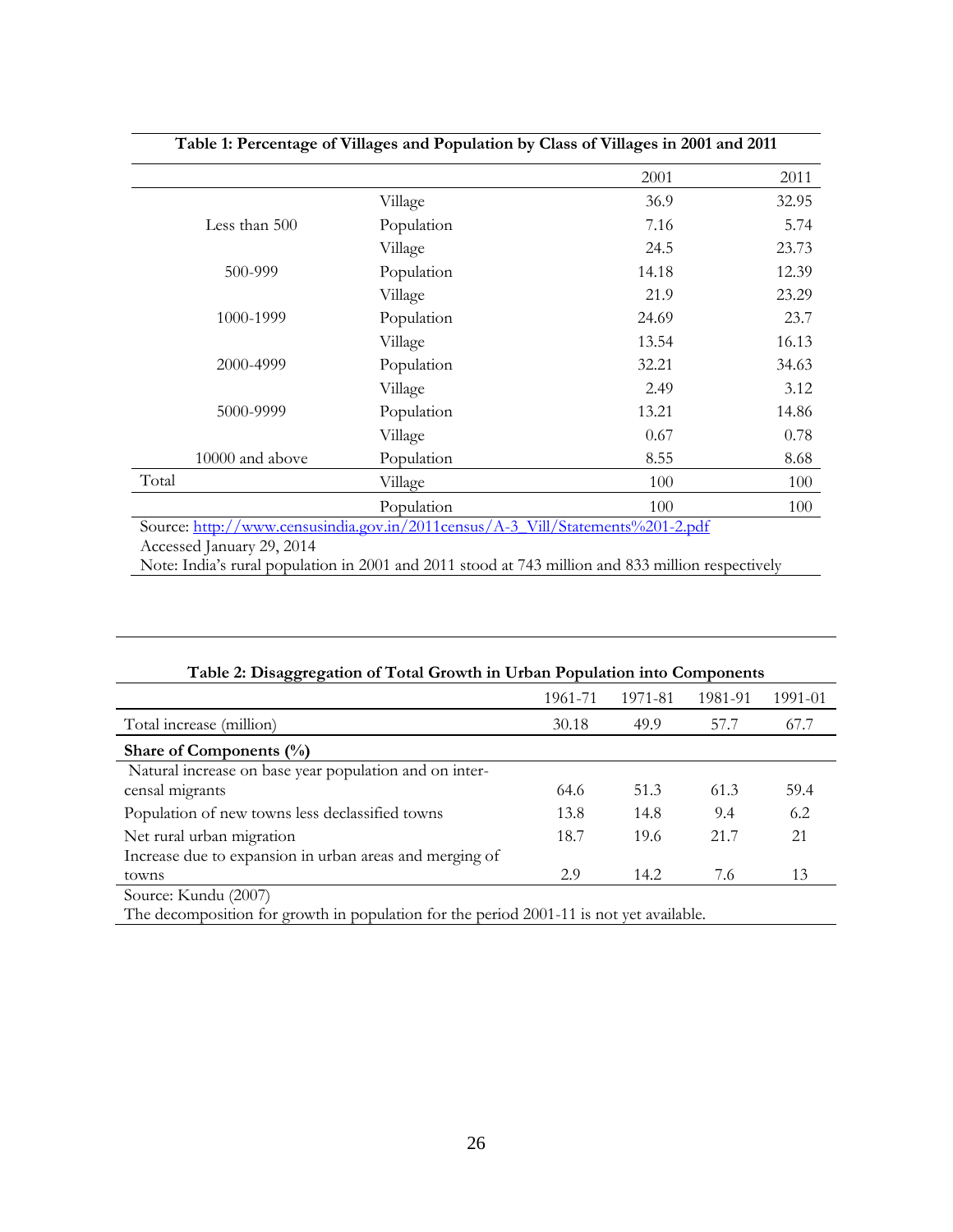| Table 3: Number of UAs/Towns and Out Growths |             |             |  |  |
|----------------------------------------------|-------------|-------------|--|--|
|                                              | Census 2011 | Census 2001 |  |  |
| Statutory Towns <sup>1</sup>                 | 4,041       | 3,799       |  |  |
| Census Towns <sup>2</sup>                    | 3,894       | 1,362       |  |  |
| Urban Agglomerations <sup>3</sup>            | 475         | 384         |  |  |
| Out Growths <sup>4</sup>                     | 981         | 962         |  |  |

1. Statutory Town (ST): All Place with a municipality, corporation, cantonment board or notified town area committee etc*.*

2. Census Town (CT): Places that satisfy the following criteria are termed as Census Towns (CTs).

a)A minimum population if 5000 , b) At least 75 percent of the male main working population engaged in non-agricultural pursuits, c) A density of population of at least 400 per sq. km.

3. Urban Agglomerations (UAs): An urban agglomeration is a continuous urban spread constituting a town and its adjoining Out Growths (OGs), or two or more physically contiguous towns together with or without outgrowths of such towns.

An Urban Agglomeration must consist of at least a statutory town and its total population (i.e. all the constituents put together) should not be less than 20,000 as per the 2001 Census

4. Out Growth (OG): Out Growth should be a viable unit such as a village part of a village contiguous to a statutory town and possess the urban features in terms of infrastructure and amenities such as pucca roads, electricity, taps, drainage system, education institutions, post offices, medical facilities, banks etc. Examples of OGs are Railways colonies, University campuses, Port areas, that may come up near a city or statutory towns outside its statutory limits but within the revenue limit of a village or villages contiguous to the town or city. Source: [http://censusindia.gov.in/2011-prov-results/paper2/data\\_files/India2/1.%20Data%20Highlight.pdf](http://censusindia.gov.in/2011-prov-results/paper2/data_files/India2/1.%20Data%20Highlight.pdf)  Accessed January 29, 2014

| Table 4: Migration rates from different NSSO rounds |      |                     |        |  |  |  |
|-----------------------------------------------------|------|---------------------|--------|--|--|--|
|                                                     |      | Category of persons |        |  |  |  |
| Round (year)                                        | Male | Female              | Person |  |  |  |
|                                                     |      | Rural               |        |  |  |  |
| 64th (2007-08)                                      | 5.4  | 47.7                | 26.1   |  |  |  |
| 55th (1999-2000)                                    | 6.9  | 42.6                | 24.4   |  |  |  |
| 49th (1993)                                         | 6.5  | 40.1                | 22.8   |  |  |  |
| 43rd (1987-88)                                      | 7.4  | 39.8                | 23.2   |  |  |  |
| 38th (1983)                                         | 7.2  | 35.1                | 20.9   |  |  |  |
|                                                     |      | Urban               |        |  |  |  |
| 64th (2007-08)                                      | 25.9 | 45.6                | 35.4   |  |  |  |
| 55th (1999-2000)                                    | 25.7 | 41.8                | 33.4   |  |  |  |
| 49th (1993)                                         | 23.9 | 38.2                | 30.7   |  |  |  |
| 43rd (1987-88)                                      | 26.8 | 39.6                | 32.9   |  |  |  |
| 38th (1983)                                         | 27.0 | 36.6                | 31.6   |  |  |  |
| Source: NSSO (2010) Report on Migration in India    |      |                     |        |  |  |  |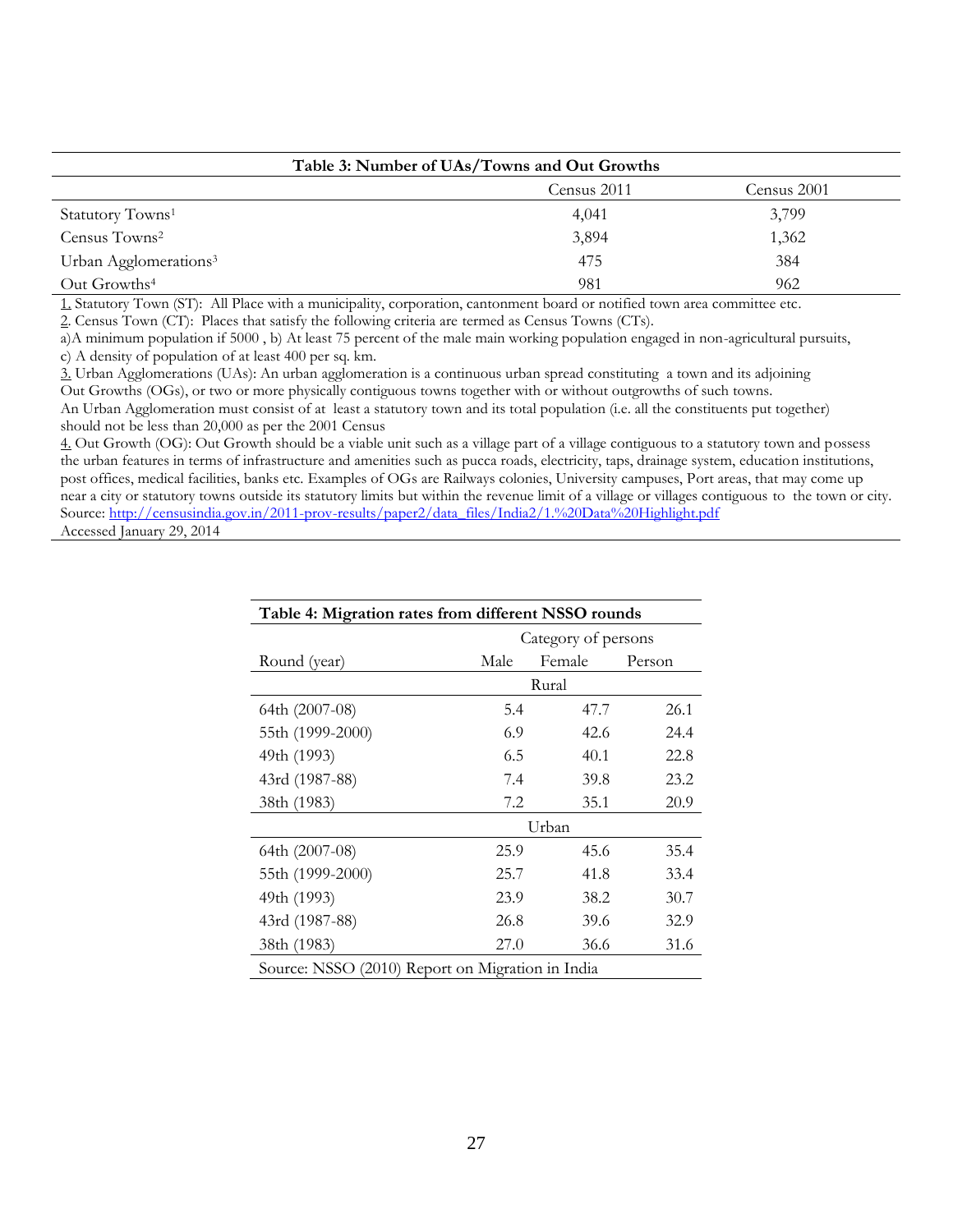| rural-urban migration streams                    |                        |                |                                  |            |     |  |  |  |  |
|--------------------------------------------------|------------------------|----------------|----------------------------------|------------|-----|--|--|--|--|
| Migration                                        | Intrastate             |                |                                  |            |     |  |  |  |  |
| <b>Streams</b>                                   | Intra district         | Inter district | (Intra district+ Inter district) | Interstate | All |  |  |  |  |
|                                                  | 55th round (1999-2000) |                |                                  |            |     |  |  |  |  |
| Rural-to-rural                                   | 75.3                   | 20.1           | 95.4                             | 4.6        | 100 |  |  |  |  |
| Rural-to-urban                                   | 43.8                   | 36.5           | 80.3                             | 19.6       | 100 |  |  |  |  |
| Urban-to-rural                                   | 46.5                   | 33.5           | 80.0                             | 20.0       | 100 |  |  |  |  |
| Urban-to-urban                                   | 36.6                   | 43.5           | 80.1                             | 19.9       | 100 |  |  |  |  |
|                                                  |                        |                | 64th round (2007-08)             |            |     |  |  |  |  |
| Rural-to-rural                                   | 72.4                   | 23.2           | 95.6                             | 4.4        | 100 |  |  |  |  |
| Rural-to-urban                                   | 41.2                   | 33.6           | 74.8                             | 25.2       | 100 |  |  |  |  |
| Urban-to-rural                                   | 48.8                   | 33.8           | 82.6                             | 17.5       | 100 |  |  |  |  |
| Urban-to-urban                                   | 27.9                   | 49.2           | 77.1                             | 22.9       | 100 |  |  |  |  |
| Source: NSSO (2010) Report on Migration in India |                        |                |                                  |            |     |  |  |  |  |

| Table 5: Distribution of internal migrants by last usual place of residence for each component of |
|---------------------------------------------------------------------------------------------------|
| rural-urban migration streams                                                                     |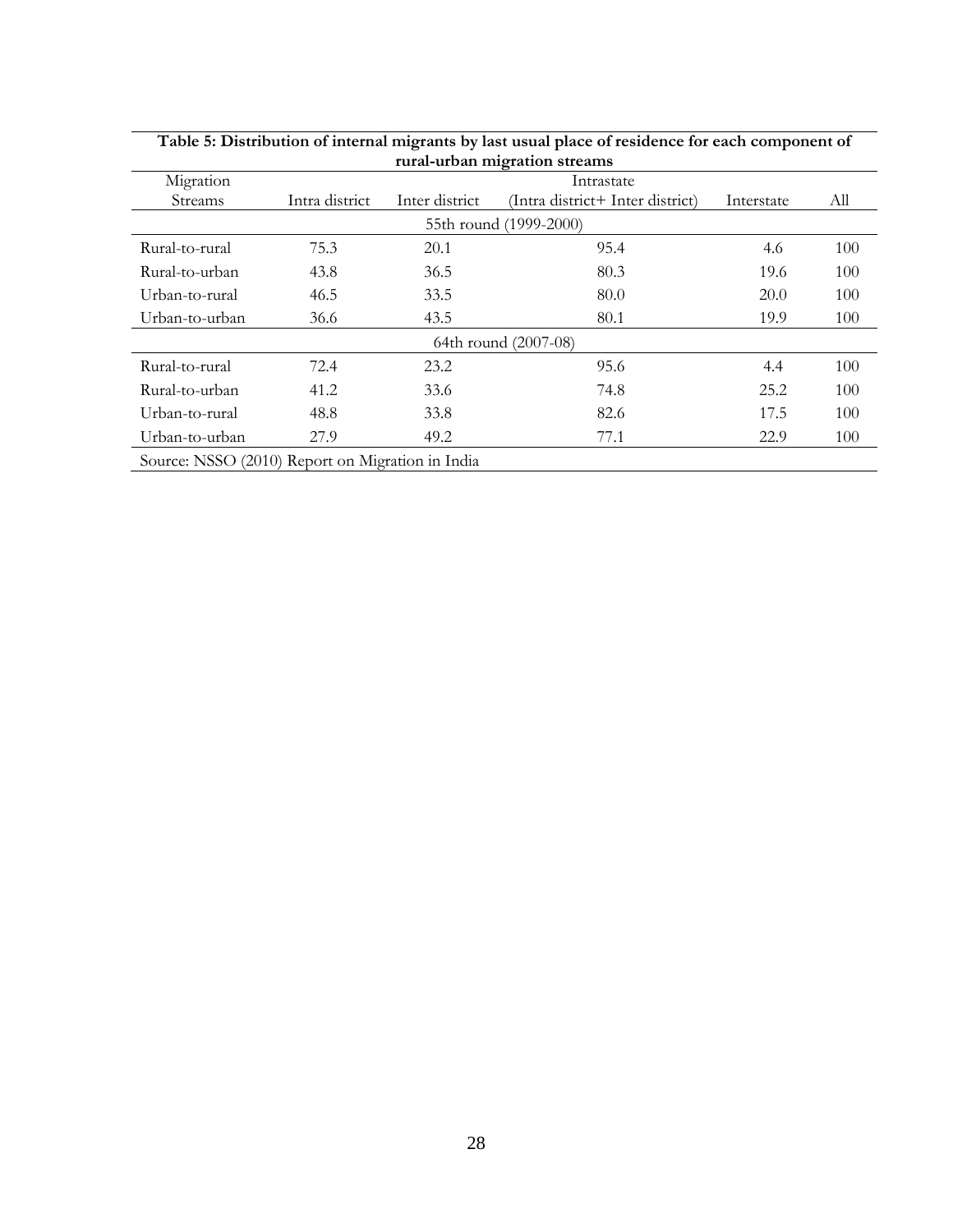| Table 6: Distribution of migration streams across States        |       |               |             |                               |       |               |       |  |
|-----------------------------------------------------------------|-------|---------------|-------------|-------------------------------|-------|---------------|-------|--|
|                                                                 |       |               |             | Last Usual Place of Residence |       |               |       |  |
| State                                                           |       |               | Intra state |                               |       | Another State | Total |  |
| (current place of residence)                                    |       | Same District |             | Other District of the State   |       |               |       |  |
|                                                                 | Rural | Urban         | Rural       | Urban                         | Rural | Urban         |       |  |
| Jammu & Kashmir                                                 | 71.2  | 7.2           | 11.1        | 4.8                           | 3.2   | 2.4           | 100   |  |
| Himachal Pradesh                                                | 67.8  | 5.3           | 11.0        | 4.8                           | 5.0   | 6.1           | 100   |  |
| Punjab                                                          | 35.2  | $7.5\,$       | 23.4        | 11.7                          | 15.3  | 6.9           | 100   |  |
| Uttaranchal                                                     | 45.1  | 6.7           | 12.3        | 5.2                           | 16.6  | 14.1          | 100   |  |
| Haryana                                                         | 24.9  | 3.1           | 34.4        | 6.8                           | 22.7  | 8.0           | 100   |  |
| Delhi                                                           | 0.6   | 3.7           | 0.9         | 16.2                          | 58.4  | 20.3          | 100   |  |
| Rajasthan                                                       | 62.0  | 5.0           | 17.9        | 5.6                           | 6.3   | 3.3           | 100   |  |
| Uttar Pradesh                                                   | 53.6  | 6.3           | 27.1        | 6.4                           | 4.1   | 2.6           | 100   |  |
| Bihar                                                           | 64.6  | 3.9           | 24.1        | 3.9                           | 2.2   | 1.3           | 100   |  |
| North East states                                               | 49.2  | 8.2           | 16.3        | 9.8                           | 12.4  | 4.1           | 100   |  |
| Assam                                                           | 66.5  | 3.7           | 22.3        | 4.6                           | 2.4   | 0.6           | 100   |  |
| West Bengal                                                     | 59.2  | 8.2           | 17.0        | 7.8                           | 5.4   | 2.4           | 100   |  |
| Jharkhand                                                       | 43.1  | 2.6           | 35.8        | 9.3                           | 5.1   | 4.2           | 100   |  |
| Orissa                                                          | 70.9  | 3.4           | 15.4        | 5.6                           | 2.4   | 2.5           | 100   |  |
| Chattisgarh                                                     | 60.9  | 3.7           | 16.9        | 5.6                           | 9.3   | 3.7           | 100   |  |
| Madhya Pradesh                                                  | 55.7  | 6.9           | 21.4        | 8.3                           | 4.9   | 2.8           | 100   |  |
| Gujarat                                                         | 52.4  | 8.1           | 18.8        | 7.9                           | 10.3  | 2.6           | 100   |  |
| All union territories                                           | 14.1  | 4.1           | 2.8         | 1.5                           | 49.8  | 27.7          | 100   |  |
| Maharashtra                                                     | 41.9  | 7.0           | 21.3        | 13.8                          | 11.1  | 4.8           | 100   |  |
| Andhra Pradesh                                                  | 64.2  | 6.3           | 17.3        | 8.1                           | 2.6   | 1.6           | 100   |  |
| Karnataka                                                       | 49.2  | 5.8           | 20.2        | 10.6                          | 7.5   | 6.7           | 100   |  |
| Goa                                                             | 32.9  | 10.4          | 9.1         | 4.4                           | 18.2  | 24.9          | 100   |  |
| Kerala                                                          | 58.6  | 11.7          | 16.9        | 4.8                           | 3.4   | 4.7           | 100   |  |
| Tamil Nadu                                                      | 45.1  | 9.9           | 24.1        | 14.5                          | 2.6   | 3.7           | 100   |  |
| Total                                                           | 52.7  | 6.4           | 20.8        | 8.4                           | 7.7   | 4.0           | 100   |  |
| Source: Author's calculations using unit data from NSSO 2007-08 |       |               |             |                               |       |               |       |  |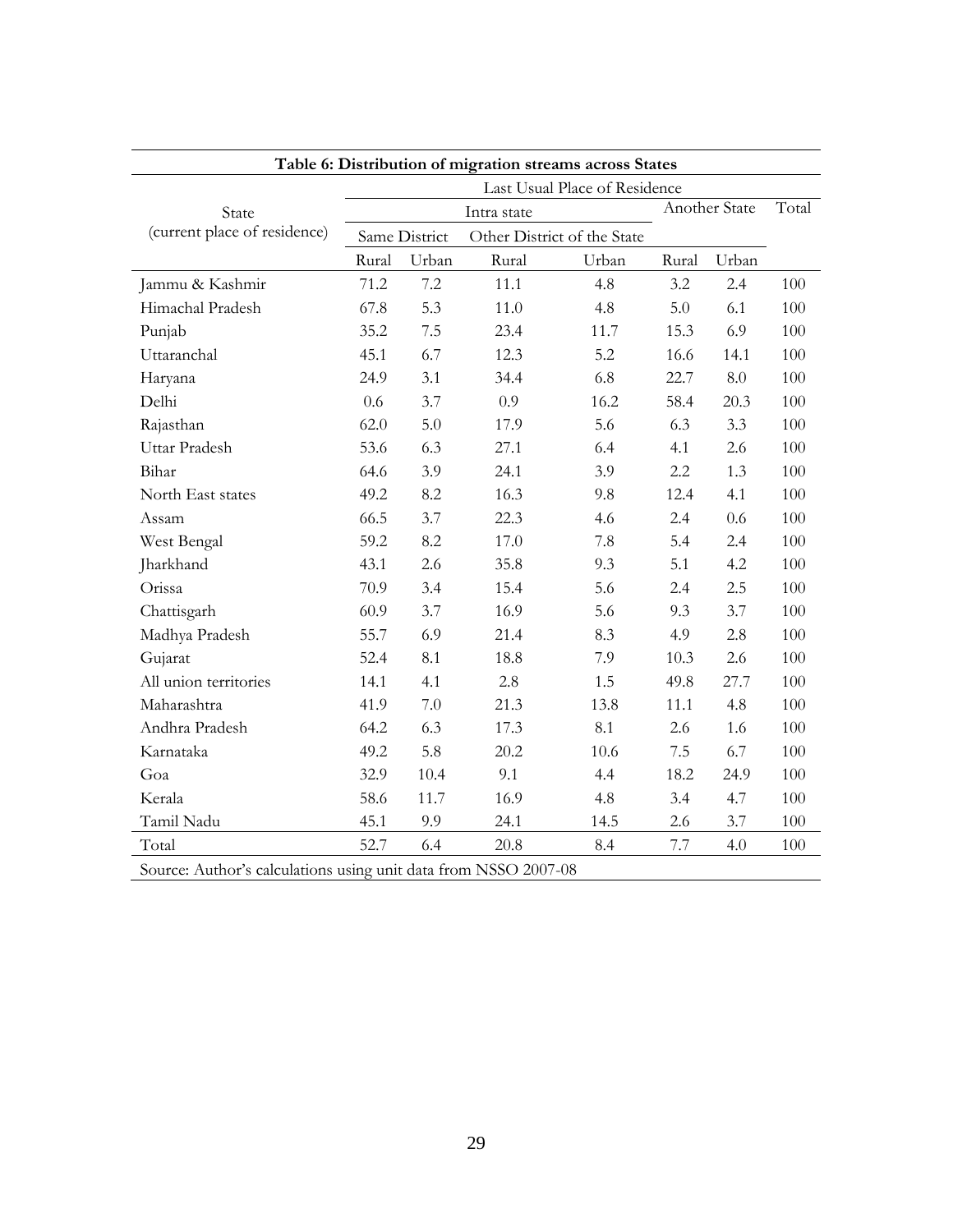|                                                                 |       |                |       | Table 7: Migration streams for different duration since migration |       |             |       |
|-----------------------------------------------------------------|-------|----------------|-------|-------------------------------------------------------------------|-------|-------------|-------|
|                                                                 |       |                |       | Last Usual Place of Residence                                     |       |             |       |
|                                                                 |       | Intra state    |       |                                                                   |       | Inter state | Total |
| Duration (Years)                                                |       |                |       |                                                                   |       |             |       |
| since migrated                                                  |       | Intra district |       | Inter district                                                    |       |             |       |
|                                                                 | Rural | Urban          | Rural | Urban                                                             | Rural | Urban       |       |
|                                                                 |       |                |       | Current place of residence- Rural                                 |       |             |       |
| $0 - 3$                                                         | 59.2  | 6.41           | 19.84 | 5.4                                                               | 5.55  | 3.61        | 100   |
| $4 - 6$                                                         | 64.13 | 5.48           | 19.53 | 4.5                                                               | 4.21  | 2.15        | 100   |
| $7 - 10$                                                        | 63.61 | 4.2            | 23.21 | 2.72                                                              | 4.44  | 1.82        | 100   |
| $11 - 20$                                                       | 65.87 | 3.97           | 22.42 | 2.6                                                               | 3.97  | 1.17        | 100   |
| $21 - 30$                                                       | 69.92 | 3.17           | 21.04 | 1.85                                                              | 3.5   | 0.51        | 100   |
| More than 30                                                    | 71.86 | 2.5            | 20.62 | 1.22                                                              | 3.31  | 0.49        | 100   |
| Total                                                           | 66.32 | 4.08           | 21.23 | 2.82                                                              | 4.07  | 1.46        | 100   |
|                                                                 |       |                |       | Current place of residence- Urban                                 |       |             |       |
| $0 - 3$                                                         | 22.58 | 11.45          | 17.61 | 22.27                                                             | 14.84 | 11.25       | 100   |
| $4 - 6$                                                         | 25.41 | 11.75          | 18.54 | 20.7                                                              | 14.72 | 8.89        | 100   |
| $7 - 10$                                                        | 22.01 | 11.12          | 19.94 | 21.25                                                             | 16.06 | 9.61        | 100   |
| $11 - 20$                                                       | 23.71 | 11.41          | 20.6  | 19.69                                                             | 15.86 | 8.73        | 100   |
| $21 - 30$                                                       | 26.14 | 10.65          | 22.39 | 16.71                                                             | 15.28 | 8.83        | 100   |
| More than 30                                                    | 30.83 | 10.84          | 23.56 | 15.82                                                             | 12.71 | 6.23        | 100   |
| Total                                                           | 24.59 | 11.26          | 20.1  | 19.81                                                             | 15.06 | 9.19        | 100   |
| Source: Author's calculations using unit data from NSSO 2007-08 |       |                |       |                                                                   |       |             |       |

**Table 8: Distribution of short term migrants by destination during longest spell**

| Twice or Distribution of short term migrants by accumulant uning following |                            |       |       |  |  |
|----------------------------------------------------------------------------|----------------------------|-------|-------|--|--|
|                                                                            | Current Place of Residence |       |       |  |  |
| Destination during longest spell                                           | Rural                      | Urban | Total |  |  |
| Same District Rural                                                        | 10.0                       | 13.9  | 10.3  |  |  |
| Same District Urban                                                        | 8.6                        | 14.4  | 9.1   |  |  |
| Other District of same State Rural                                         | 13.6                       | 6.7   | 13.1  |  |  |
| Other District of same State Urban                                         | 21.8                       | 31.4  | 22.5  |  |  |
| Other State Rural                                                          | 8.9                        | 7.4   | 8.8   |  |  |
| Other State Urban                                                          | 37.0                       | 26.3  | 36.2  |  |  |
| Total                                                                      | 100.0                      | 100.0 | 100.0 |  |  |
| Source: Author's calculation using NSSO 2007-08 data                       |                            |       |       |  |  |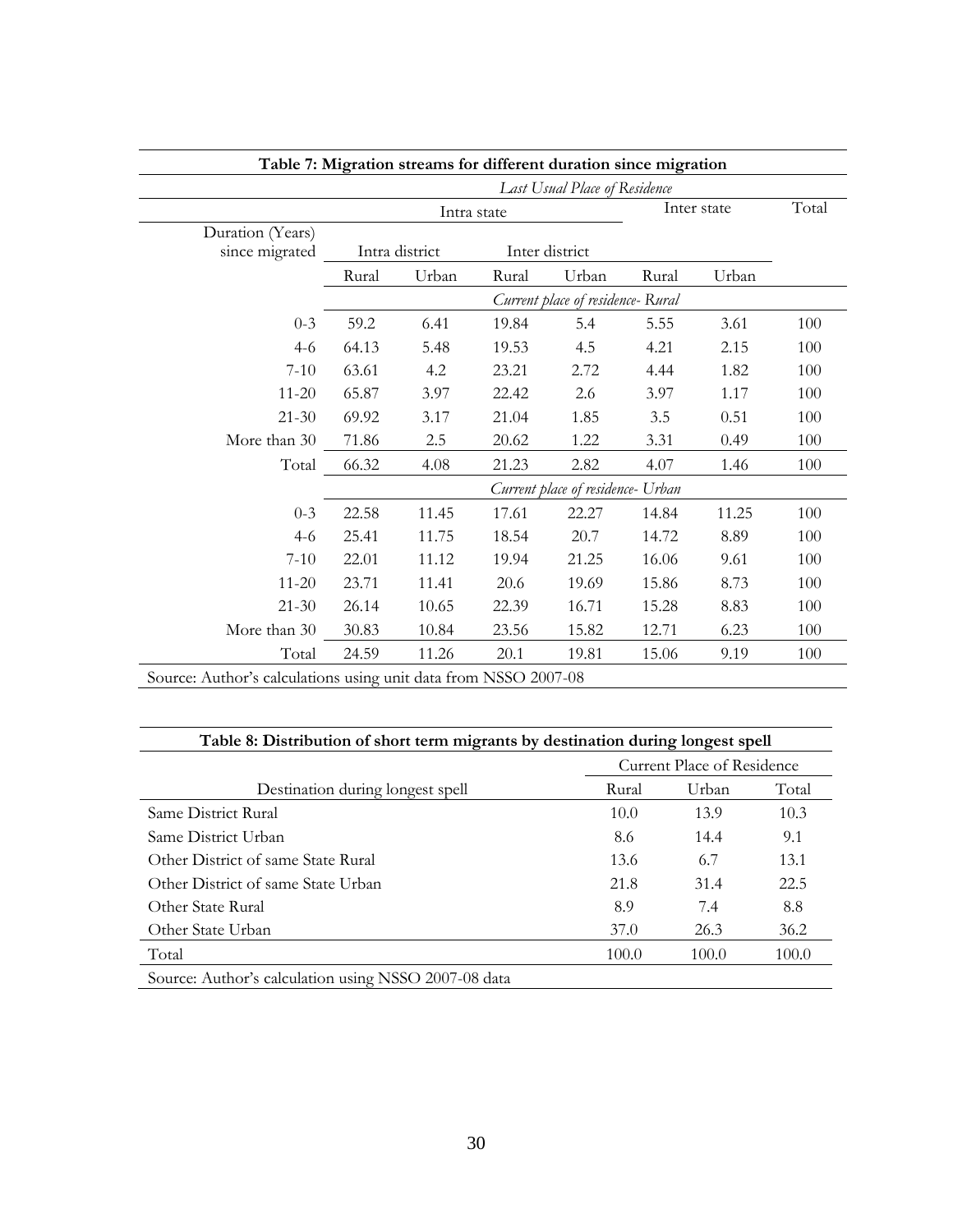| Table 9: Return Migration Rate                   |         |        |             |      |        |        |
|--------------------------------------------------|---------|--------|-------------|------|--------|--------|
|                                                  | 1993-94 |        |             |      |        |        |
| Sector                                           | Male    | Female | Person Male |      | Female | Person |
| Rural                                            | 19.6    | 4.3    | 6.5         | 23.7 | 10.6   | 12.0   |
| Urban                                            | 6.1     | 4.9    | 5.4         | 11.7 | 10.4   | 10.9   |
| Rural +Urban                                     | 12.2    | 4.4    | 6.2         | 16.1 | 10.6   | 11.6   |
| Source: NSSO (2010) Report on Migration in India |         |        |             |      |        |        |

| Table 10: Distribution of return migrants by last place of residence |       |                            |       |  |  |  |
|----------------------------------------------------------------------|-------|----------------------------|-------|--|--|--|
|                                                                      |       | Current Place of Residence |       |  |  |  |
| Type of movement                                                     | Rural | Urban                      | Total |  |  |  |
| Same District-Rural                                                  | 61.8  | 22.8                       | 49.9  |  |  |  |
| Same District-Urban                                                  | 5.8   | 11.5                       | 7.5   |  |  |  |
| Other District of same State-Rural                                   | 16.7  | 14.6                       | 16.0  |  |  |  |
| Other District of same State-Urban                                   | 6.6   | 20.4                       | 10.8  |  |  |  |
| Other State-Rural                                                    | 3.2   | 19.2                       | 8.0   |  |  |  |
| Other State-Urban                                                    | 6.0   | 11.6                       | 7.7   |  |  |  |
| Total                                                                | 100   | 100                        | 100   |  |  |  |
| Source: Author's calculations using unit data from NSSO 2007-08      |       |                            |       |  |  |  |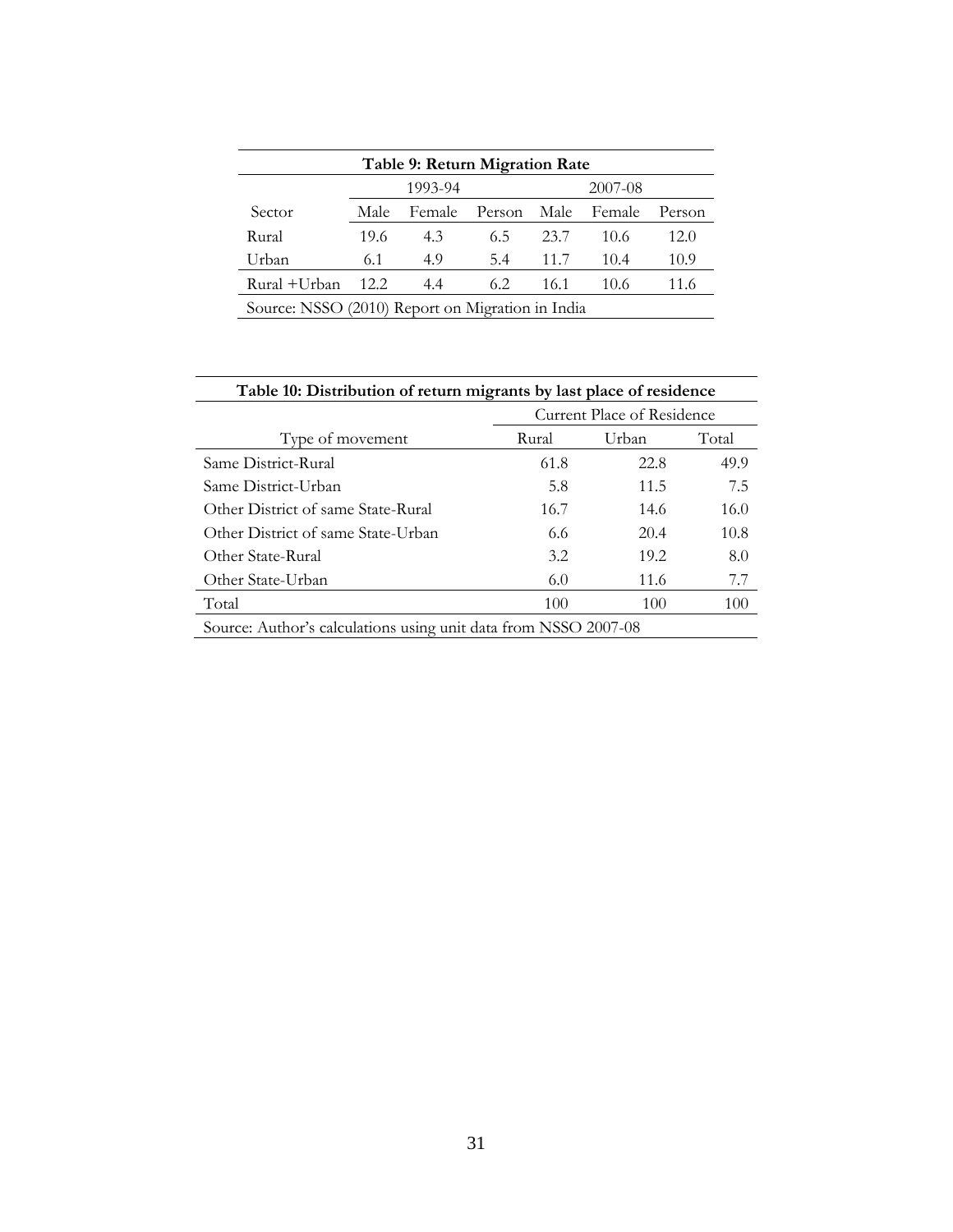|                                                                 | (Age group 15-32 years) |                         |                        |                        |                                |                       |                |
|-----------------------------------------------------------------|-------------------------|-------------------------|------------------------|------------------------|--------------------------------|-----------------------|----------------|
|                                                                 |                         |                         |                        | <b>Education</b> level |                                |                       |                |
| Destination<br><b>States</b>                                    | Illiterate              | <b>Below</b><br>Primary | Primary<br>Γ<br>Middle | Secondary              | Higher<br>Secondary<br>Diploma | Graduate<br>and above | Total          |
| Jammu &<br>Kashmir<br>Himachal                                  | 0.3                     | $\overline{0}$          | 0.3                    | 0.1                    | 0.2                            | 0.1                   | 0.2            |
| Pradesh                                                         | 0.9                     | 0.5                     | 0.8                    | 0.3                    | 0.4                            | 0.6                   | 0.6            |
| Punjab                                                          | 7.8                     | 10                      | 5.6                    | 4.2                    | 3.9                            | 3.9                   | 5.7            |
| Uttaranchal                                                     | 3.6                     | 2.3                     | 2.7                    | 2.8                    | 2.3                            | 2.4                   | 2.8            |
| Haryana                                                         | $\overline{7}$          | 5.9                     | 6                      | 7.4                    | 5.5                            | 5.4                   | 6.3            |
| Delhi                                                           | 14.1                    | 10.8                    | 17.1                   | 19.4                   | 14.8                           | 15.8                  | 16             |
| Rajasthan                                                       | 9.3                     | 7.4                     | 4.3                    | $\overline{3}$         | 5.2                            | $\overline{3}$        | 5.3            |
| Uttar Pradesh                                                   | 13                      | 11.5                    | 4.9                    | 7.9                    | 6.3                            | 11.1                  | 8.4            |
| Bihar                                                           | 2.7                     | 3.1                     | 1.1                    | 1.6                    | 1.1                            | 1.1                   | 1.6            |
| <b>NE</b> States                                                | 0.4                     | 0.8                     | 0.7                    | 0.3                    | 0.3                            | 0.4                   | 0.5            |
| Assam                                                           | 0.2                     | 0.2                     | 0.3                    | 0.3                    | $\overline{0}$                 | 0.1                   | 0.2            |
| West Bengal                                                     | 6.1                     | 3.6                     | 3.8                    | $\overline{3}$         | 0.8                            | 3.9                   | 3.8            |
| Jharkhand                                                       | 0.6                     | 1.9                     | 0.8                    | 0.9                    | 0.3                            | 0.7                   | 0.8            |
| Orissa                                                          | 1.1                     | 2.4                     | 1.2                    | $\mathbf{1}$           | 1.5                            | $\mathbf{1}$          | 1.2            |
| Chattisgarh<br>Madhya                                           | 1.5                     | 1.3                     | 1.8                    | 0.7                    | 1.5                            | 0.6                   | 1.4            |
| Pradesh                                                         | 4.4                     | 5.4                     | 3.1                    | 2.1                    | 2.4                            | 2.4                   | 3.2            |
| Gujarat<br>UTs except                                           | 5.2                     | 9.9                     | 11.5                   | 7.9                    | 4.9                            | $\overline{4}$        | 7.8            |
| Delhi                                                           | 1.8                     | 1.8                     | 1.7                    | 2.9                    | 4.7                            | 3.5                   | 2.5            |
| Maharashtra<br>Andhra                                           | 12.6                    | 11.8                    | 19.5                   | 19.5                   | 16.9                           | 14.7                  | 16.6           |
| Pradesh                                                         | 2.8                     | $\mathfrak{Z}$          | 2.7                    | 3.4                    | 3.3                            | $\overline{3}$        | $\overline{3}$ |
| Karnataka                                                       | 3.1                     | 2.7                     | 5                      | 5.7                    | 14.9                           | 14.1                  | 6.9            |
| Goa                                                             | 0.2                     | 1.4                     | 0.5                    | 0.9                    | $\mathbf{1}$                   | 1.5                   | 0.8            |
| Kerala                                                          | 0.4                     | 0.6                     | 1.8                    | 1.3                    | 2.3                            | $\overline{2}$        | 1.4            |
| Tamil Nadu                                                      | 1.1                     | 1.6                     | $\overline{3}$         | 3.3                    | 5.3                            | 4.6                   | 3.1            |
| Total                                                           | 100                     | 100                     | 100                    | 100                    | 100                            | 100                   | 100            |
| Source: Author's calculations using unit data from NSSO 2007-08 |                         |                         |                        |                        |                                |                       |                |

**Table 11: Share of migrant population by states and educational attainment in last 10 years**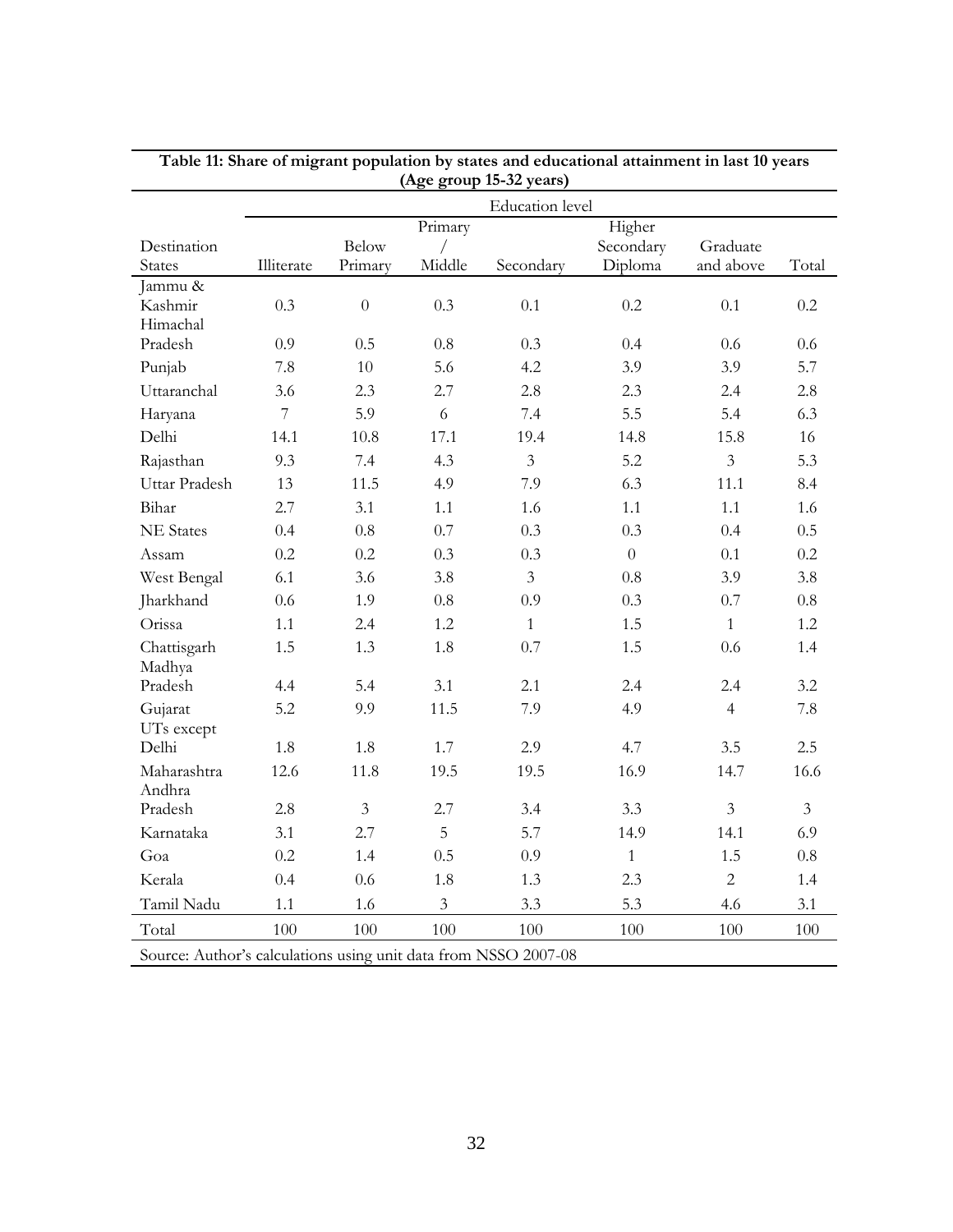|                                                  |                          |                       | All India |          |          |        |  |
|--------------------------------------------------|--------------------------|-----------------------|-----------|----------|----------|--------|--|
|                                                  | Per 1000 Distribution of |                       |           |          |          |        |  |
|                                                  |                          | <b>Migration Rate</b> |           | Migrants |          |        |  |
| Decile Class                                     | Male                     | Female                | Person    | Male     | Female   | Person |  |
| Rural                                            |                          |                       |           |          |          |        |  |
| $0 - 10$                                         | 2.6                      | 38.8                  | 20.9      | 46       | 84       | 80     |  |
| $10 - 20$                                        | 3.1                      | 42.3                  | 22.7      | 55       | 91       | 87     |  |
| $20 - 30$                                        | 3.4                      | 43.7                  | 23.5      | 61       | 93       | 90     |  |
| $30 - 40$                                        | 3.4                      | 44.5                  | 23.7      | 62       | 94       | 91     |  |
| $40 - 50$                                        | 3.7                      | 47.2                  | 25        | 67       | 99<br>96 |        |  |
| $50 - 60$                                        | 4.5                      | 48.2                  | 25.7      | 83<br>10 |          | 99     |  |
| 60-70                                            | 4.1                      | 48.1                  | 25.2      | 77       | 99       | 97     |  |
| 70-80                                            | 5.3                      | 52.2                  | 27.9      | 99       | 108      | 107    |  |
| 80-90                                            | $\overline{7}$           | 54                    | 29.4      | 132      | 111      | 113    |  |
| 90-100                                           | 16.6                     | 59.2                  | 36.6      | 318      | 119      | 140    |  |
| All Groups                                       | 5.4                      | 47.7                  | 26.1      | 1000     | 1000     | 1000   |  |
|                                                  |                          |                       | Urban     |          |          |        |  |
| $0 - 10$                                         | 9.6                      | 35.7                  | 22.9      | 35       | 83       | 65     |  |
| $10 - 20$                                        | 14.2                     | 41.4                  | 27.7      | 54       | 93       | 78     |  |
| $20 - 30$                                        | 16                       | 41.2                  | 28.4      | 60       | 93       | 80     |  |
| $30 - 40$                                        | 17.5                     | 42.9                  | 29.8      | 67       | 94       | 84     |  |
| $40 - 50$                                        | 23.8                     | 45.5                  | 34.2      | 92       | 100      | 97     |  |
| $50 - 60$                                        | 26.7                     | 47.8                  | 36.8      | 104      | 104      | 104    |  |
| 60-70                                            | 30.1                     | 47.8                  | 38.5      | 118      | 103      | 109    |  |
| 70-80                                            | 34.7                     | 50                    | 41.9      | 136      | 108      | 118    |  |
| 80-90                                            | 37.3                     | 50.1                  | 43.2      | 148      | 106      | 122    |  |
| 90-100                                           | 46.2                     | 55.5                  | 50.5      | 186      | 116      | 143    |  |
| All Groups                                       | 25.9                     | 45.6                  | 35.4      | 1000     | 1000     | 1000   |  |
| Source: NSSO (2010) Report on Migration in India |                          |                       |           |          |          |        |  |

**Table 12: Migration rates for different Monthly Per Capita Consumption Expenditure decile class and per 1000 distribution of migrants by decile classes during 2007-08**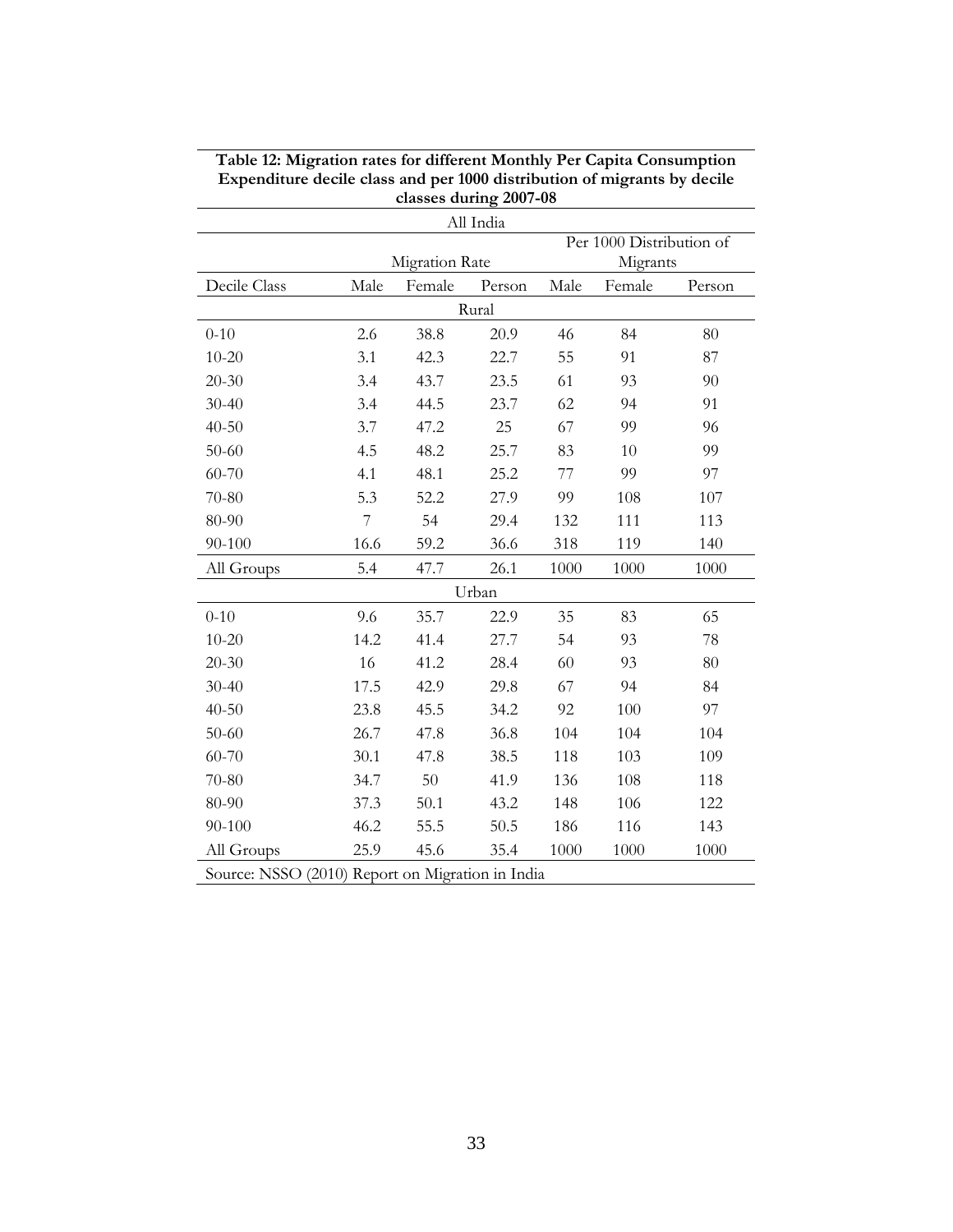|                                                      |       | <b>Example 101</b> University Categories of Migrants |      |                 |       |                  |       |                 |  |
|------------------------------------------------------|-------|------------------------------------------------------|------|-----------------|-------|------------------|-------|-----------------|--|
|                                                      |       | 1999-2000                                            |      |                 |       | 2007-08          |       |                 |  |
|                                                      |       | Before migration                                     |      | After Migration |       | Before migration |       | After Migration |  |
|                                                      | Male  | Female                                               | Male | Female          | Male  | Female           | Male  | Female          |  |
|                                                      | Rural |                                                      |      |                 |       |                  |       |                 |  |
| Employed                                             | 52.2  | 19.4                                                 | 66.4 | 34.6            | 50.87 | 20.2             | 62.51 | 32.7            |  |
| Unemployed                                           | 3.7   | 0.2                                                  | 1.9  | 0.3             | 3.95  | 0.49             | 1.45  | 0.35            |  |
| Not in Labor Force                                   | 44.1  | 80.4                                                 | 31.7 | 65.1            | 45.18 | 79.31            | 36.04 | 66.95           |  |
| Аll                                                  | 100   | 100                                                  | 100  | 100             | 100   | 100              | 100   | 100             |  |
|                                                      | Urban |                                                      |      |                 |       |                  |       |                 |  |
| Employed                                             | 45.2  | 8.5                                                  | 67.6 | 15.1            | 46.48 | 8.1              | 69.72 | 14.23           |  |
| Unemployed                                           | 9.9   | 0.5                                                  | 1.9  | 0.7             | 13.23 | 0.74             | 1.55  | 0.51            |  |
| Not in Labor Force                                   | 44.9  | 91.1                                                 | 30.5 | 84.2            | 40.29 | 91.16            | 28.73 | 85.26           |  |
| All                                                  | 100   | 100                                                  | 100  | 100             | 100   | 100              | 100   | 100             |  |
| Source: Author's calculation using NSSO 2007-08 data |       |                                                      |      |                 |       |                  |       |                 |  |

| Table 13: Distribution of Migrants by their Usual Principal Activity Status before and after |
|----------------------------------------------------------------------------------------------|
| <b>Migration for different Categories of Migrants</b>                                        |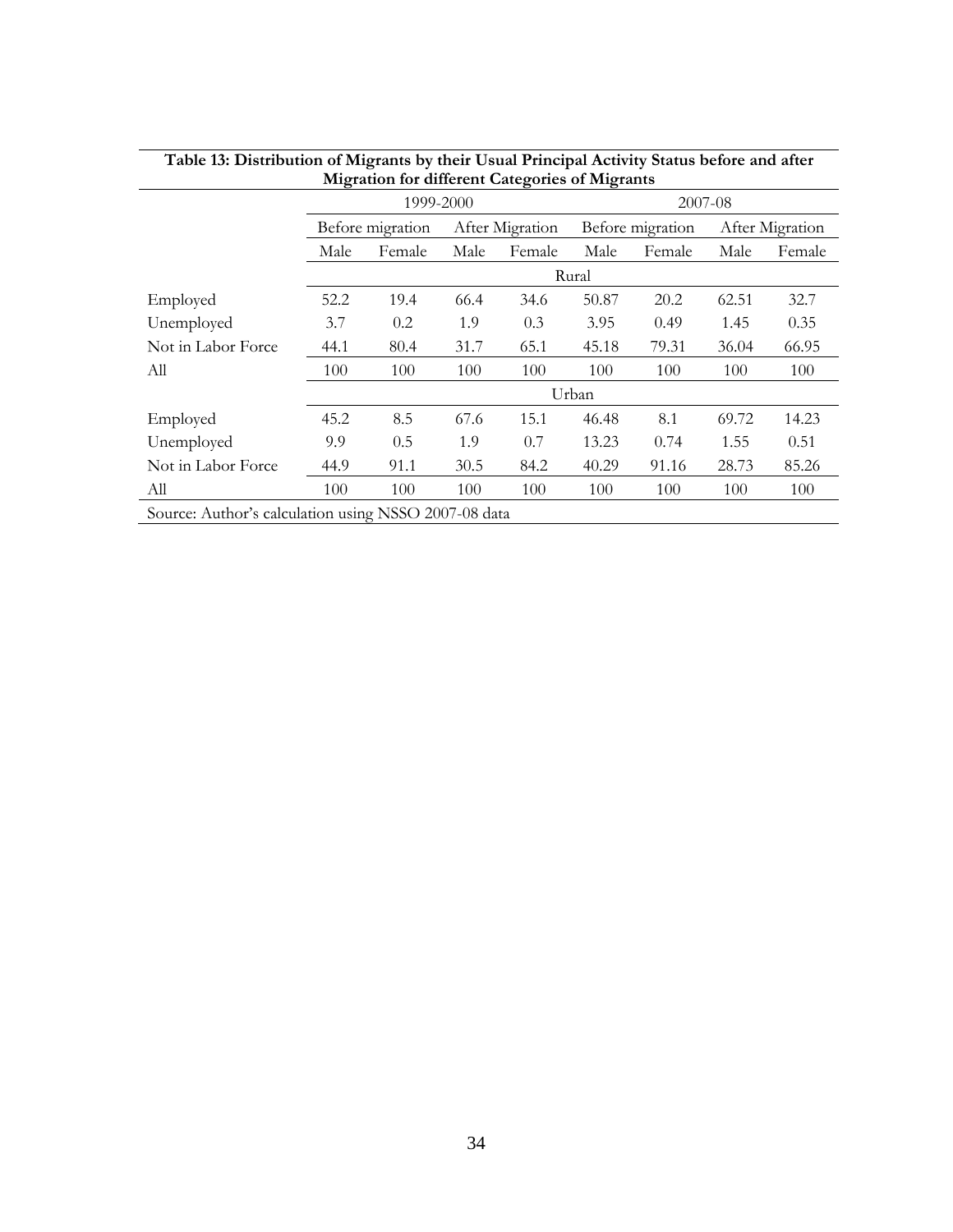

**Figure 1: Comparative Measure of Urbanization**

**NB: Lights threshold at DN>20, in order to remove potentially erroneous single-cell lights (Small et al 2011)**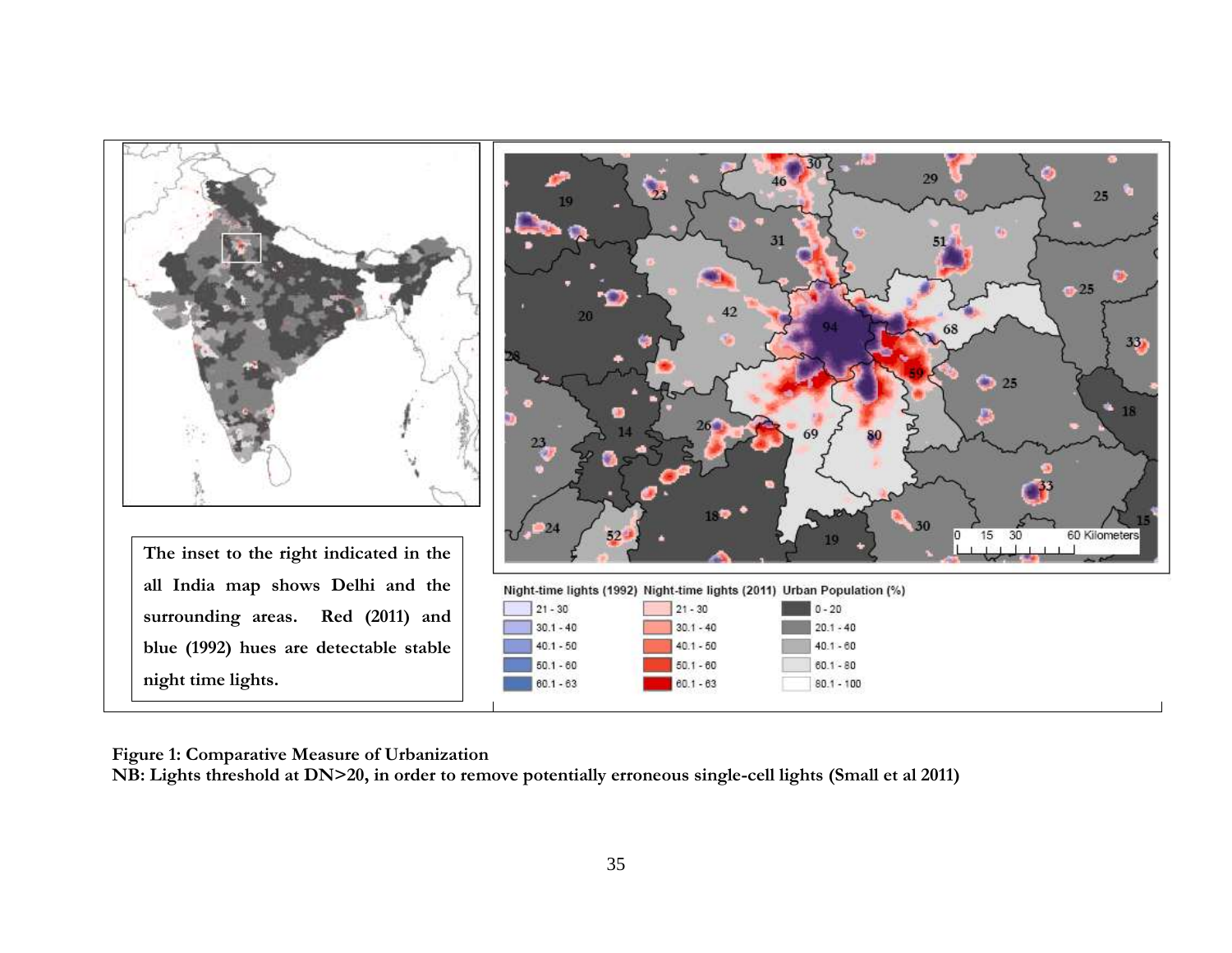

#### **Figure 2: Level of Urbanization across States and Union Territories**

Legend: Andaman and Nicobar Islands (AN), Andhra Pradesh (AP), Arunachal Pradesh (AR), Assam (AS), Bihar (BR), Chandigarh (CH), Chhattisgarh (CG), Dadra and Nagar Haveli (DN), Daman and Diu (DD), Delhi (DL), Goa (GA), Gujarat (GJ), Haryana (HR), Himachal Pradesh (HP), Jammu and Kashmir (JK), Jharkhand (JH), Karnataka (KA), Kerala (KL), Lakshadweep (LD), Madhya Pradesh (MP), Maharashtra (MH), Manipur (MN), Meghalaya (ML), Mizoram (MZ), Nagaland (NL), Odisha (OR), Puducherry (PY), Punjab (PB), Rajasthan (RJ), Sikkim (SK), Tamil Nadu (TN), Tripura (TR), Uttar Pradesh (UP), Uttarakhand (UK), West Bengal (WB)